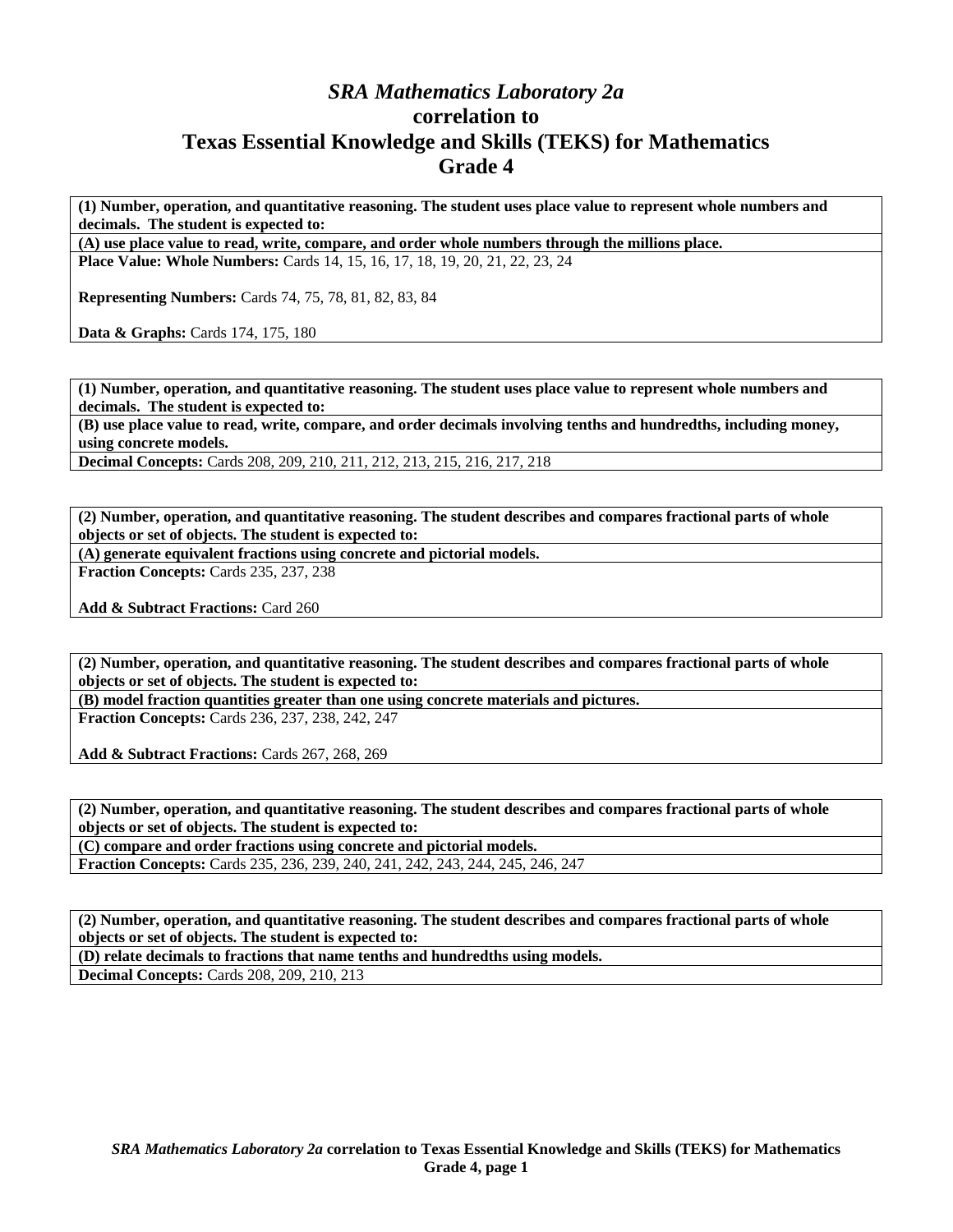**(3) Number, operation, and quantitative reasoning. The student adds and subtracts to solve meaningful problems involving whole numbers and decimals. The student is expected to:** 

**(A) use addition and subtraction to solve problems involving whole numbers; Basic Facts: Add & Subtract:** Cards 1, 2, 3, 4, 5, 6, 7, 8, 9, 10, 11, 12, 13

**Add Whole Numbers:** Cards 25, 26, 27, 28, 29, 30, 31, 32, 33, 34, 35, 36, 37, 38, 39, 40, 41, 42, 43

**Subtract Whole Numbers:** Cards 55, 56, 57, 58, 59, 60, 61, 62, 63, 64, 65, 66, 67, 68, 69, 70, 71, 72, 73

**(3) Number, operation, and quantitative reasoning. The student adds and subtracts to solve meaningful problems involving whole numbers and decimals. The student is expected to:** 

**(B) add and subtract decimals to the hundredths place using concrete and pictorial models.** 

**Time & Money: Cards 46, 47, 49** 

**Add & Subtract Decimals:** Cards 289, 290, 291, 292, 293, 294, 295, 296, 297, 298, 299, 300

**(4) Number, operation, and quantitative reasoning. The student multiplies and divides to solve meaningful problems involving whole numbers. The student is expected to:** 

**(A) models factors and products using arrays and area models.** 

**Basic Facts: Multiply & Divide: Cards 98, 99, 100, 101** 

**Multiply Whole Numbers by 1 Digit:** Card 114

**Multiply Whole Numbers by 2 Digits:** Card 144

Patterns & Numbers: Card 197

**(4) Number, operation, and quantitative reasoning. The student multiplies and divides to solve meaningful problems involving whole numbers. The student is expected to:** 

**(B) represent multiplication and division situations in picture, word, and number form.** 

**Basic Facts: Multiply & Divide:** Cards 98, 99, 100, 101, 102, 103, 104, 105, 106, 107, 108, 109, 110, 111, 112

**Multiply Whole Numbers by 1 Digit:** Cards 113, 114, 115, 116, 117, 118, 119, 120, 121, 122, 123, 124, 125, 126, 127, 128, 129

**Multiply Whole Numbers by 2 Digits:** Cards 140, 141, 142, 143, 144, 145, 146, 147, 148, 149, 150

**Divide Whole Numbers by 1 Digit:** Cards 161, 162, 163, 164, 165, 166, 167, 168, 169, 170, 171, 172, 173

**Divide Whole Numbers by 2 Digits:** Cards 248, 249, 250, 251, 252, 253, 254, 255, 256, 257, 258, 259

**(4) Number, operation, and quantitative reasoning. The student multiplies and divides to solve meaningful problems involving whole numbers. The student is expected to: (C) recall and apply multiplication facts through 12 x 12.** 

**Basic Facts: Multiply & Divide:** Cards 98, 99, 100, 101, 102, 103, 105, 108, 109, 110, 111, 112

**Multiply Whole Numbers by 1 Digit:** Cards 113, 114, 115, 116, 117, 118, 119

Patterns & Numbers: Cards 199, 205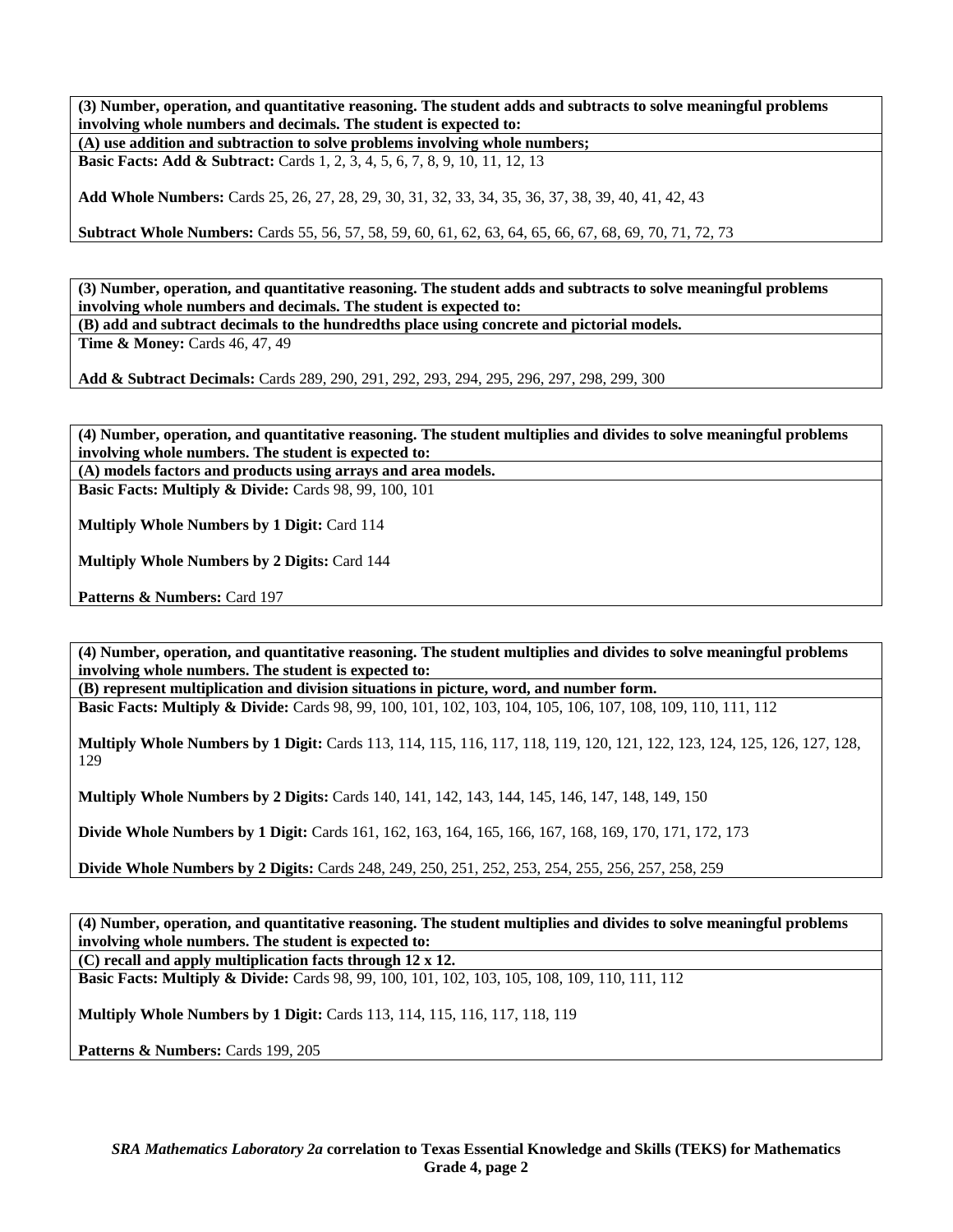**(4) Number, operation, and quantitative reasoning. The student multiplies and divides to solve meaningful problems involving whole numbers. The student is expected to:** 

**(D) use multiplication to solve problems involving two-digit numbers.** 

**Multiply Whole Numbers by 1 Digit:** Cards 113, 114, 115, 116, 117, 118, 119, 120, 121, 122, 123, 124, 125, 126, 127, 128, 129

**Multiply Whole Numbers by 2 Digits:** Cards 140, 141, 142, 143, 144, 145, 146, 147, 148, 149, 150

**(4) Number, operation, and quantitative reasoning. The student multiplies and divides to solve meaningful problems involving whole numbers. The student is expected to:** 

**(E) use division to solve problems involving one-digit divisors. Basic Facts: Multiply & Divide:** Cards 104, 105, 106, 107, 108, 109, 110, 111, 112, 113, 114

**Divide Whole Numbers by 1 Digit:** Cards 161, 162, 163, 164, 165, 166, 167, 168, 169, 170, 171, 172, 173

**Divide Whole Numbers by 2 Digits:** Cards 248, 249, 250, 251, 252, 253, 254, 255, 256, 257, 258, 259

**(5) Number, operation, and quantitative reasoning. The student estimates to determine reasonable results. The student is expected to:** 

**(A) round whole numbers to the nearest ten, hundred, or thousand to approximate reasonable results in problem situations.** 

**Add Whole Numbers:** Cards 25, 35, 37

**Subtract Whole Numbers:** Cards 55, 65, 68

**Representing Numbers:** Cards 76, 77, 78

**Multiply Whole Numbers by 1 Digit:** Cards 118, 124

**Multiply Whole Numbers by 2 Digits:** Card 143

**Divide Whole Numbers by 1 Digit:** Card 167

**Decimal Concepts:** Card 214

**Divide Whole Numbers by 2 Digits:** Card 252

| (5) Number, operation, and quantitative reasoning. The student estimates to determine reasonable results. The student<br>is expected to: |
|------------------------------------------------------------------------------------------------------------------------------------------|
| (B) estimate a product or quotient beyond basic facts.                                                                                   |
| <b>Multiply Whole Numbers by 1 Digit: Cards 118, 124</b>                                                                                 |
| <b>Multiply Whole Numbers by 2 Digits: Card 143</b>                                                                                      |
| <b>Divide Whole Numbers by 1 Digit: Card 167</b>                                                                                         |
| <b>Divide Whole Numbers by 2 Digits: Card 252</b>                                                                                        |
|                                                                                                                                          |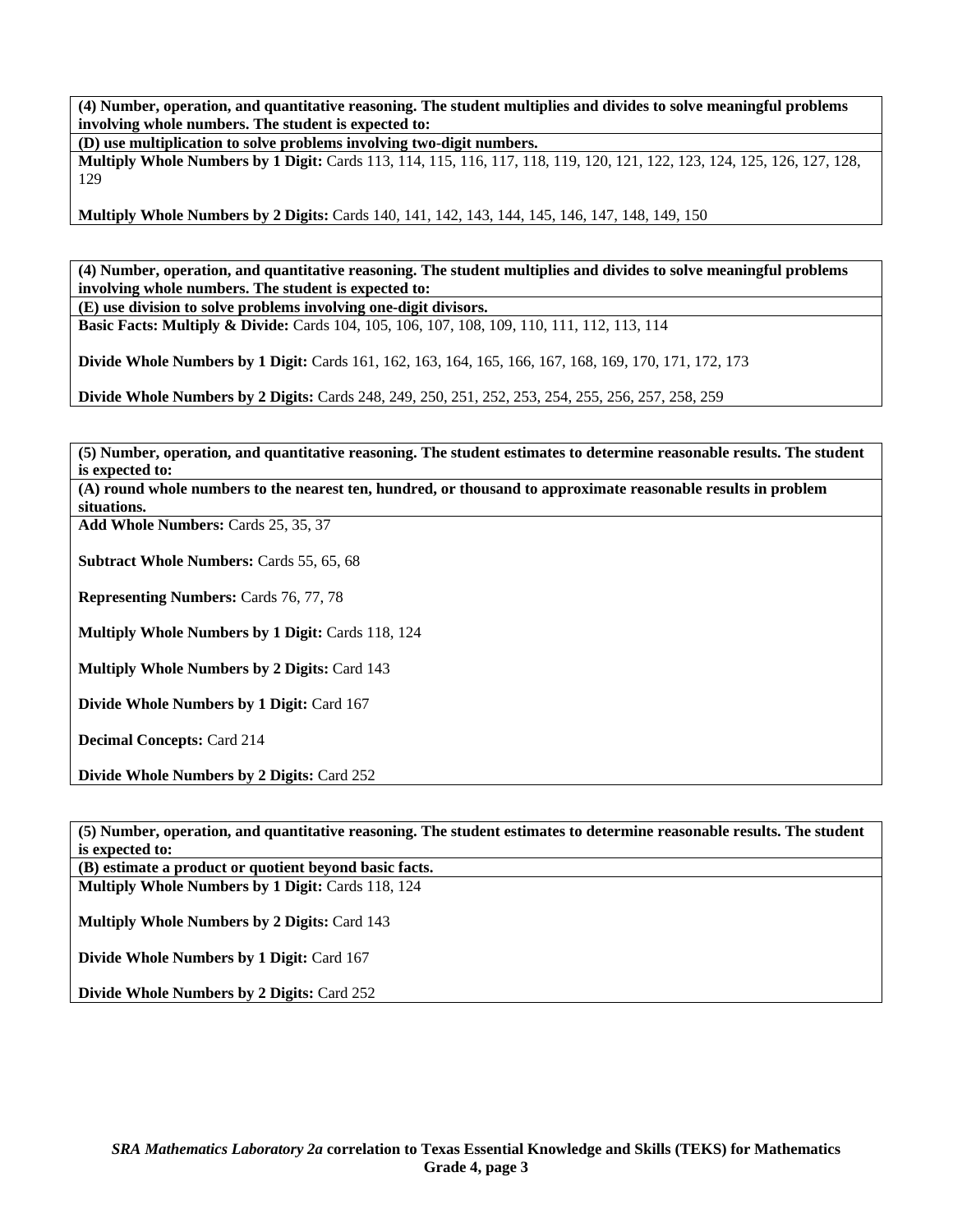**(6) Patterns, relationships, and algebraic thinking. The student uses patterns in multiplication and division. The student is expected to:** 

**(A) use patterns to develop strategies to remember basic multiplication facts. Basic Facts: Multiply & Divide: Cards 99, 100, 101, 102, 103** 

**Multiply Whole Numbers by 1 Digit:** Cards 113, 114, 115, 116

**Multiply Whole Numbers by 2 Digits:** Cards 140, 141

Patterns & Numbers: Cards 199, 205

**(6) Patterns, relationships, and algebraic thinking. The student uses patterns in multiplication and division. The student is expected to:** 

**(B) solve division problems related to multiplication facts (fact families) such as**  $9 \times 9 = 81$  **and**  $81 \div 9 = 9$ **. Basic Facts: Multiply & Divide: Cards 110, 112** 

**Divide Whole Numbers by 2 Digits:** Card 249

**(6) Patterns, relationships, and algebraic thinking. The student uses patterns in multiplication and division. The student is expected to:** 

**(C) use patterns to multiply by 10 and 100.** 

**Linear Measurement:** Card 92

**Multiply Whole Numbers by 1 Digit:** Cards 113, 114, 115, 116, 117, 118, 119, 124

**Multiply Whole Numbers by 2 Digits:** Cards 140, 141, 142, 143, 145

**Weight, Capacity, & Temperature:** Card 227

**(7) Patterns, relationship, and algebraic thinking. The student uses organizational structures to analyze and describe patterns and relationships. The student is expected to describe the relationship between two sets of related data such as ordered pairs in a table.** 

Basic Facts: Add & Subtract: Cards 12, 13

**Add Whole Numbers:** Card 31

**Subtract Whole Numbers:** Card 57

**Basic Facts: Multiply & Divide: Cards 111, 112** 

**Multiply Whole Numbers by 1 Digit:** Card 117

**Multiply Whole Numbers by 2 Digits:** Card 142

**Divide Whole Numbers by 1 Digit:** Card 162

**Patterns & Numbers:** Cards 205, 206, 207

**Divide Whole Numbers by 2 Digits:** Card 256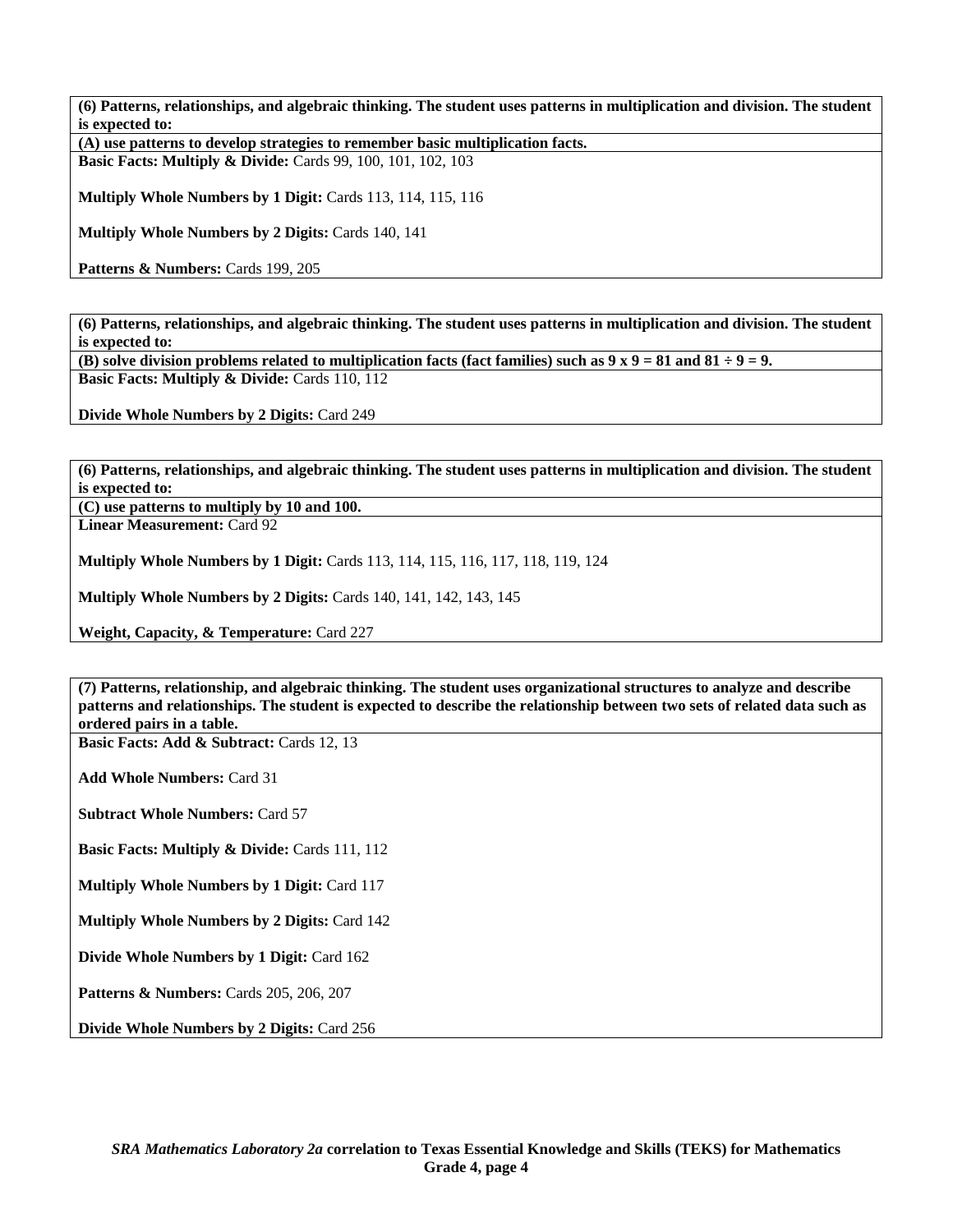**(8) Geometry and spatial reasoning. The student identifies and describes lines, shapes, and solids using formal geometric language. The student is expected to: (A) identify right, acute, and obtuse angles.** 

**Geometric Figures:** Cards 133, 134, 135

**(8) Geometry and spatial reasoning. The student identifies and describes lines, shapes, and solids using formal geometric language. The student is expected to:** 

**(B) identify models of parallel and perpendicular lines.** 

**Geometric Figures:** Cards 131, 134, 137

**(8) Geometry and spatial reasoning. The student identifies and describes lines, shapes, and solids using formal geometric language. The student is expected to:** 

**(C) describe shapes and solids in terms of vertices, edges, and faces.** 

**Geometric Figures:** Cards 135, 136, 137, 139

**Geometry Basics:** Cards 157, 158, 160

**(9) Geometry and spatial reasoning. The student connects transformations to congruence and symmetry. The student is expected to:** 

**(A) demonstrate translations, reflections, and rotations using concrete models. Spatial Sense & Transformations:** Cards 275, 276, 277, 278, 280

**(9) Geometry and spatial reasoning. The student connects transformations to congruence and symmetry. The student is expected to:** 

**(B) use translations, reflections, and rotations to verify that two shapes are congruent.** 

**Spatial Sense & Transformations:** Cards 272, 275, 276, 277, 278, 279, 280

**(9) Geometry and spatial reasoning. The student connects transformations to congruence and symmetry. The student is expected to:** 

**(C) use reflections to verify that a shape has symmetry.** 

**Spatial Sense & Transformations:** Cards 270, 271, 274

**(10) Geometry and spatial reasoning. The student recognizes the connections between numbers and points on a number lie. The student is expected to locate and name points on a number line using whole numbers, fractions such as halves and fourths, and decimals such as tenths.** 

**Basic Facts: Add & Subtract: Cards 1, 3, 8, 13** 

**Representing Numbers:** Cards 79, 81, 82, 83, 84

Linear Measurement: Cards 88, 94, 95

**(11) Measurement. The student selects and uses appropriate units and procedures to measure weight and capacity. The student is expected to:** 

**(A) estimate and measure weight using standard units including ounces, pounds, grams, and kilograms. Weight, Capacity, & Temperature:** Cards 219, 221, 223, 225, 226, 27, 228, 231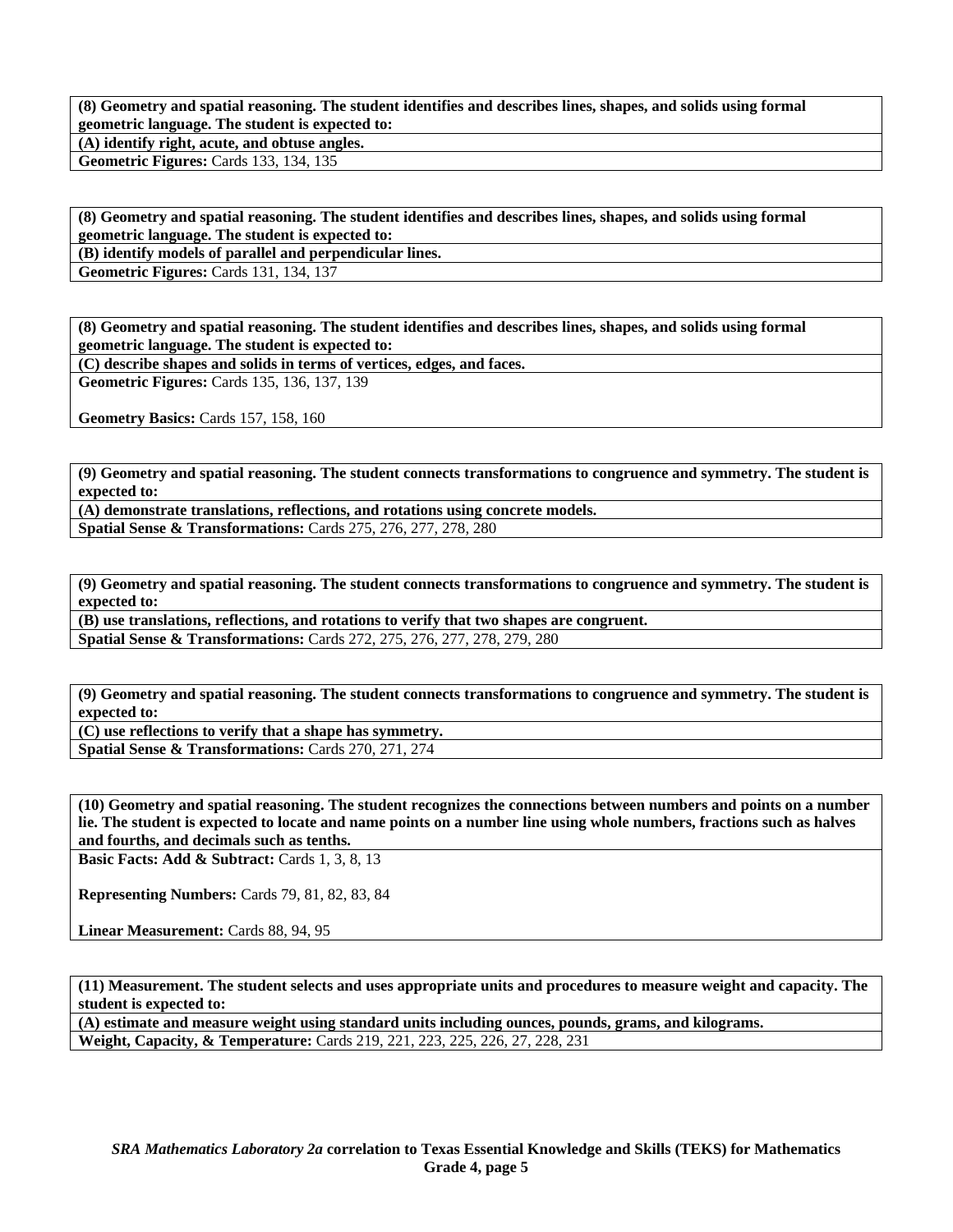**(11) Measurement. The student selects and uses appropriate units and procedures to measure weight and capacity. The student is expected to:** 

**(B) estimate and measure capacity using standard units including milliliters, liters, cups, pints, quarts, and gallons. Weight, Capacity, & Temperature:** Cards 220, 222, 224, 225, 226, 227, 229, 231

**(12) Measurement. The student applies measurement concepts. The student is expected to measure to solve problems involving length, including perimeter, time, temperature, and area.** 

**Time & Money:** Cards 50, 51, 52, 53, 54

**Linear Measurement:** Cards 85, 86, 87, 88, 89, 90, 91, 92, 93, 94, 95, 96, 97

**Perimeter & Area:** Cards 186, 187, 188, 189, 190, 191, 192, 193, 194, 195

**Weight, Capacity, & Temperature:** Cards 219, 220, 222, 223, 224, 225, 226, 227, 228, 229, 230, 231

**(13) Probability and statistics. The student solves problems by collecting, organizing, displaying, and interpreting sets of data. The student is expected to:** 

**(A) list all possible outcomes of a probability experiment such as tossing a coin.** 

**Probability:** Cards 281, 282, 285, 288

**(13) Probability and statistics. The student solves problems by collecting, organizing, displaying, and interpreting sets of data. The student is expected to:** 

**(B) use a pair of numbers to compare favorable outcomes to all possible outcomes such as four heads out of six tosses of coin.** 

**Probability:** Cards 283, 284, 286, 287, 288

**(13) Probability and statistics. The student solves problems by collecting, organizing, displaying, and interpreting sets of data. The student is expected to:** 

**(C) interpret bar graphs.** 

Data & Graphs: Cards 177, 178, 180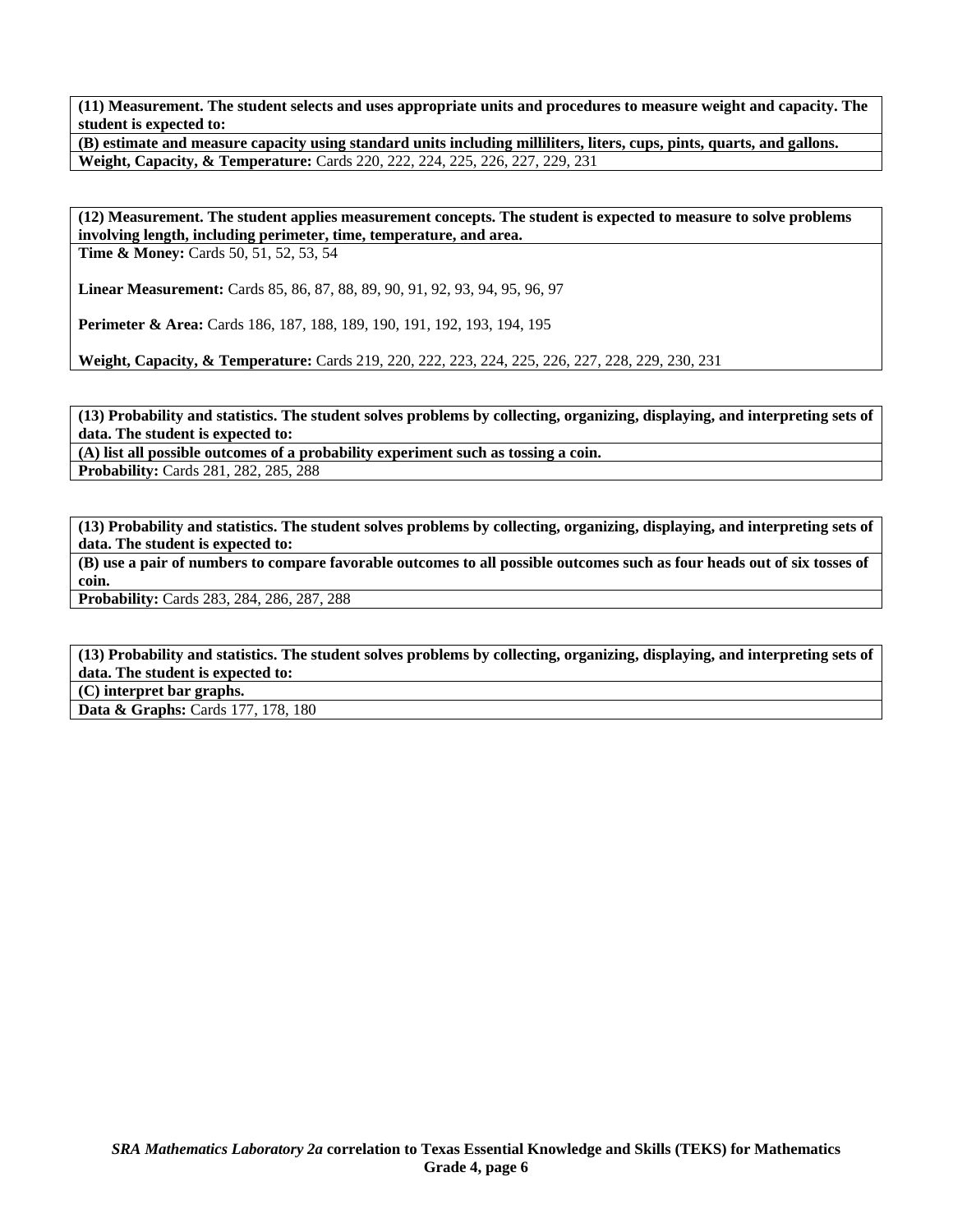**(14) Underlying processes and mathematical tools. The student applies Grade 4 mathematics to solve problems connected to everyday experiences and activities in and outside of school. The student is expected to: (A) identify the mathematics in everyday situations. Basic Facts: Add & Subtract:** Cards 1, 2, 3, 4, 5, 6, 7, 8, 9, 10, 11, 12, 13 **Place Value: Whole Numbers:** Cards 14, 15, 16, 17, 18, 19, 20, 21, 22, 23, 24 **Add Whole Numbers:** Cards 25, 26, 27, 28, 29, 30, 31, 32, 33, 34, 35, 36, 37, 38, 39, 40, 41, 42, 43 **Time & Money:** Cards 44, 45, 46, 47, 48, 49, 50, 51, 52, 53, 54 **Subtract Whole Numbers:** Cards 55, 56, 57, 58, 59, 60, 61, 62, 63, 64, 65, 66, 67, 68, 69, 70, 71, 72, 73 **Representing Numbers:** Cards 74, 75, 76, 77, 78, 79, 80, 81, 82, 83, 84 **Linear Measurement:** Cards 85, 86, 87, 88, 89, 90, 91, 92, 93, 94, 95, 96, 97 **Basic Facts: Multiply & Divide:** Cards 98, 99, 100, 101, 102, 103, 104, 105, 106, 107, 108, 109, 110, 111, 112 **Multiply Whole Numbers by 1 Digit:** Cards 113, 114, 115, 116, 117, 118, 119, 120, 121, 122, 123, 124, 125, 126, 127, 128, 129 **Geometric Figures:** Cards 130, 131, 132, 133, 134, 135, 136, 137, 138, 139 **Multiply Whole Numbers by 2 Digits:** Cards 140, 141, 142, 143, 144, 145, 146, 147, 148, 149, 150 **Geometry Basics:** Cards 151, 152, 153, 154, 155, 156, 157, 158, 159, 160 **Divide Whole Numbers by 1 Digit:** Cards 161, 162, 163, 164, 165, 166, 167, 168, 169, 170, 171, 172, 173 **Data & Graphs:** Cards 174, 175, 176, 177, 178, 179, 180, 181, 182, 183, 184, 185 **Perimeter & Area:** Cards 186, 187, 188, 189, 190, 191, 192, 193, 194, 195 **Patterns & Numbers:** Cards 196, 197, 198, 199, 200, 201, 202, 203, 204, 205, 206, 207 **Decimal Concepts:** Cards 208, 209, 210, 211, 212, 213, 214, 215, 216, 217, 218 **Weight, Capacity, & Temperature:** Cards 219, 220, 221, 222, 223, 224, 225, 226, 227, 228, 229, 230, 231 **Fraction Concepts:** Cards 232, 233, 234, 235, 236, 237, 238, 239, 240, 241, 242, 243, 244, 245, 246, 247 **Divide Whole Numbers by 2 Digits:** Cards 248, 249, 250, 251, 252, 253, 254, 255, 256, 257, 258, 259 **Add & Subtract Fractions:** Cards 260, 261, 262, 263, 264, 265, 266, 267, 268, 269 **Spatial Sense & Transformations:** Cards 270, 271, 272, 273, 274, 275, 276, 277, 278, 279, 280 **Probability:** Cards 281, 282, 283, 284, 285, 286, 287, 288 **Add & Subtract Decimals:** Cards 289, 290, 291, 292, 293, 294, 295, 296, 297, 298, 299, 300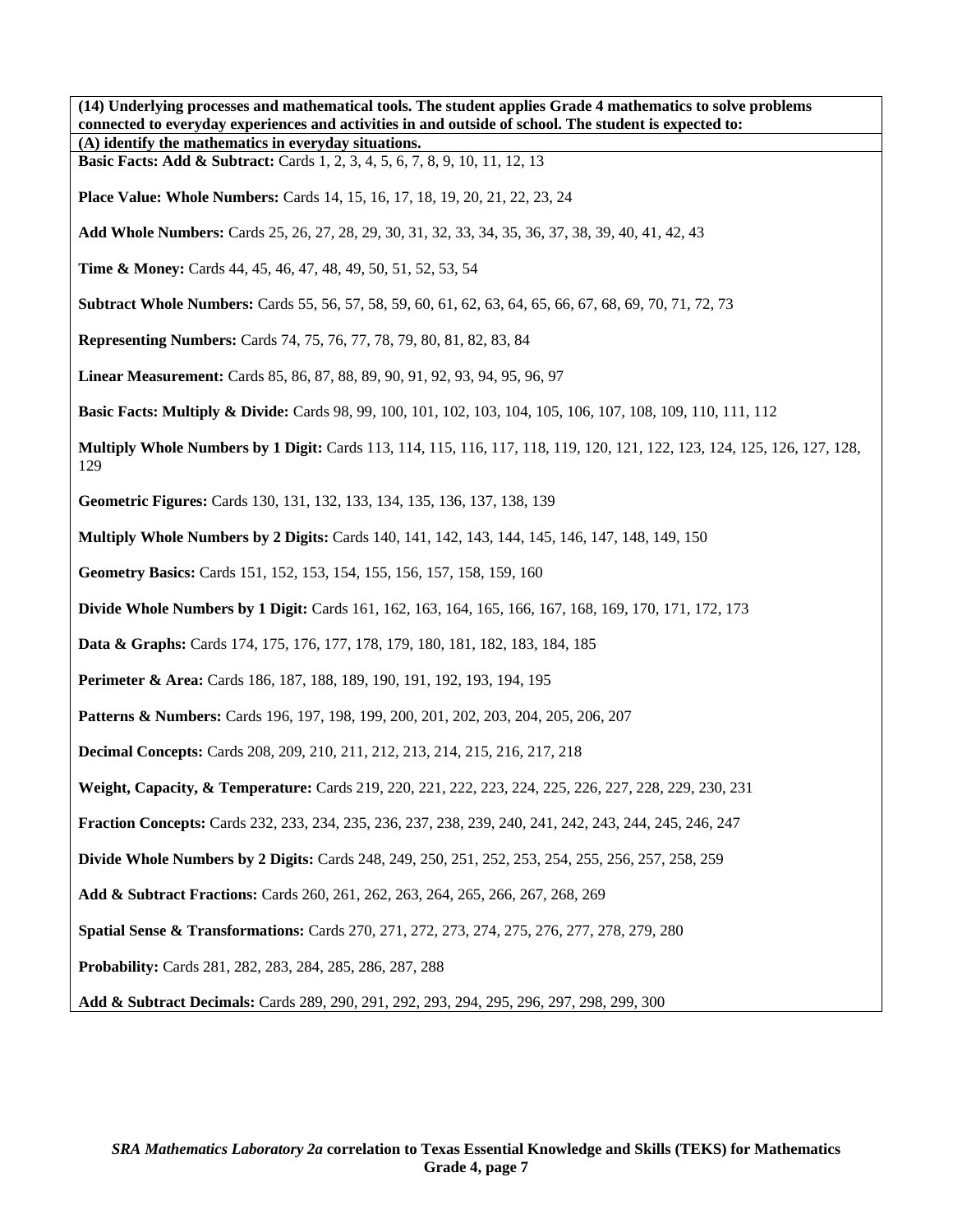**(14) Underlying processes and mathematical tools. The student applies Grade 4 mathematics to solve problems connected to everyday experiences and activities in and outside of school. The student is expected to: (B) use a problem-solving model that incorporates understanding the problem, make a plan, carrying out the plan, and evaluating the solution for reasonableness. Basic Facts: Add & Subtract:** Cards 1, 2, 3, 4, 5, 6, 7, 8, 9, 10, 11, 12, 13 **Place Value: Whole Numbers:** Cards 14, 15, 16, 17, 18, 19, 20, 21, 22, 23, 24 **Add Whole Numbers:** Cards 25, 26, 27, 28, 29, 30, 31, 32, 33, 34, 35, 36, 37, 38, 39, 40, 41, 42, 43 **Time & Money:** Cards 44, 45, 46, 47, 48, 49, 50, 51, 52, 53, 54 **Subtract Whole Numbers:** Cards 55, 56, 57, 58, 59, 60, 61, 62, 63, 64, 65, 66, 67, 68, 69, 70, 71, 72, 73 **Representing Numbers:** Cards 74, 75, 76, 77, 78, 79, 80, 81, 82, 83, 84 **Linear Measurement:** Cards 85, 86, 87, 88, 89, 90, 91, 92, 93, 94, 95, 96, 97 **Basic Facts: Multiply & Divide:** Cards 98, 99, 100, 101, 102, 103, 104, 105, 106, 107, 108, 109, 110, 111, 112 **Multiply Whole Numbers by 1 Digit:** Cards 113, 114, 115, 116, 117, 118, 119, 120, 121, 122, 123, 124, 125, 126, 127, 128, 129 **Geometric Figures:** Cards 130, 131, 132, 133, 134, 135, 136, 137, 138, 139 **Multiply Whole Numbers by 2 Digits:** Cards 140, 141, 142, 143, 144, 145, 146, 147, 148, 149, 150 **Geometry Basics:** Cards 151, 152, 153, 154, 155, 156, 157, 158, 159, 160 **Divide Whole Numbers by 1 Digit:** Cards 161, 162, 163, 164, 165, 166, 167, 168, 169, 170, 171, 172, 173 **Data & Graphs:** Cards 174, 175, 176, 177, 178, 179, 180, 181, 182, 183, 184, 185 **Perimeter & Area:** Cards 186, 187, 188, 189, 190, 191, 192, 193, 194, 195 **Patterns & Numbers:** Cards 196, 197, 198, 199, 200, 201, 202, 203, 204, 205, 206, 207 **Decimal Concepts:** Cards 208, 209, 210, 211, 212, 213, 214, 215, 216, 217, 218 **Weight, Capacity, & Temperature:** Cards 219, 220, 221, 222, 223, 224, 225, 226, 227, 228, 229, 230, 231 **Fraction Concepts:** Cards 232, 233, 234, 235, 236, 237, 238, 239, 240, 241, 242, 243, 244, 245, 246, 247 **Divide Whole Numbers by 2 Digits:** Cards 248, 249, 250, 251, 252, 253, 254, 255, 256, 257, 258, 259 **Add & Subtract Fractions:** Cards 260, 261, 262, 263, 264, 265, 266, 267, 268, 269 **Spatial Sense & Transformations:** Cards 270, 271, 272, 273, 274, 275, 276, 277, 278, 279, 280 **Probability:** Cards 281, 282, 283, 284, 285, 286, 287, 288 **Add & Subtract Decimals:** Cards 289, 290, 291, 292, 293, 294, 295, 296, 297, 298, 299, 300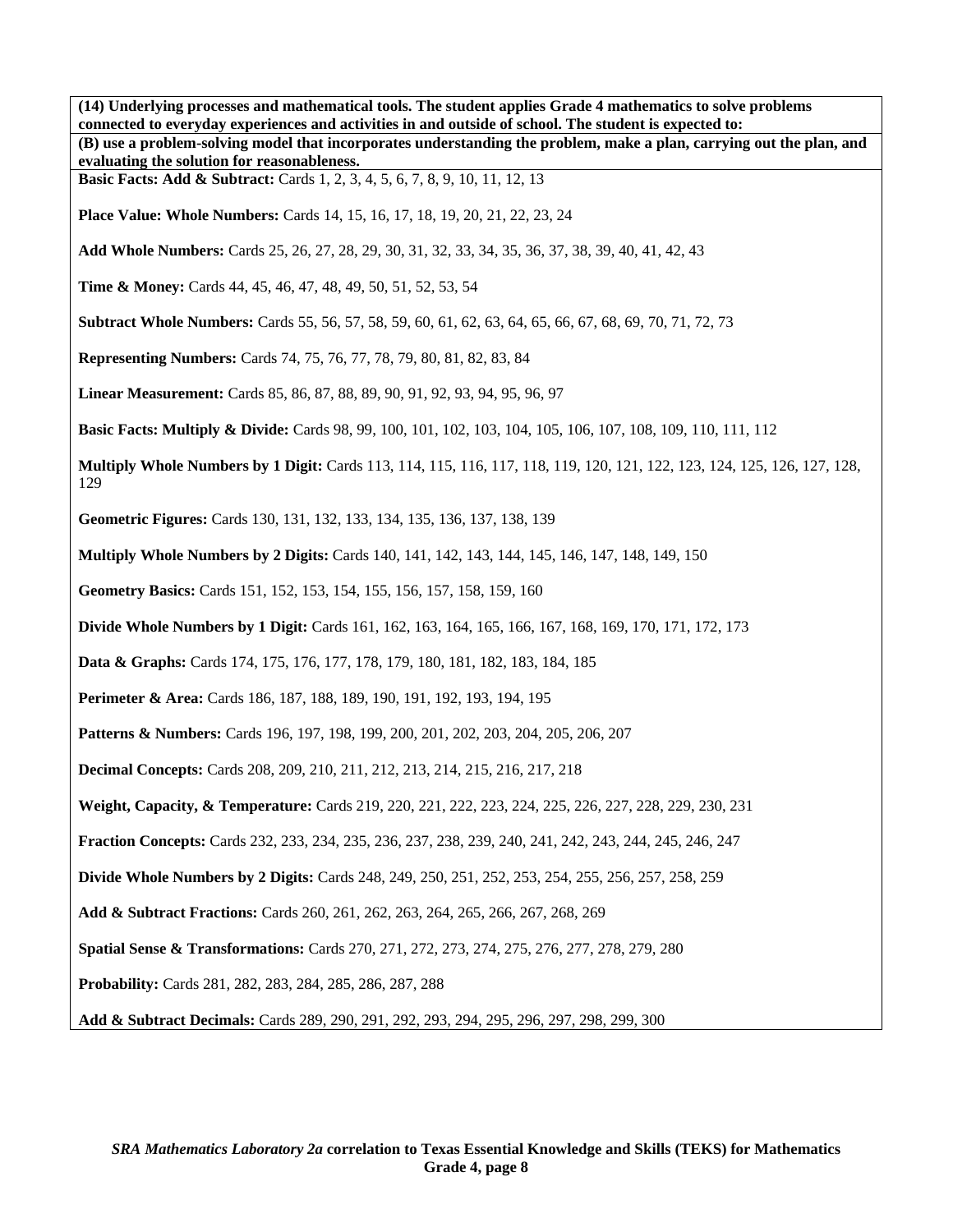**(14) Underlying processes and mathematical tools. The student applies Grade 4 mathematics to solve problems connected to everyday experiences and activities in and outside of school. The student is expected to: (C) select or develop an appropriate problem-solving strategy, including drawing a picture, looking for a pattern, systematic guessing and checking, acting it out, making a table, working a simpler problem, or working backwards to solve a problem. Basic Facts: Add & Subtract:** Cards 1, 2, 3, 4, 5, 6, 7, 8, 9, 10, 11, 12, 13 **Place Value: Whole Numbers:** Cards 14, 15, 16, 17, 18, 19, 20, 21, 22, 23, 24 **Add Whole Numbers:** Cards 25, 26, 27, 28, 29, 30, 31, 32, 33, 34, 35, 36, 37, 38, 39, 40, 41, 42, 43 **Time & Money:** Cards 44, 45, 46, 47, 48, 49, 50, 51, 52, 53, 54 **Subtract Whole Numbers:** Cards 55, 56, 57, 58, 59, 60, 61, 62, 63, 64, 65, 66, 67, 68, 69, 70, 71, 72, 73 **Representing Numbers:** Cards 74, 75, 76, 77, 78, 79, 80, 81, 82, 83, 84 **Linear Measurement:** Cards 85, 86, 87, 88, 89, 90, 91, 92, 93, 94, 95, 96, 97 **Basic Facts: Multiply & Divide:** Cards 98, 99, 100, 101, 102, 103, 104, 105, 106, 107, 108, 109, 110, 111, 112 **Multiply Whole Numbers by 1 Digit:** Cards 113, 114, 115, 116, 117, 118, 119, 120, 121, 122, 123, 124, 125, 126, 127, 128, 129 **Geometric Figures:** Cards 130, 131, 132, 133, 134, 135, 136, 137, 138, 139 **Multiply Whole Numbers by 2 Digits:** Cards 140, 141, 142, 143, 144, 145, 146, 147, 148, 149, 150 **Geometry Basics:** Cards 151, 152, 153, 154, 155, 156, 157, 158, 159, 160 **Divide Whole Numbers by 1 Digit:** Cards 161, 162, 163, 164, 165, 166, 167, 168, 169, 170, 171, 172, 173 **Data & Graphs:** Cards 174, 175, 176, 177, 178, 179, 180, 181, 182, 183, 184, 185 **Perimeter & Area:** Cards 186, 187, 188, 189, 190, 191, 192, 193, 194, 195 **Patterns & Numbers:** Cards 196, 197, 198, 199, 200, 201, 202, 203, 204, 205, 206, 207 **Decimal Concepts:** Cards 208, 209, 210, 211, 212, 213, 214, 215, 216, 217, 218 **Weight, Capacity, & Temperature:** Cards 219, 220, 221, 222, 223, 224, 225, 226, 227, 228, 229, 230, 231 **Fraction Concepts:** Cards 232, 233, 234, 235, 236, 237, 238, 239, 240, 241, 242, 243, 244, 245, 246, 247 **Divide Whole Numbers by 2 Digits:** Cards 248, 249, 250, 251, 252, 253, 254, 255, 256, 257, 258, 259 **Add & Subtract Fractions:** Cards 260, 261, 262, 263, 264, 265, 266, 267, 268, 269 **Spatial Sense & Transformations:** Cards 270, 271, 272, 273, 274, 275, 276, 277, 278, 279, 280 **Probability:** Cards 281, 282, 283, 284, 285, 286, 287, 288 **Add & Subtract Decimals:** Cards 289, 290, 291, 292, 293, 294, 295, 296, 297, 298, 299, 300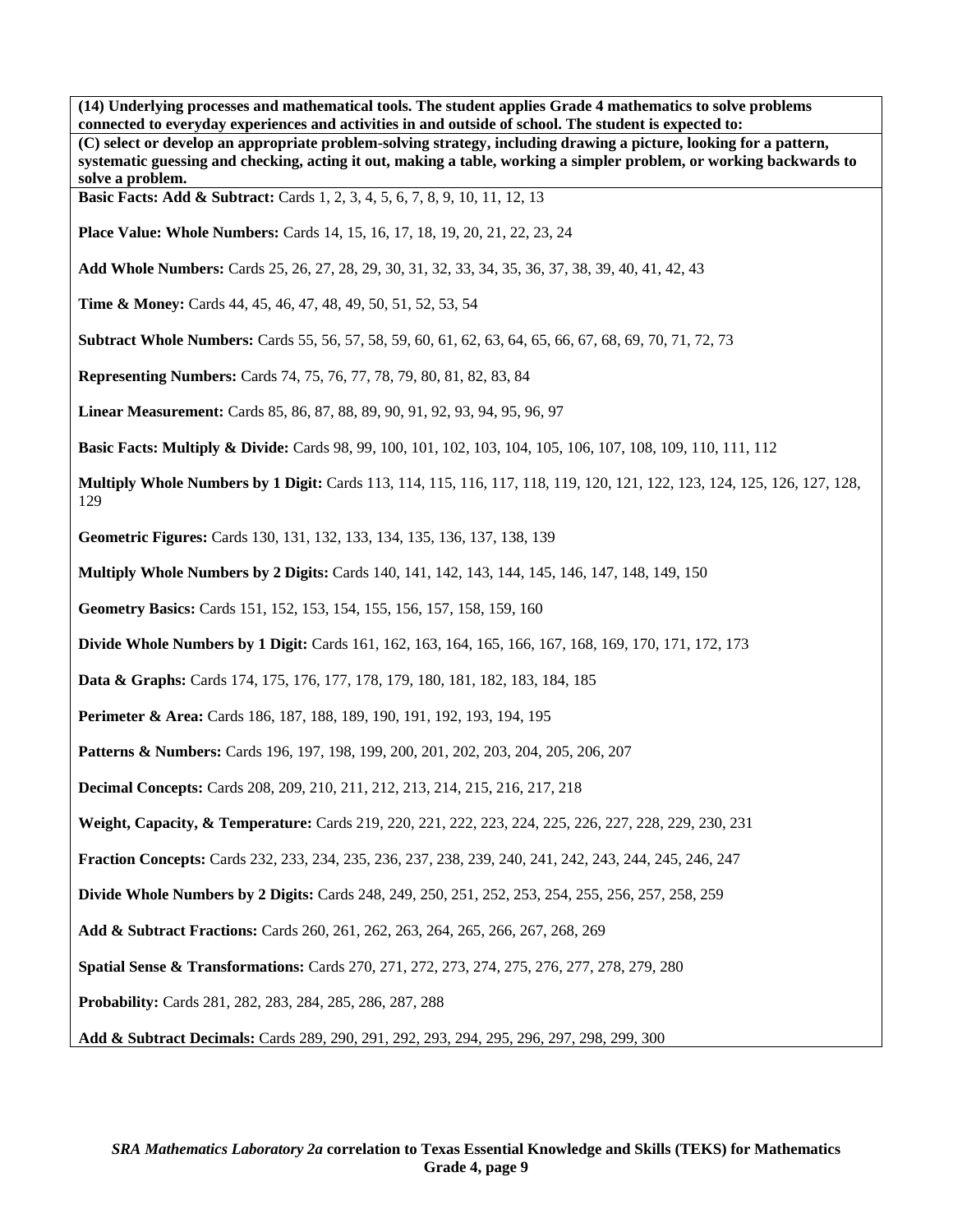| (14) Underlying processes and mathematical tools. The student applies Grade 4 mathematics to solve problems<br>connected to everyday experiences and activities in and outside of school. The student is expected to: |
|-----------------------------------------------------------------------------------------------------------------------------------------------------------------------------------------------------------------------|
| (D) use tools such as real objects, manipulatives, and technology to solve problems.                                                                                                                                  |
| Basic Facts: Add & Subtract: Cards 1, 3, 8                                                                                                                                                                            |
| Place Value: Whole Numbers: Cards 14, 18                                                                                                                                                                              |
| Time & Money: Cards 44, 54                                                                                                                                                                                            |
| Representing Numbers: Cards 79, 81, 82, 83, 84                                                                                                                                                                        |
| Linear Measurement: Cards 85, 86, 87, 88, 89, 90, 91, 92, 93, 94, 95, 96, 97                                                                                                                                          |
| <b>Basic Facts: Multiply &amp; Divide:</b> Cards 98, 99, 100, 101, 104, 106, 107                                                                                                                                      |
| <b>Geometric Figures: Card 132</b>                                                                                                                                                                                    |
| Geometry Basics: Cards 159, 160                                                                                                                                                                                       |
| Data & Graphs: Cards 178, 179, 184                                                                                                                                                                                    |
| <b>Perimeter &amp; Area:</b> Cards 190, 191, 192, 193, 194, 195                                                                                                                                                       |
| Patterns & Numbers: Card 197                                                                                                                                                                                          |
| Weight, Capacity, & Temperature: Card 230                                                                                                                                                                             |
| <b>Fraction Concepts: Cards 232, 233, 234, 235, 236, 238, 240, 246</b>                                                                                                                                                |
| <b>Spatial Sense &amp; Transformations:</b> Cards 275, 276, 277, 278, 279, 280                                                                                                                                        |
| Probability: Cards 281, 282, 283, 284, 285, 286, 287                                                                                                                                                                  |
| Add & Subtract Decimals: Cards 292, 298, 300                                                                                                                                                                          |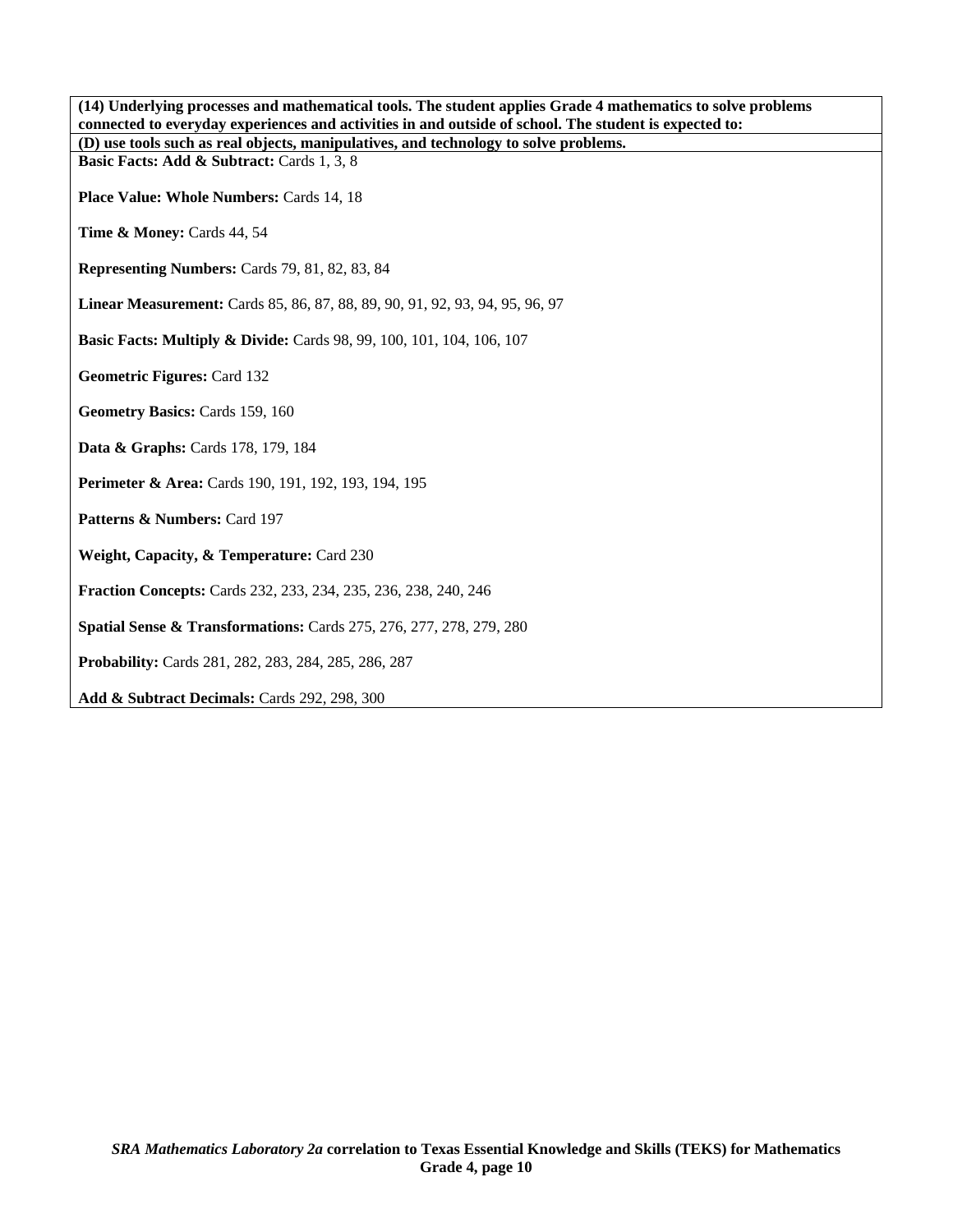**(15) Underlying processes and mathematical tools. The student communicates about Grade 4 mathematics using informal language. The student is expected to: (A) explain and record observations using objects, words, pictures, numbers, and technology. Basic Facts: Add & Subtract:** Cards 1, 2, 3, 4, 5, 6, 7, 8, 9, 10, 11, 12, 13 **Place Value: Whole Numbers:** Cards 14, 15, 16, 17, 18, 19, 20, 21, 22, 23, 24 **Add Whole Numbers:** Cards 25, 26, 27, 28, 29, 30, 31, 32, 33, 34, 35, 36, 37, 38, 39, 40, 41, 42, 43 **Time & Money:** Cards 44, 45, 46, 47, 48, 49, 50, 51, 52, 53, 54 **Subtract Whole Numbers:** Cards 55, 56, 57, 58, 59, 60, 61, 62, 63, 64, 65, 66, 67, 68, 69, 70, 71, 72, 73 **Representing Numbers:** Cards 74, 75, 76, 77, 78, 79, 80, 81, 82, 83, 84 **Linear Measurement:** Cards 85, 86, 87, 88, 89, 90, 91, 92, 93, 94, 95, 96, 97 **Basic Facts: Multiply & Divide:** Cards 98, 99, 100, 101, 102, 103, 104, 105, 106, 107, 108, 109, 110, 111, 112 **Multiply Whole Numbers by 1 Digit:** Cards 113, 114, 115, 116, 117, 118, 119, 120, 121, 122, 123, 124, 125, 126, 127, 128, 129 **Geometric Figures:** Cards 130, 131, 132, 133, 134, 135, 136, 137, 138, 139 **Multiply Whole Numbers by 2 Digits:** Cards 140, 141, 142, 143, 144, 145, 146, 147, 148, 149, 150 **Geometry Basics:** Cards 151, 152, 153, 154, 155, 156, 157, 158, 159, 160 **Divide Whole Numbers by 1 Digit:** Cards 161, 162, 163, 164, 165, 166, 167, 168, 169, 170, 171, 172, 173 **Data & Graphs:** Cards 174, 175, 176, 177, 178, 179, 180, 181, 182, 183, 184, 185 **Perimeter & Area:** Cards 186, 187, 188, 189, 190, 191, 192, 193, 194, 195 **Patterns & Numbers:** Cards 196, 197, 198, 199, 200, 201, 202, 203, 204, 205, 206, 207 **Decimal Concepts:** Cards 208, 209, 210, 211, 212, 213, 214, 215, 216, 217, 218 **Weight, Capacity, & Temperature:** Cards 219, 220, 221, 222, 223, 224, 225, 226, 227, 228, 229, 230, 231 **Fraction Concepts:** Cards 232, 233, 234, 235, 236, 237, 238, 239, 240, 241, 242, 243, 244, 245, 246, 247 **Divide Whole Numbers by 2 Digits:** Cards 248, 249, 250, 251, 252, 253, 254, 255, 256, 257, 258, 259 **Add & Subtract Fractions:** Cards 260, 261, 262, 263, 264, 265, 266, 267, 268, 269 **Spatial Sense & Transformations:** Cards 270, 271, 272, 273, 274, 275, 276, 277, 278, 279, 280 **Probability:** Cards 281, 282, 283, 284, 285, 286, 287, 288 **Add & Subtract Decimals:** Cards 289, 290, 291, 292, 293, 294, 295, 296, 297, 298, 299, 300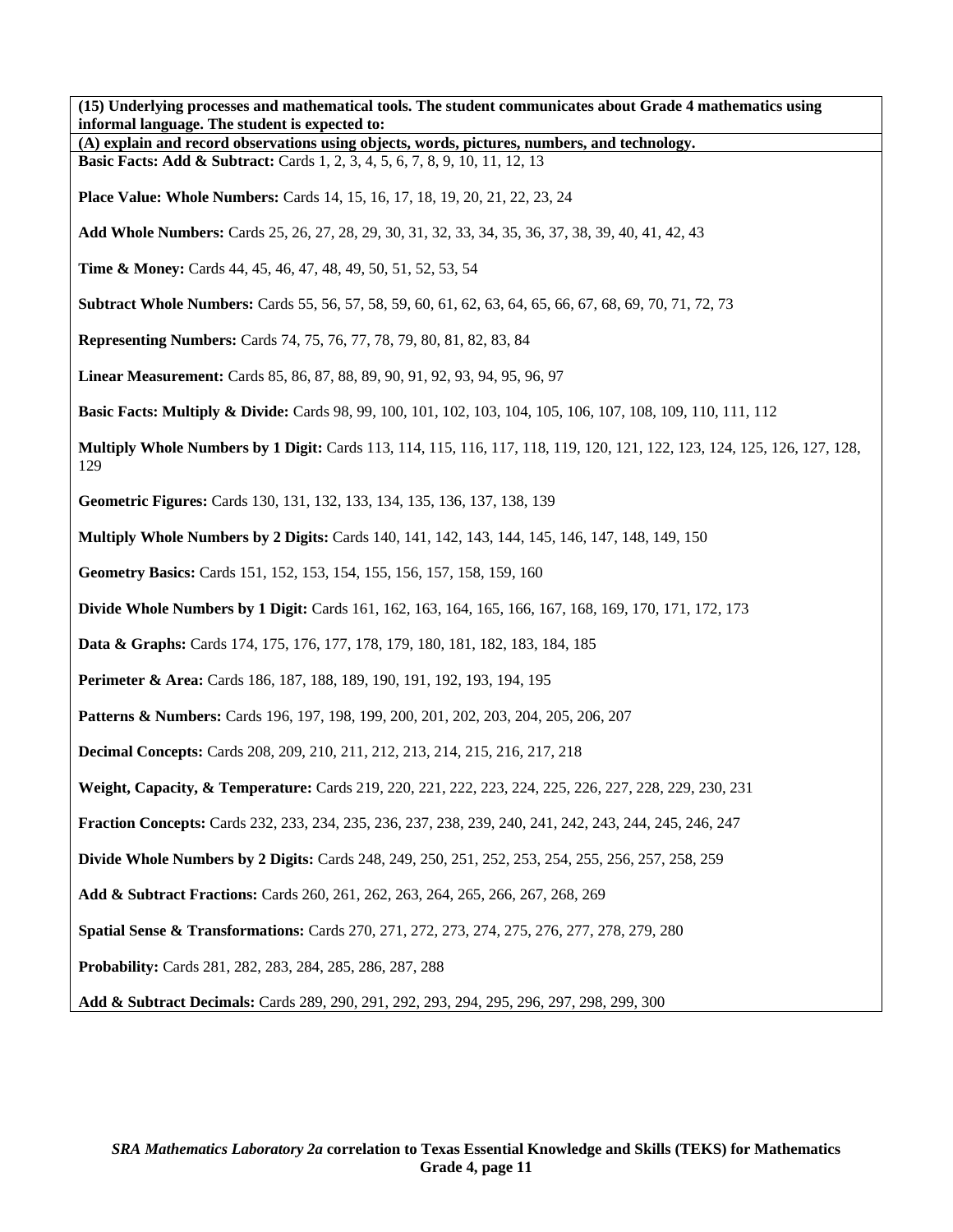**(15) Underlying processes and mathematical tools. The student communicates about Grade 4 mathematics using informal language. The student is expected to:** 

**(B) relate informal language to mathematical language and symbols. Basic Facts: Add & Subtract:** Cards 1, 2, 3, 4, 5, 6, 7, 8, 9, 10, 11, 12, 13

**Place Value: Whole Numbers:** Cards 14, 15, 16, 17, 18, 19, 20, 21, 22, 23, 24

**Add Whole Numbers:** Cards 25, 26, 27, 28, 29, 30, 31, 32, 33, 34, 35, 36, 37, 38, 39, 40, 41, 42, 43

**Time & Money:** Cards 44, 45, 46, 47, 48, 49, 50, 51, 52, 53, 54

**Subtract Whole Numbers:** Cards 55, 56, 57, 58, 59, 60, 61, 62, 63, 64, 65, 66, 67, 68, 69, 70, 71, 72, 73

**Representing Numbers:** Cards 74, 75, 76, 77, 78, 79, 80, 81, 82, 83, 84

**Linear Measurement:** Cards 85, 86, 87, 88, 89, 90, 91, 92, 93, 94, 95, 96, 97

**Basic Facts: Multiply & Divide:** Cards 98, 99, 100, 101, 102, 103, 104, 105, 106, 107, 108, 109, 110, 111, 112

**Multiply Whole Numbers by 1 Digit:** Cards 113, 114, 115, 116, 117, 118, 119, 120, 121, 122, 123, 124, 125, 126, 127, 128, 129

**Geometric Figures:** Cards 130, 131, 132, 133, 134, 135, 136, 137, 138, 139

**Multiply Whole Numbers by 2 Digits:** Cards 140, 141, 142, 143, 144, 145, 146, 147, 148, 149, 150

**Geometry Basics:** Cards 151, 152, 153, 154, 155, 156, 157, 158, 159, 160

**Divide Whole Numbers by 1 Digit:** Cards 161, 162, 163, 164, 165, 166, 167, 168, 169, 170, 171, 172, 173

**Data & Graphs:** Cards 174, 175, 176, 177, 178, 179, 180, 181, 182, 183, 184, 185

**Perimeter & Area:** Cards 186, 187, 188, 189, 190, 191, 192, 193, 194, 195

**Patterns & Numbers:** Cards 196, 197, 198, 199, 200, 201, 202, 203, 204, 205, 206, 207

**Decimal Concepts:** Cards 208, 209, 210, 211, 212, 213, 214, 215, 216, 217, 218

**Weight, Capacity, & Temperature:** Cards 219, 220, 221, 222, 223, 224, 225, 226, 227, 228, 229, 230, 231

**Fraction Concepts:** Cards 232, 233, 234, 235, 236, 237, 238, 239, 240, 241, 242, 243, 244, 245, 246, 247

**Divide Whole Numbers by 2 Digits:** Cards 248, 249, 250, 251, 252, 253, 254, 255, 256, 257, 258, 259

**Add & Subtract Fractions:** Cards 260, 261, 262, 263, 264, 265, 266, 267, 268, 269

**Spatial Sense & Transformations:** Cards 270, 271, 272, 273, 274, 275, 276, 277, 278, 279, 280

**Probability:** Cards 281, 282, 283, 284, 285, 286, 287, 288

**Add & Subtract Decimals:** Cards 289, 290, 291, 292, 293, 294, 295, 296, 297, 298, 299, 300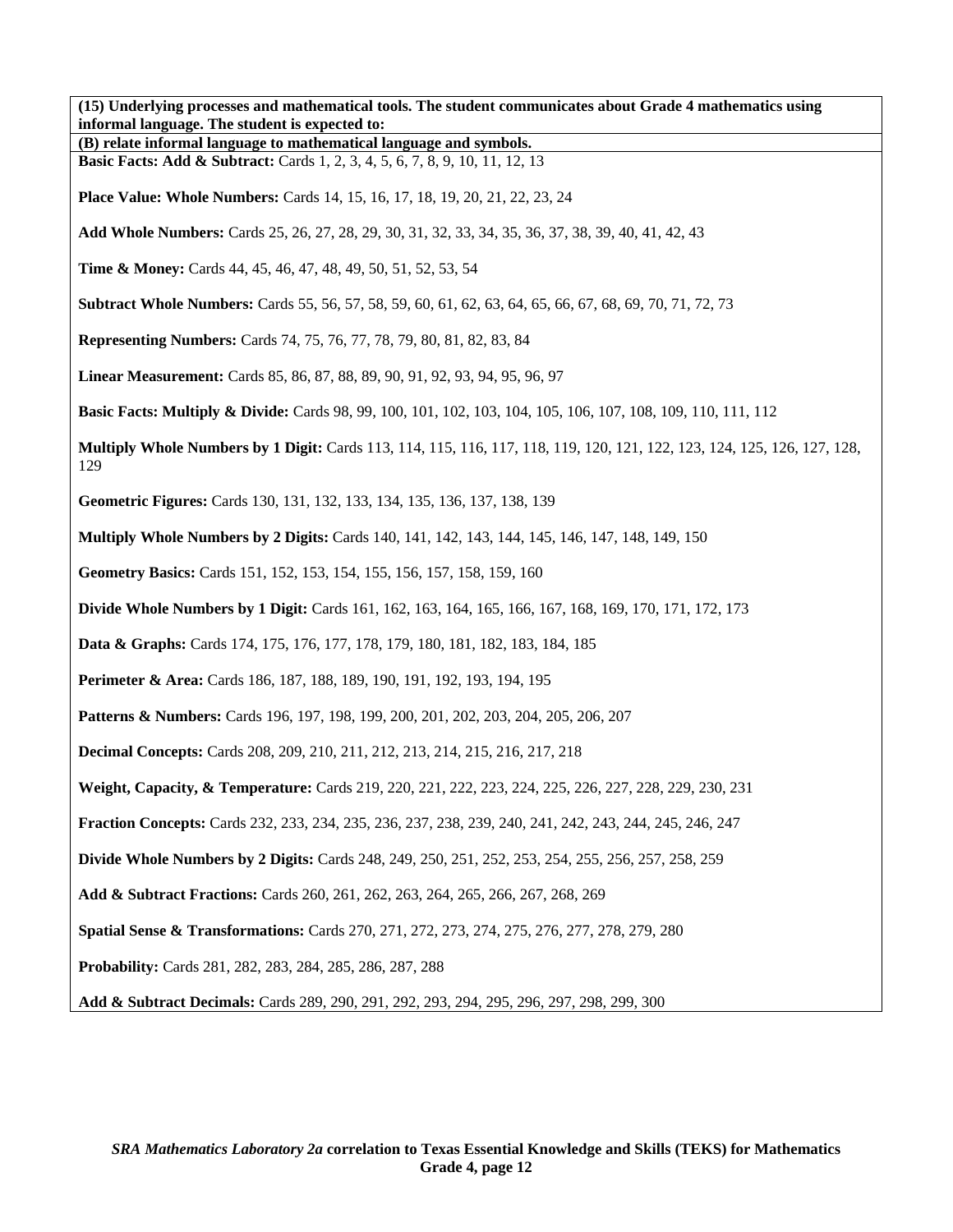| (16) Underlying processes and mathematical tools. The student uses logical reasoning to make sense of his or her world. |
|-------------------------------------------------------------------------------------------------------------------------|
| The student is expected to:                                                                                             |
| (A) make generalizations from patterns or sets of examples and nonexamples.                                             |
| Basic Facts: Add & Subtract: Cards 5, 12                                                                                |
| <b>Basic Facts: Multiply &amp; Divide: Card 111</b>                                                                     |
| <b>Multiply Whole Numbers by 1 Digit:</b> Cards 113, 114, 115, 116, 117, 118, 119                                       |
| <b>Geometric Figures:</b> Cards 131, 134, 135, 136, 137, 138, 139                                                       |
| Multiply Whole Numbers by 2 Digits: Cards 140, 141, 142, 143                                                            |
| Geometry Basics: Cards 151, 156, 157, 158, 159, 160                                                                     |
| Data & Graphs: Cards 174, 175, 176, 180, 183                                                                            |
| <b>Patterns &amp; Numbers:</b> Cards 199, 203, 204, 205, 206, 207                                                       |
| Spatial Sense & Transformations: Cards 270, 271, 272, 273, 274, 275, 276, 277, 278, 279, 280                            |
| Probability: Cards 281, 282, 283, 284, 285, 286, 287                                                                    |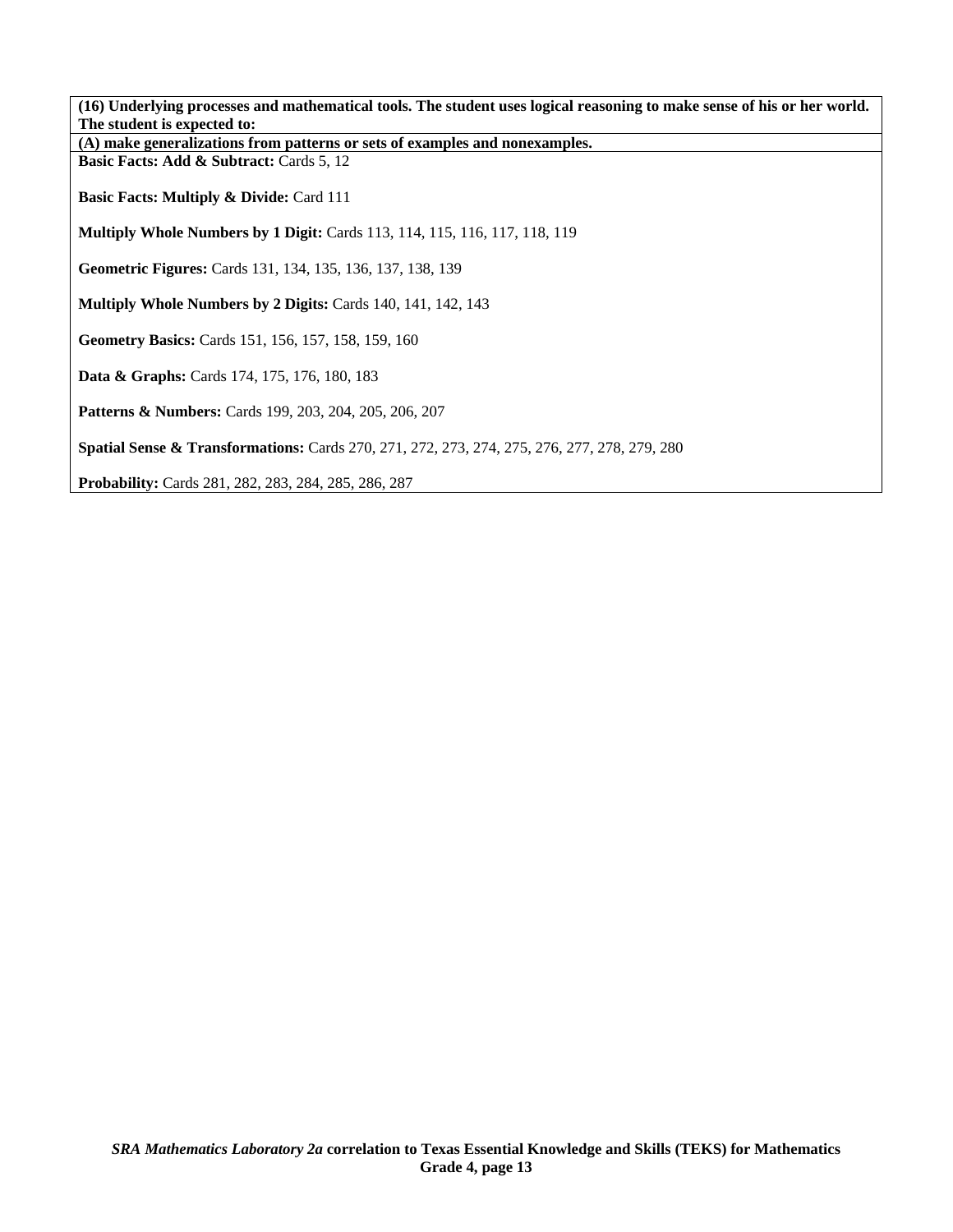**(16) Underlying processes and mathematical tools. The student uses logical reasoning to make sense of his or her world. The student is expected to: (B) justify why an answer is reasonable and explain the solution process. Basic Facts: Add & Subtract:** Cards 1, 2, 3, 4, 5, 6, 7, 8, 9, 10, 11, 12, 13 **Place Value: Whole Numbers:** Cards 14, 15, 16, 17, 18, 19, 20, 21, 22, 23, 24 **Add Whole Numbers:** Cards 25, 26, 27, 28, 29, 30, 31, 32, 33, 34, 35, 36, 37, 38, 39, 40, 41, 42, 43 **Time & Money:** Cards 44, 45, 46, 47, 48, 49, 50, 51, 52, 53, 54 **Subtract Whole Numbers:** Cards 55, 56, 57, 58, 59, 60, 61, 62, 63, 64, 65, 66, 67, 68, 69, 70, 71, 72, 73 **Representing Numbers:** Cards 74, 75, 76, 77, 78, 79, 80, 81, 82, 83, 84 **Linear Measurement:** Cards 85, 86, 87, 88, 89, 90, 91, 92, 93, 94, 95, 96, 97 **Basic Facts: Multiply & Divide:** Cards 98, 99, 100, 101, 102, 103, 104, 105, 106, 107, 108, 109, 110, 111, 112 **Multiply Whole Numbers by 1 Digit:** Cards 113, 114, 115, 116, 117, 118, 119, 120, 121, 122, 123, 124, 125, 126, 127, 128, 129 **Geometric Figures:** Cards 130, 131, 132, 133, 134, 135, 136, 137, 138, 139 **Multiply Whole Numbers by 2 Digits:** Cards 140, 141, 142, 143, 144, 145, 146, 147, 148, 149, 150 **Geometry Basics:** Cards 151, 152, 153, 154, 155, 156, 157, 158, 159, 160 **Divide Whole Numbers by 1 Digit:** Cards 161, 162, 163, 164, 165, 166, 167, 168, 169, 170, 171, 172, 173 **Data & Graphs:** Cards 174, 175, 176, 177, 178, 179, 180, 181, 182, 183, 184, 185 **Perimeter & Area:** Cards 186, 187, 188, 189, 190, 191, 192, 193, 194, 195 **Patterns & Numbers:** Cards 196, 197, 198, 199, 200, 201, 202, 203, 204, 205, 206, 207 **Decimal Concepts:** Cards 208, 209, 210, 211, 212, 213, 214, 215, 216, 217, 218 **Weight, Capacity, & Temperature:** Cards 219, 220, 221, 222, 223, 224, 225, 226, 227, 228, 229, 230, 231 **Fraction Concepts:** Cards 232, 233, 234, 235, 236, 237, 238, 239, 240, 241, 242, 243, 244, 245, 246, 247 **Divide Whole Numbers by 2 Digits:** Cards 248, 249, 250, 251, 252, 253, 254, 255, 256, 257, 258, 259 **Add & Subtract Fractions:** Cards 260, 261, 262, 263, 264, 265, 266, 267, 268, 269 **Spatial Sense & Transformations:** Cards 270, 271, 272, 273, 274, 275, 276, 277, 278, 279, 280 **Probability:** Cards 281, 282, 283, 284, 285, 286, 287, 288 **Add & Subtract Decimals:** Cards 289, 290, 291, 292, 293, 294, 295, 296, 297, 298, 299, 300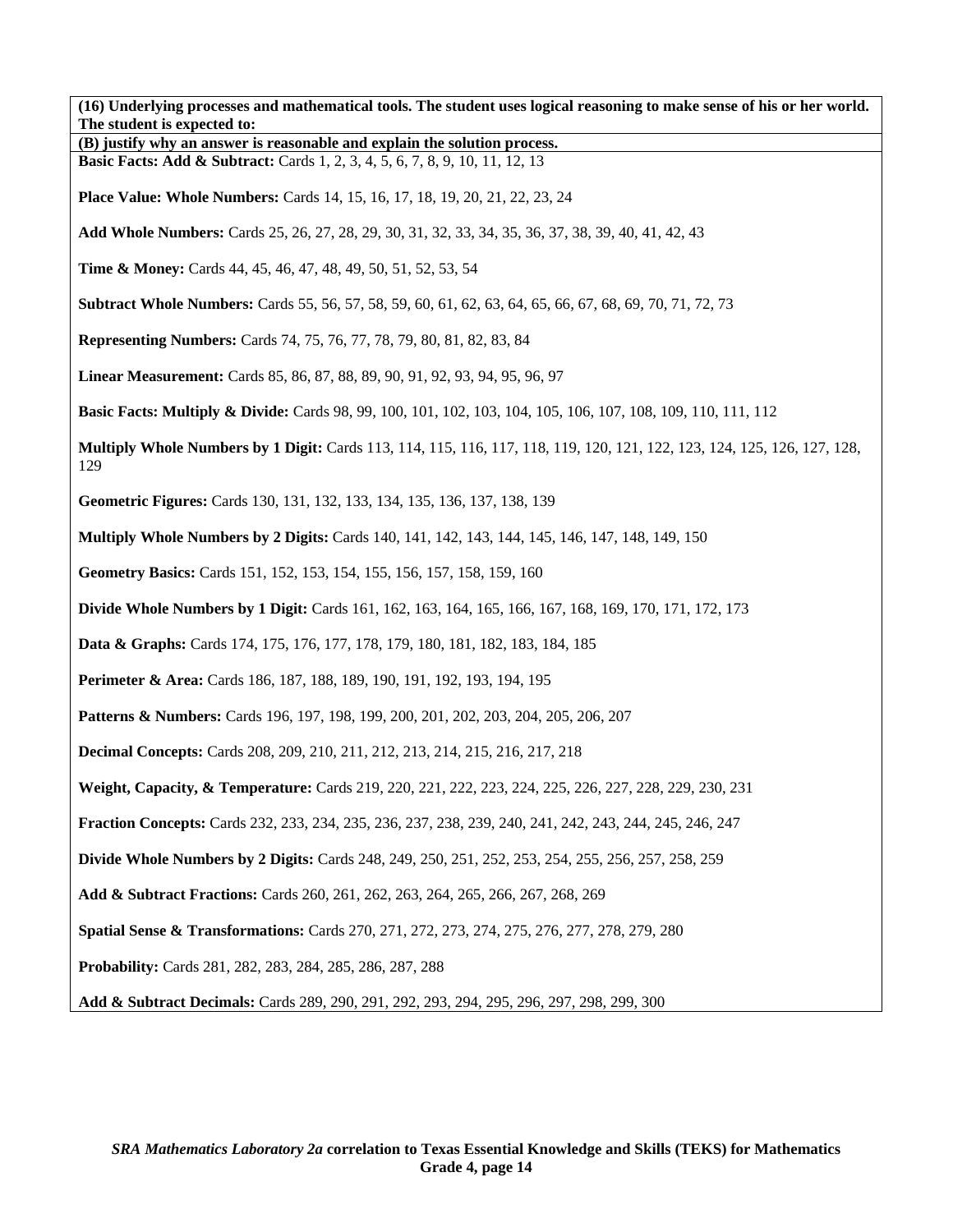## *SRA Mathematics Laboratory 2b*  **correlation to Texas Essential Knowledge and Skills (TEKS) for Mathematics Grade 5**

**(1) Number, operation, and quantitative reasoning. The student uses place value to represent whole numbers and decimals. The student is expected to:** 

**(A) use place value to read, write, compare, and order whole numbers through the billions place. Place Value: Whole Numbers:** Cards 15, 16, 17, 18, 19, 20, 21, 22, 23, 24

**Representing Numbers:** Cards 43, 45, 46, 47, 49

**(1) Number, operation, and quantitative reasoning. The student uses place value to represent whole numbers and decimals. The student is expected to: (B) use place value to read, write, compare, and order decimals through the thousandths place.** 

**Decimal Concepts:** Cards 218, 219, 221, 222, 223, 224, 225, 228, 231

**(2) Number, operation, and quantitative reasoning. The student uses fractions in problem-solving situations. The student is expected to:** 

**(A) generate equivalent fractions.** 

**Fraction Concepts:** Cards 120, 121, 124

**Add Fractions:** Cards 139, 140, 142, 143, 144

**Subtract Fractions:** Cards 166, 167, 168, 169, 170, 171, 172, 173, 174, 175, 176

**(2) Number, operation, and quantitative reasoning. The student uses fractions in problem-solving situations. The student is expected to:** 

**(B) compare two fractional quantities in problem-solving situations using a variety of methods, including common denominators.** 

**Fraction Concepts:** Cards 123, 124, 125

**(2) Number, operation, and quantitative reasoning. The student uses fractions in problem-solving situations. The student is expected to:** 

**(C) use models to relate decimals to fractions that name tenths, hundredths, and thousandths. Decimal Concepts:** Cards 220, 223, 230

**Percent Concepts:** Cards 295, 297, 298, 300

**(3) Number, operation, and quantitative reasoning. The student adds, subtracts, multiplies, and divides to solve meaningful problems. The student is expected to:** 

**(A) use addition and subtraction to solve problems involving whole numbers and decimals.** 

**Basic Facts:** Cards 1, 2, 3, 4, 5, 6

**Add & Subtract Whole Numbers:** Cards 25, 26, 27, 28, 29, 30, 31, 32, 33, 34, 35, 36, 37, 38

**Add & Subtract Decimals:** Cards 243, 244, 245, 246, 247, 248, 249, 250, 251, 252, 253, 254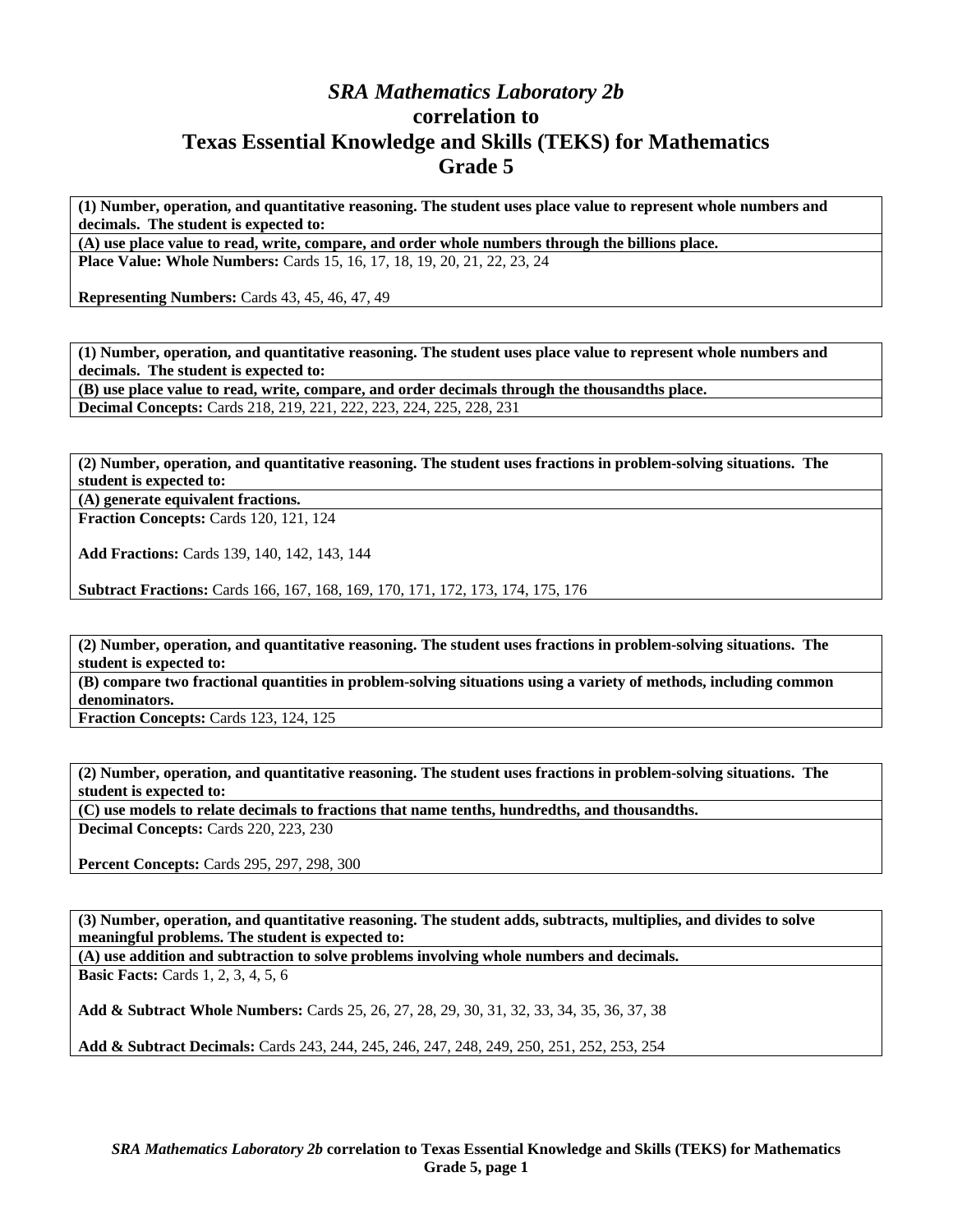**(3) Number, operation, and quantitative reasoning. The student adds, subtracts, multiplies, and divides to solve meaningful problems. The student is expected to:** 

**(B) use multiplication to solve problems involving whole numbers (no more than three digits time two digits with technology).** 

**Basic Facts:** Cards 7, 8, 9, 11, 12, 13, 14

**Multiply Whole Numbers:** Cards 61, 62, 63, 64, 65, 66, 67, 68, 69, 70, 71, 72, 73, 74, 75, 76

**(3) Number, operation, and quantitative reasoning. The student adds, subtracts, multiplies, and divides to solve meaningful problems. The student is expected to:** 

**(C) use division to solve problems involving whole numbers (no more than two-digit divisors and three-digit dividends without technology.** 

**Basic Facts:** Cards 10, 11, 12, 13, 14

**Divide Whole Numbers:** Cards 88, 89, 90, 91, 92, 93, 94, 95, 96, 97, 98, 99, 100, 101, 102, 103, 104

**Patterns & Numbers: Card 110** 

**(3) Number, operation, and quantitative reasoning. The student adds, subtracts, multiplies, and divides to solve meaningful problems. The student is expected to:** 

**(D) identify prime factors of a whole number and common factors of a set of whole numbers. Patterns & Numbers:** Cards 105, 106, 110, 111, 112, 113, 117

**(3) Number, operation, and quantitative reasoning. The student adds, subtracts, multiplies, and divides to solve meaningful problems. The student is expected to:** 

**(E) models and record addition and subtraction of fractions with like denominators in problem-solving situations. Add Fractions:** Cards 141, 142, 143, 144, 145, 146, 147, 148, 149, 150

**Subtract Fractions:** Cards 165, 167, 168, 169, 171, 172, 173, 174, 175, 176

**(4) Number, operation, and quantitative reasoning. The student estimates to determine reasonable results. The student is expected to:** 

**(A) round whole numbers and decimals through tenths to approximate reasonable results in problem situations. Add & Subtract Whole Numbers:** Card 25

**Representing Numbers:** Cards 39, 40, 44

**Multiply Whole Numbers:** Cards 62, 69

**Divide Whole Numbers:** Card 89

**Decimal Concepts:** Cards 226, 227, 231

**Add & Subtract Decimals:** Cards 244, 248, 249, 254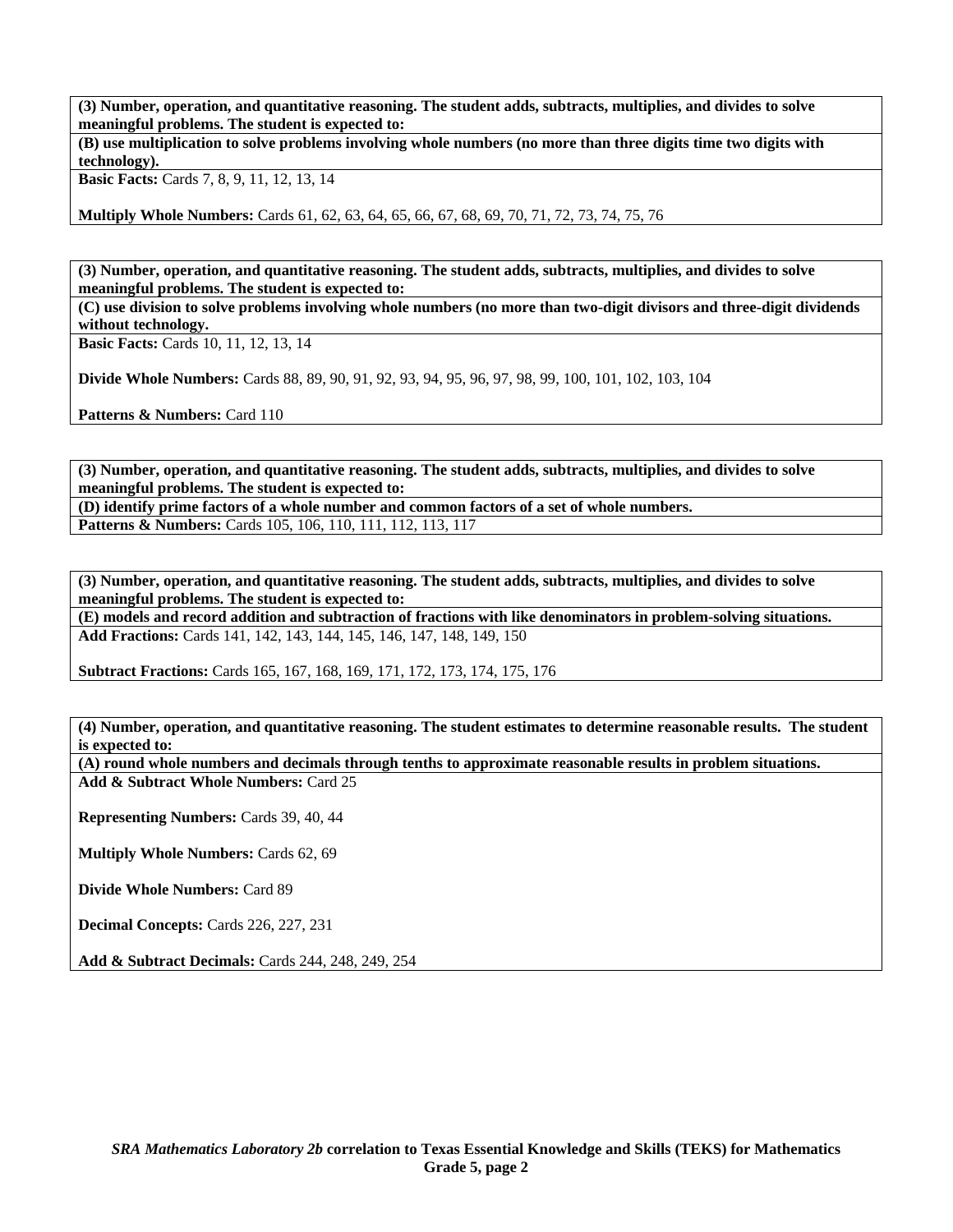**(4) Number, operation, and quantitative reasoning. The student estimates to determine reasonable results. The student is expected to:** 

**(B) estimate to solve problems where exact answers are not required.** 

**Add & Subtract Whole Numbers:** Card 25

**Multiply Whole Numbers:** Cards 62, 69

**Divide Whole Numbers:** Card 89

**Add Fractions:** Card 145

**Add & Subtract Decimals:** Cards 244, 249

**(5) Patterns, relationships, and algebraic thinking. The student makes generalizations based on observed patterns and relationships. The student is expected to:** 

**(A) use concrete objects or pictures to make generalizations about determining all possible combinations.** 

**Probability:** Cards 279, 281, 282, 283, 285, 286

**(5) Patterns, relationships, and algebraic thinking. The student makes generalizations based on observed patterns and relationships. The student is expected to:** 

**(B) use lists, tables, charts, and diagrams to find patterns and make generalizations such as a procedure for determining equivalent fractions.** 

**Add & Subtract Whole Numbers:** Card 33

**Multiply Whole Numbers:** Cards 61, 67

**Divide Whole Numbers:** Cards 88, 96

Patterns & Numbers: Cards 107, 108, 109, 110, 111, 114, 115, 116, 117

**(5) Patterns, relationships, and algebraic thinking. The student makes generalizations based on observed patterns and relationships. The student is expected to:** 

**(C) identify prime and composite numbers using concrete models and patterns in factor pairs.**  Patterns & Numbers: Cards 105, 106, 112, 113, 117

**(6) Patterns, relationship, and algebraic thinking. The student describes relationship mathematically. The student is expected to select from and use diagrams and number sentences to represent real-life situations. Basic Facts:** Cards 5, 8, 9, 12, 13, 14

**Add & Subtract Whole Numbers:** Card 33

**Multiply Whole Numbers:** Card 65

**Divide Whole Numbers:** Card 97

Patterns & Numbers: Card 116

**Coordinate Graphs:** Cards 262, 263, 264, 266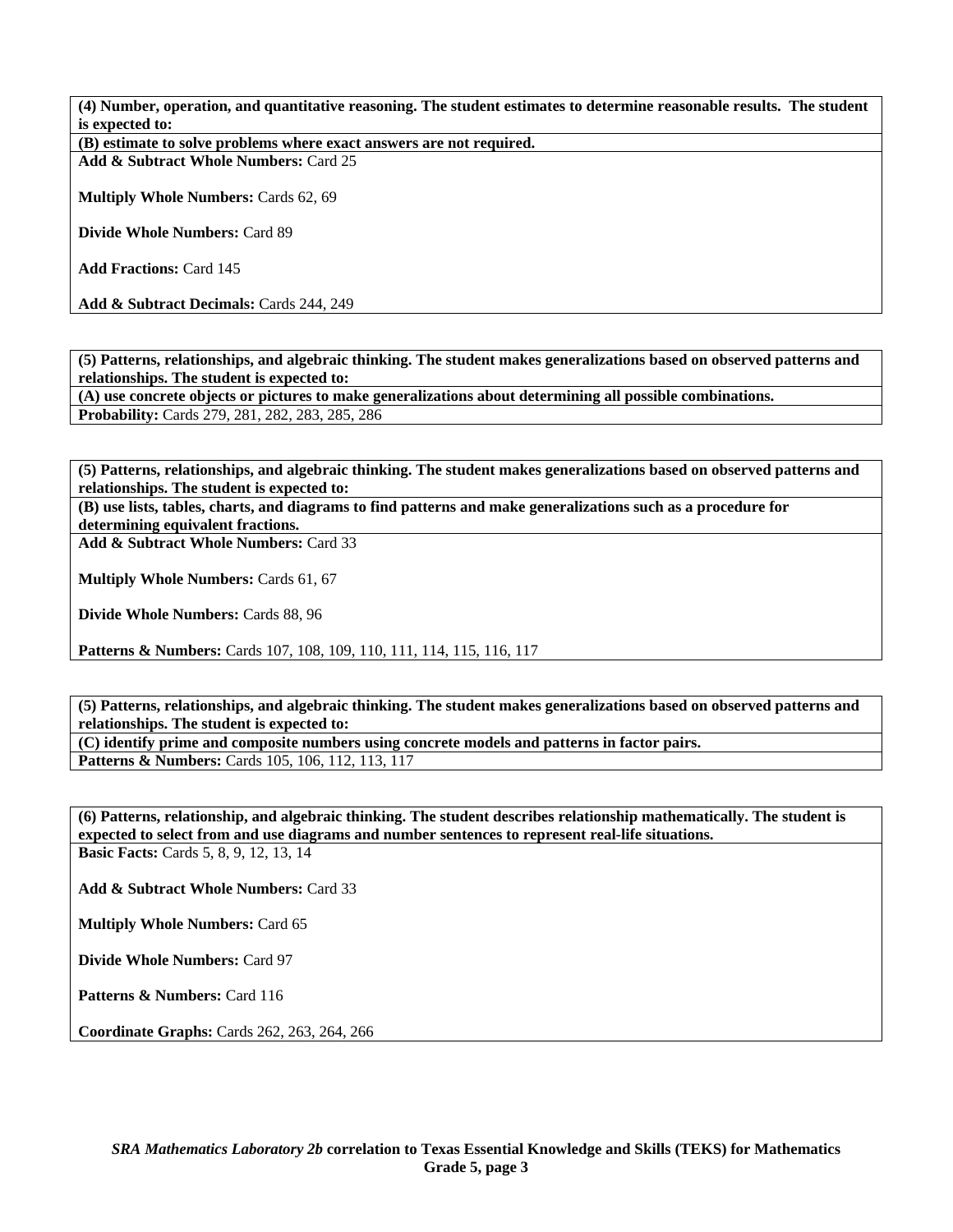**(7) Geometry and spatial reasoning. The student generates geometric definitions using critical attributes. The student is expected to:** 

**(A) identify critical attributes including parallel, perpendicular, and congruent pairs of geometric shapes and solids. Geometric Basics:** Cards 78, 79, 80, 82, 83, 84, 86, 87

**Geometric Figures:** Cards 130, 131, 133, 135, 136, 137, 138

**Spatial Sense & Transformations:** Cards 235, 241

**(7) Geometry and spatial reasoning. The student generates geometric definitions using critical attributes. The student is expected to:** 

**(B) use critical attributes to define geometric shapes or solids.** 

**Geometric Basics:** Cards 83, 84, 86, 87

**Geometric Figures:** Cards 130, 131, 133, 134

**(8) Geometry and spatial reasoning. The student models transformations. The student is expected to: (A) sketch the results of translations, rotations, and reflections. Spatial Sense & Transformations:** Cards 233, 234, 235, 237

**(8) Geometry and spatial reasoning. The student models transformations. The student is expected to: (B) describe the transformation that generates one figure from the other when given two congruent figures. Geometric Figures:** Card 135

**Spatial Sense & Transformations:** Cards 233, 234, 235, 237

**(9) Geometry and spatial reasoning. The student recognizes the connection between ordered pairs of numbers and locations of points on a plane. The student is expected to locate and name the points on a coordinate grid using ordered pairs of whole numbers.** 

**Coordinate Graphs:** Cards 255, 256, 257, 258, 259, 260, 261, 265

**(10) Measurement. The student selects and uses appropriate units and procedures to measure volume. The student is expected to:** 

**(A) measure volume using concrete models of cubic units.** 

**Perimeter, Area & Volume:** Cards 214, 215, 216, 217

**(10) Measurement. The student selects and uses appropriate units and procedures to measure volume. The student is expected to:** 

**(B) estimate volume in cubic units.** 

**Perimeter, Area & Volume:** Cards 214, 215, 216, 217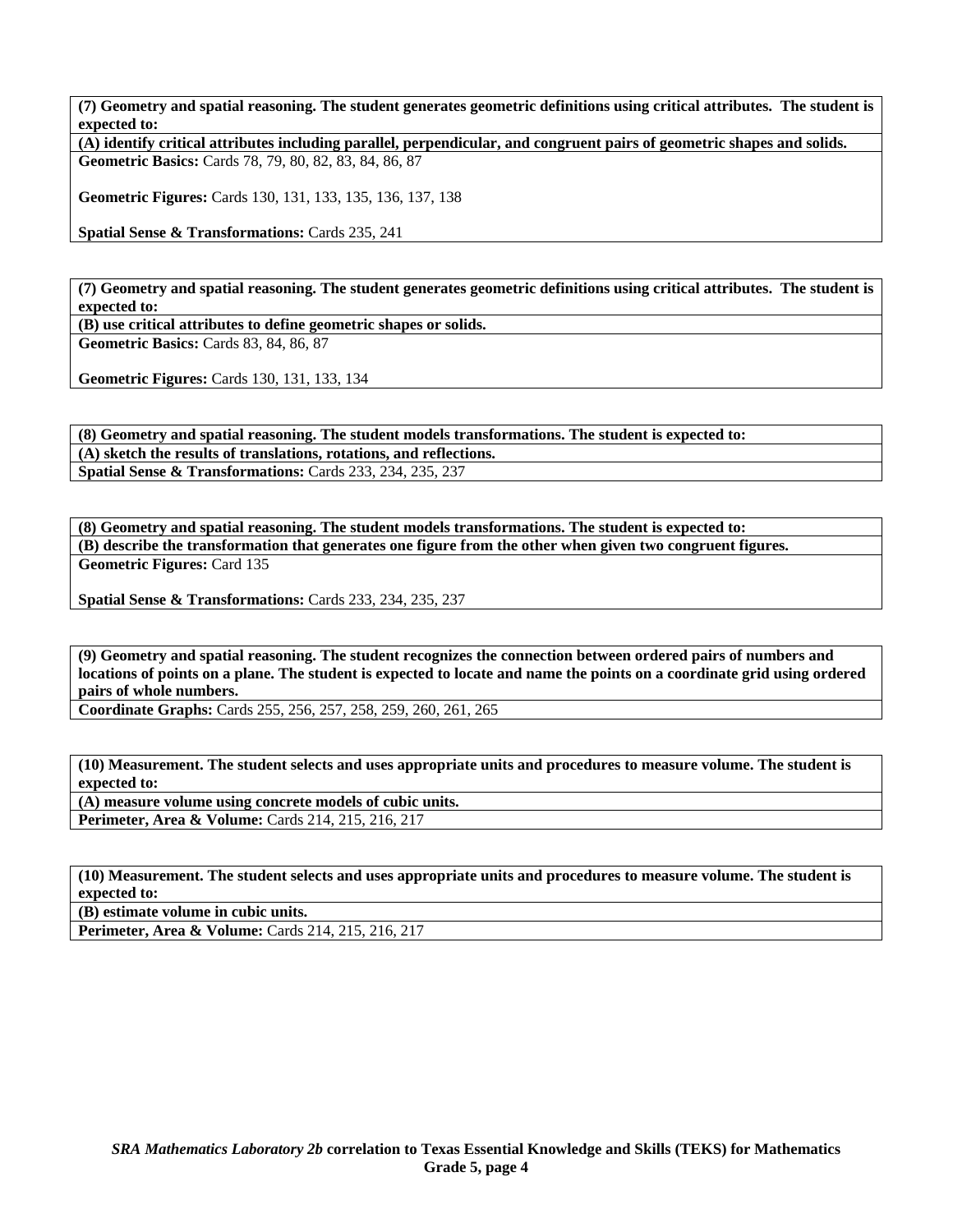**(11) Measurement. The student applies measurement concepts. The student is expected to: (A) measure to solve problems involving length (including perimeter), weight, capacity, time, temperature, and area. Linear Measurement:** Cards 50, 51, 52, 53, 54, 55, 56, 57, 58, 59, 60

**Weight, Capacity, Temperature & Time:** Cards 177, 178, 179, 180, 181, 182, 183, 184, 185, 186, 187, 188

**Perimeter, Area & Volume:** Cards 201, 202, 203, 204, 205, 206, 207, 208, 209, 210, 211, 212, 213, 214, 215, 216, 217

**Spatial Sense & Transformations:** Cards 236, 239

**(11) Measurement. The student applies measurement concepts. The student is expected to: (B) describe numerical relationships between units of measure within the same measurement system such as an inch is one-twelfth of a foot.** 

**Linear Measurement:** Cards 52, 53, 55, 56, 57

**Weight, Capacity, Temperature & Time:** Cards 179, 180, 183, 184, 185, 188

**(12) Probability and statistics. The student describes and predicts the results of a probability experiment. The student is expected to:** 

**(A) use fractions to describe the results of an experiment. Probability:** Cards 284, 285, 286, 287, 288, 289

**(12) Probability and statistics. The student describes and predicts the results of a probability experiment. The student is expected to:** 

**(B) use experimental results to make predictions.** 

**Probability:** Cards 280, 284, 285, 286, 287, 288, 289

**(13) Probability and statistics. The student solves problems by collecting, organizing, displaying, and interpreting sets of data. The student is expected to:** 

**(A) use tables of related number pairs to make line graphs. Data & Graphs: Cards 160, 164** 

**Coordinate Graphs:** Cards 255, 256, 257, 258, 259, 260, 261

**(13) Probability and statistics. The student solves problems by collecting, organizing, displaying, and interpreting sets of data. The student is expected to:** 

**(B) describe characteristics of data presented in tables and graphs including the shape and spread of the data and the middle number.** 

**Data & Graphs:** Cards 151, 152, 153, 154, 155, 156, 157, 158, 159, 160, 161, 162, 163, 164

**(13) Probability and statistics. The student solves problems by collecting, organizing, displaying, and interpreting sets of data. The student is expected to:** 

**(C) graph a given set of data using an appropriate graphical representation such as a picture or line. Data & Graphs:** Cards 157, 158, 159, 160,161, 164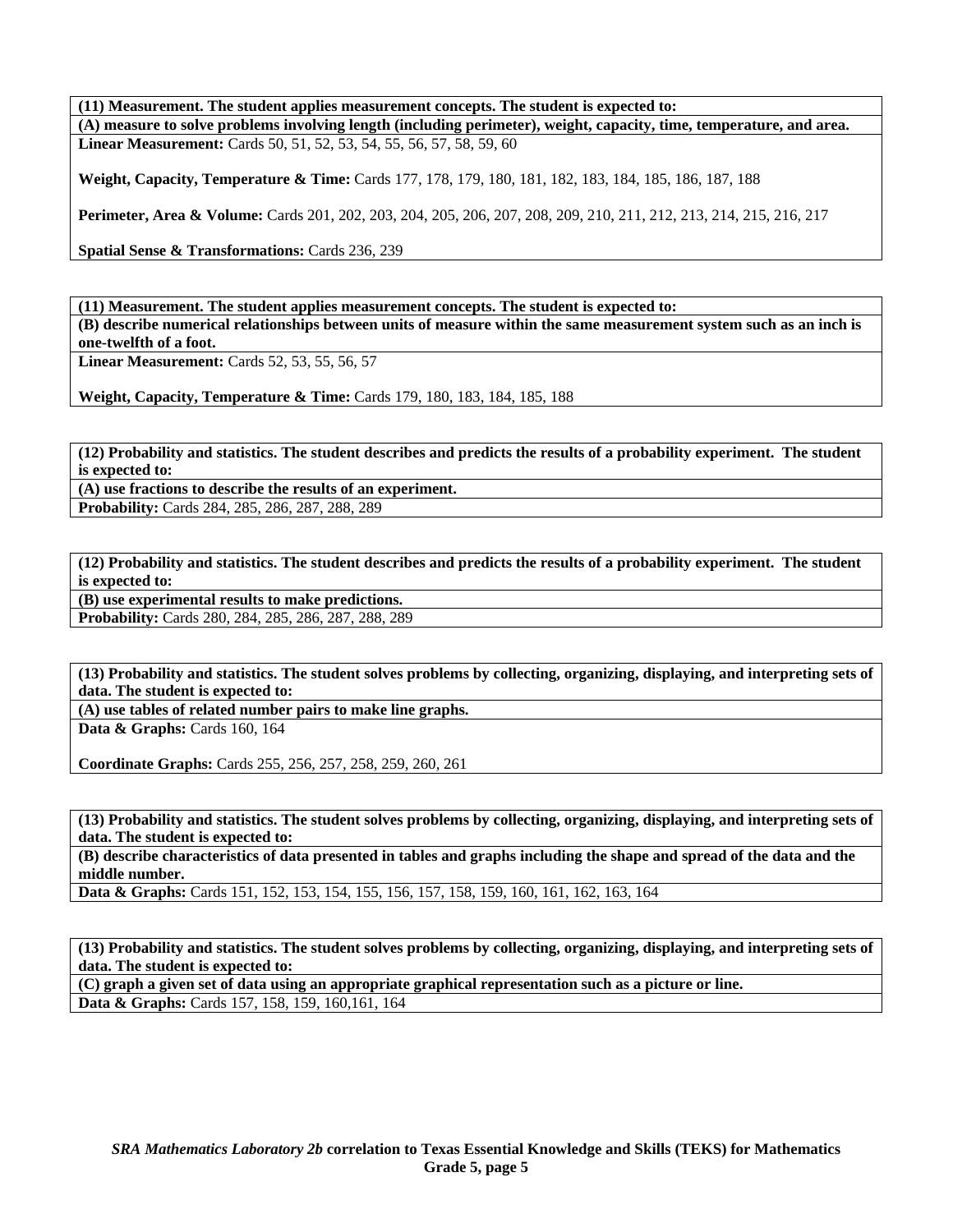**(14) Underlying processes and mathematical tools. The student applies Grade 5 mathematics to solve problems connected to everyday experiences and activities in and outside of school. The student is expected to: (A) identify the mathematics in everyday situations. Basic Facts:** Cards 1, 2, 3, 4, 5, 6, 7, 8, 9, 10, 11, 12, 13, 14 **Place Value: Whole Numbers:** Cards 15, 16, 17, 18, 19, 20, 21, 22, 23, 24 **Add & Subtract Whole Numbers:** Cards 25, 26, 27, 28, 29, 30, 31, 32, 33, 34, 35, 36, 37, 38 **Representing Numbers:** Cards 39, 40, 41, 42, 43, 44, 45, 46, 47, 48, 49 **Linear Measurement:** Cards 50, 51, 52, 53, 54, 55, 56, 57, 58, 59, 60 **Multiply Whole Numbers:** Cards 61, 62, 63, 64, 65, 66, 67, 68, 69, 70, 71, 72, 73, 74, 75, 76 **Geometric Basics:** Cards 77, 78, 79, 80, 81, 82, 83, 84, 85, 86, 87 **Divide Whole Numbers:** Cards 88, 89, 90, 91, 92, 93, 94, 95, 96, 97, 98, 99, 100, 101, 102, 103, 104 **Patterns & Numbers:** Cards 105, 106, 107, 108, 109, 110, 111, 112, 113, 114, 115, 116, 117 **Fraction Concepts:** Cards 118, 119, 120, 121, 122, 123, 124, 125, 126, 127, 128 **Geometric Figures:** Cards 129, 130, 131, 132, 133, 134, 135, 136, 137, 138 **Add Fractions:** Cards 139, 140, 141, 142, 143, 144, 145, 146, 147, 148, 149, 150 **Data & Graphs:** Cards 151, 152, 153, 154, 155, 156, 157, 158, 159, 160, 161, 162, 163, 164 **Subtract Fractions:** Cards 165, 166, 167, 168, 169, 170, 171, 172, 173, 174, 175, 176 **Weight, Capacity, Temperature & Time:** Cards 177, 178, 179, 180, 181, 182, 183, 184, 185, 186, 187, 188 **Multiply & Divide Fractions:** Cards 189, 190, 191, 192, 193, 194, 195, 196, 197, 198, 199, 200 **Perimeter, Area & Volume:** Cards 201, 202, 203, 204, 205, 206, 207, 208, 209, 210, 211, 212, 213, 214, 215, 216, 217 **Decimal Concepts:** Cards 218, 219, 220, 221, 222, 223, 224, 225, 226, 227, 228, 229, 230, 231 **Spatial Sense & Transformations:** Cards 232, 233, 234, 235, 236, 237, 238, 239, 240, 241, 242 **Add & Subtract Decimals:** Cards 243, 244, 245, 246, 247, 248, 249, 250, 251, 252, 253, 254 **Coordinate Graphs:** Cards 255, 256, 257, 258, 259, 260, 261, 262, 263, 264, 265, 266 **Multiply & Divide Decimals:** Cards 267, 268, 269, 270, 271, 272, 273, 274, 275, 276, 277, 278 **Probability:** Cards 279, 280, 281, 282, 283, 284, 285, 286, 287, 288, 289 **Percent Concepts:** Cards 290, 291, 292, 293, 294, 295, 296, 297, 298, 299, 300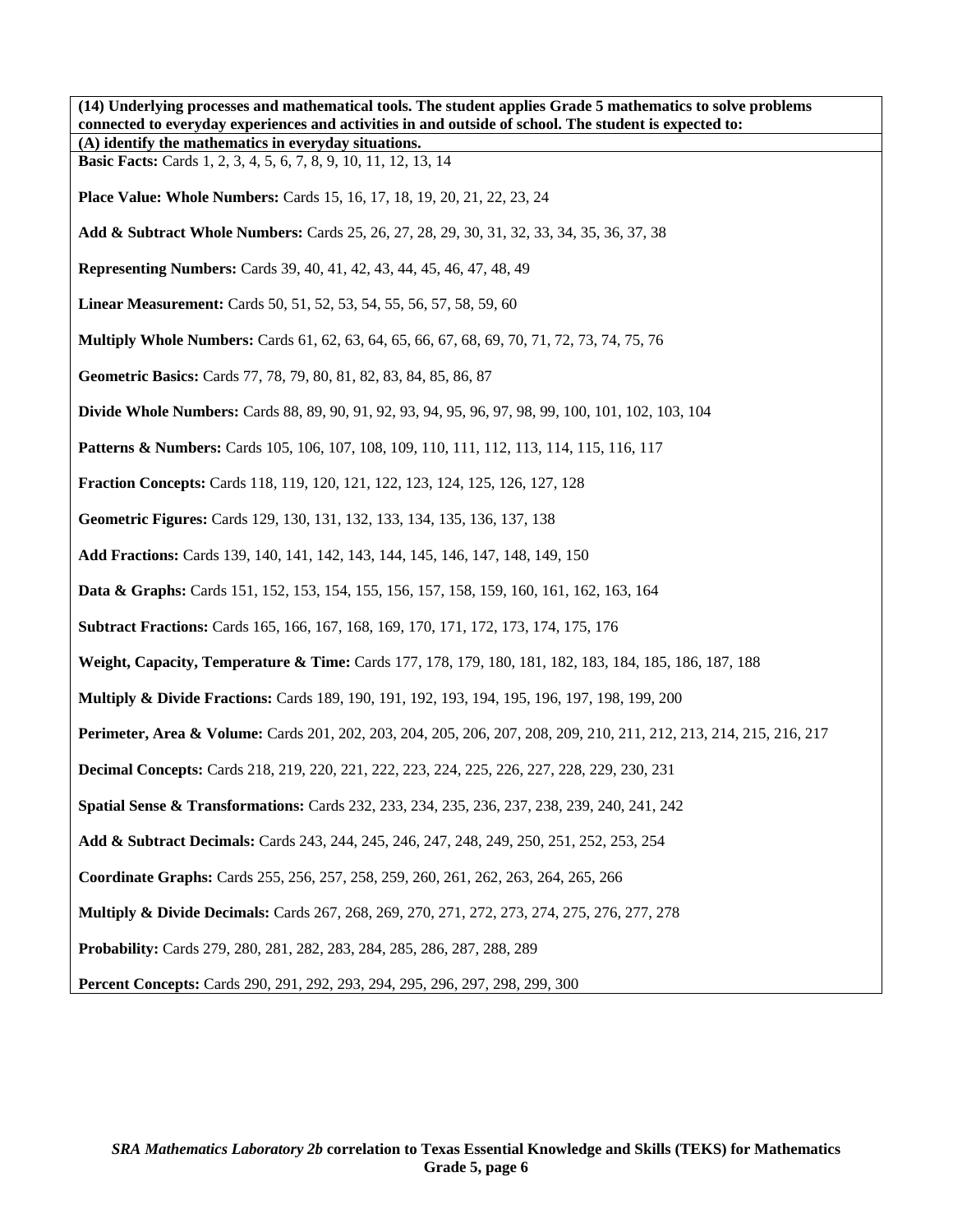**(14) Underlying processes and mathematical tools. The student applies Grade 5 mathematics to solve problems connected to everyday experiences and activities in and outside of school. The student is expected to: (B) use a problem-solving model that incorporates understanding the problem, make a plan, carrying out the plan, and evaluating the solution for reasonableness. Basic Facts:** Cards 1, 2, 3, 4, 5, 6, 7, 8, 9, 10, 11, 12, 13, 14 **Place Value: Whole Numbers:** Cards 15, 16, 17, 18, 19, 20, 21, 22, 23, 24 **Add & Subtract Whole Numbers:** Cards 25, 26, 27, 28, 29, 30, 31, 32, 33, 34, 35, 36, 37, 38 **Representing Numbers:** Cards 39, 40, 41, 42, 43, 44, 45, 46, 47, 48, 49 **Linear Measurement:** Cards 50, 51, 52, 53, 54, 55, 56, 57, 58, 59, 60 **Multiply Whole Numbers:** Cards 61, 62, 63, 64, 65, 66, 67, 68, 69, 70, 71, 72, 73, 74, 75, 76 **Geometric Basics:** Cards 77, 78, 79, 80, 81, 82, 83, 84, 85, 86, 87 **Divide Whole Numbers:** Cards 88, 89, 90, 91, 92, 93, 94, 95, 96, 97, 98, 99, 100, 101, 102, 103, 104 **Patterns & Numbers:** Cards 105, 106, 107, 108, 109, 110, 111, 112, 113, 114, 115, 116, 117 **Fraction Concepts:** Cards 118, 119, 120, 121, 122, 123, 124, 125, 126, 127, 128 **Geometric Figures:** Cards 129, 130, 131, 132, 133, 134, 135, 136, 137, 138 **Add Fractions:** Cards 139, 140, 141, 142, 143, 144, 145, 146, 147, 148, 149, 150 **Data & Graphs:** Cards 151, 152, 153, 154, 155, 156, 157, 158, 159, 160, 161, 162, 163, 164 **Subtract Fractions:** Cards 165, 166, 167, 168, 169, 170, 171, 172, 173, 174, 175, 176 **Weight, Capacity, Temperature & Time:** Cards 177, 178, 179, 180, 181, 182, 183, 184, 185, 186, 187, 188 **Multiply & Divide Fractions:** Cards 189, 190, 191, 192, 193, 194, 195, 196, 197, 198, 199, 200 **Perimeter, Area & Volume:** Cards 201, 202, 203, 204, 205, 206, 207, 208, 209, 210, 211, 212, 213, 214, 215, 216, 217 **Decimal Concepts:** Cards 218, 219, 220, 221, 222, 223, 224, 225, 226, 227, 228, 229, 230, 231 **Spatial Sense & Transformations:** Cards 232, 233, 234, 235, 236, 237, 238, 239, 240, 241, 242 **Add & Subtract Decimals:** Cards 243, 244, 245, 246, 247, 248, 249, 250, 251, 252, 253, 254 **Coordinate Graphs:** Cards 255, 256, 257, 258, 259, 260, 261, 262, 263, 264, 265, 266 **Multiply & Divide Decimals:** Cards 267, 268, 269, 270, 271, 272, 273, 274, 275, 276, 277, 278 **Probability:** Cards 279, 280, 281, 282, 283, 284, 285, 286, 287, 288, 289 **Percent Concepts:** Cards 290, 291, 292, 293, 294, 295, 296, 297, 298, 299, 300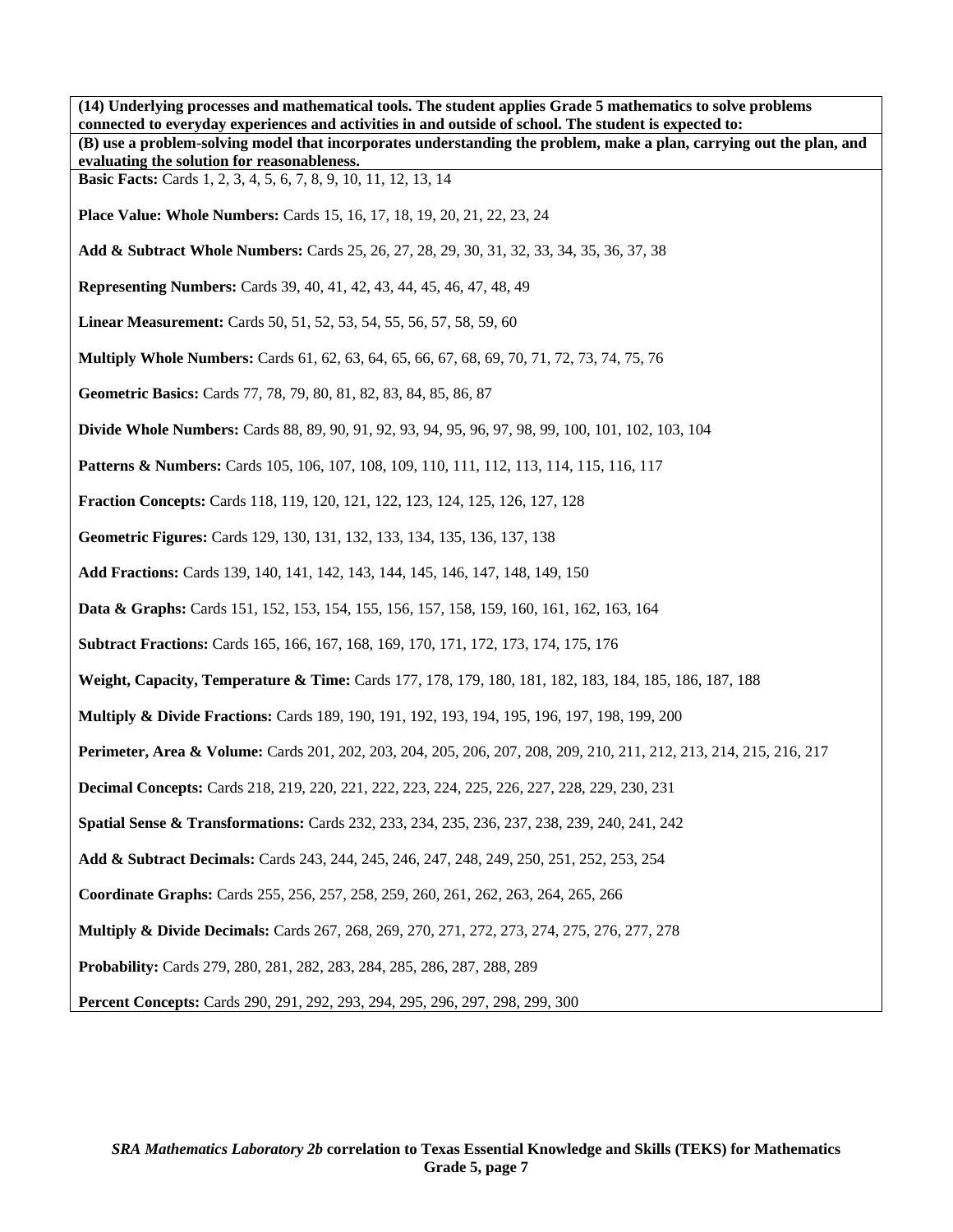**(14) Underlying processes and mathematical tools. The student applies Grade 5 mathematics to solve problems connected to everyday experiences and activities in and outside of school. The student is expected to: (C) select or develop an appropriate problem-solving strategy, including drawing a picture, looking for a pattern, systematic guessing and checking, acting it out, making a table, working a simpler problem, or working backwards to solve a problem. Basic Facts:** Cards 1, 2, 3, 4, 5, 6, 7, 8, 9, 10, 11, 12, 13, 14 **Place Value: Whole Numbers:** Cards 15, 16, 17, 18, 19, 20, 21, 22, 23, 24 **Add & Subtract Whole Numbers:** Cards 25, 26, 27, 28, 29, 30, 31, 32, 33, 34, 35, 36, 37, 38 **Representing Numbers:** Cards 39, 40, 41, 42, 43, 44, 45, 46, 47, 48, 49 **Linear Measurement:** Cards 50, 51, 52, 53, 54, 55, 56, 57, 58, 59, 60 **Multiply Whole Numbers:** Cards 61, 62, 63, 64, 65, 66, 67, 68, 69, 70, 71, 72, 73, 74, 75, 76 **Geometric Basics:** Cards 77, 78, 79, 80, 81, 82, 83, 84, 85, 86, 87 **Divide Whole Numbers:** Cards 88, 89, 90, 91, 92, 93, 94, 95, 96, 97, 98, 99, 100, 101, 102, 103, 104 **Patterns & Numbers:** Cards 105, 106, 107, 108, 109, 110, 111, 112, 113, 114, 115, 116, 117 **Fraction Concepts:** Cards 118, 119, 120, 121, 122, 123, 124, 125, 126, 127, 128 **Geometric Figures:** Cards 129, 130, 131, 132, 133, 134, 135, 136, 137, 138 **Add Fractions:** Cards 139, 140, 141, 142, 143, 144, 145, 146, 147, 148, 149, 150 **Data & Graphs:** Cards 151, 152, 153, 154, 155, 156, 157, 158, 159, 160, 161, 162, 163, 164 **Subtract Fractions:** Cards 165, 166, 167, 168, 169, 170, 171, 172, 173, 174, 175, 176 **Weight, Capacity, Temperature & Time:** Cards 177, 178, 179, 180, 181, 182, 183, 184, 185, 186, 187, 188 **Multiply & Divide Fractions:** Cards 189, 190, 191, 192, 193, 194, 195, 196, 197, 198, 199, 200 **Perimeter, Area & Volume:** Cards 201, 202, 203, 204, 205, 206, 207, 208, 209, 210, 211, 212, 213, 214, 215, 216, 217 **Decimal Concepts:** Cards 218, 219, 220, 221, 222, 223, 224, 225, 226, 227, 228, 229, 230, 231 **Spatial Sense & Transformations:** Cards 232, 233, 234, 235, 236, 237, 238, 239, 240, 241, 242 **Add & Subtract Decimals:** Cards 243, 244, 245, 246, 247, 248, 249, 250, 251, 252, 253, 254 **Coordinate Graphs:** Cards 255, 256, 257, 258, 259, 260, 261, 262, 263, 264, 265, 266 **Multiply & Divide Decimals:** Cards 267, 268, 269, 270, 271, 272, 273, 274, 275, 276, 277, 278 **Probability:** Cards 279, 280, 281, 282, 283, 284, 285, 286, 287, 288, 289 **Percent Concepts:** Cards 290, 291, 292, 293, 294, 295, 296, 297, 298, 299, 300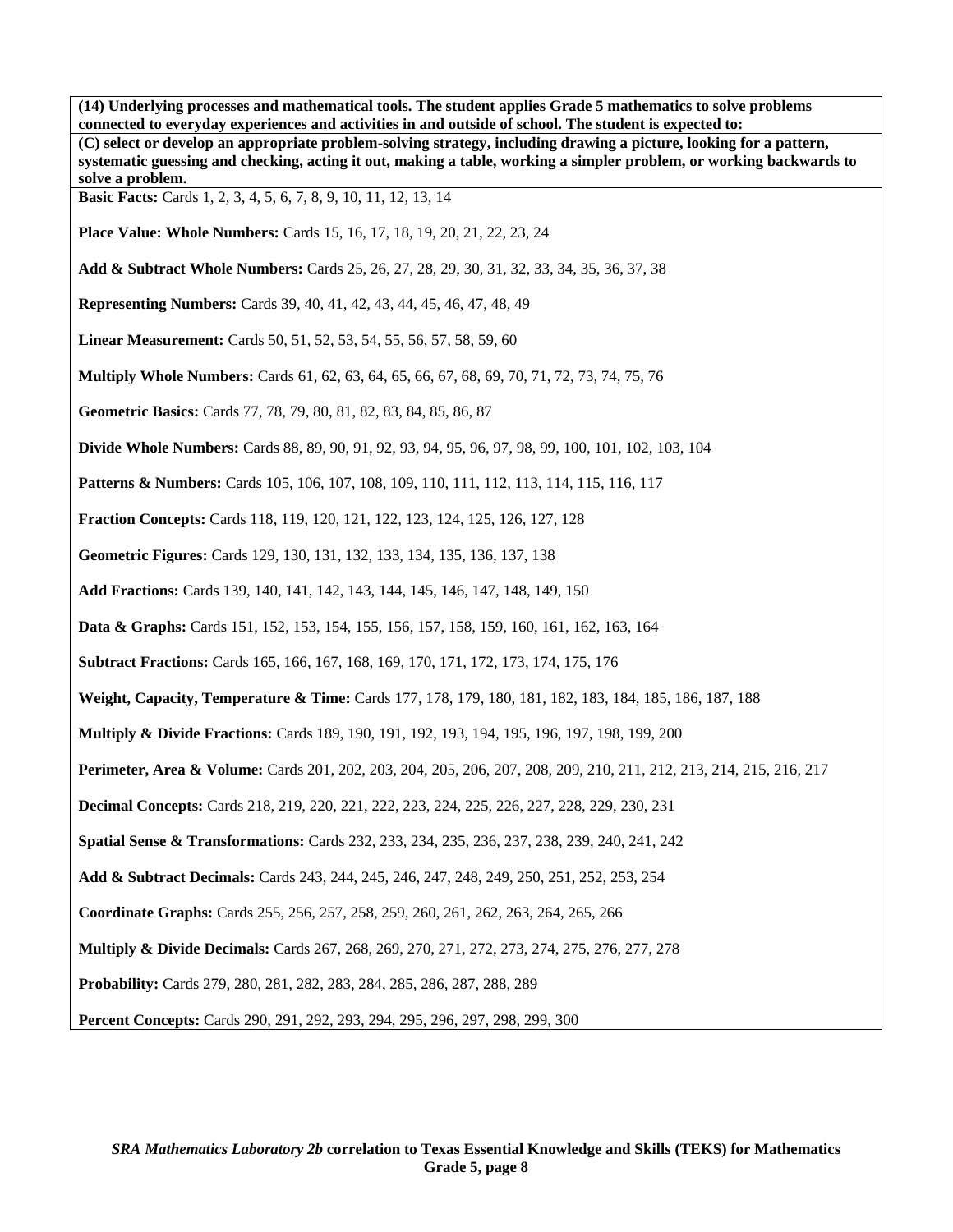| (14) Underlying processes and mathematical tools. The student applies Grade 5 mathematics to solve problems |
|-------------------------------------------------------------------------------------------------------------|
| connected to everyday experiences and activities in and outside of school. The student is expected to:      |
| (D) use tools such as real objects, manipulatives, and technology to solve problems.                        |
| Basic Facts: Cards 7, 10, 11                                                                                |
| Representing Numbers: Cards 41, 45, 46, 47, 49                                                              |
|                                                                                                             |
| Linear Measurement: Cards 50, 51, 54                                                                        |
|                                                                                                             |
| <b>Multiply Whole Numbers: Card 70</b>                                                                      |
|                                                                                                             |
| Geometric Basics: Cards 81, 82, 86                                                                          |
|                                                                                                             |
| <b>Fraction Concepts: Cards 118, 119, 120, 121, 123</b>                                                     |
| Geometric Figures: Card 129                                                                                 |
|                                                                                                             |
| Weight, Capacity, Temperature & Time: Card 177                                                              |
|                                                                                                             |
| <b>Multiply &amp; Divide Fractions: Card 189</b>                                                            |
|                                                                                                             |
| <b>Perimeter, Area &amp; Volume:</b> Cards 203, 204, 206, 207                                               |
| Decimal Concepts: Cards 218, 223                                                                            |
|                                                                                                             |
| <b>Spatial Sense &amp; Transformations:</b> Cards 232, 233, 234, 235, 236, 237, 238, 239, 240, 241, 242     |
| <b>Probability:</b> Cards 280, 281, 282, 283, 284, 285, 286, 287, 288, 289                                  |
| <b>Percent Concepts: Cards 290, 292</b>                                                                     |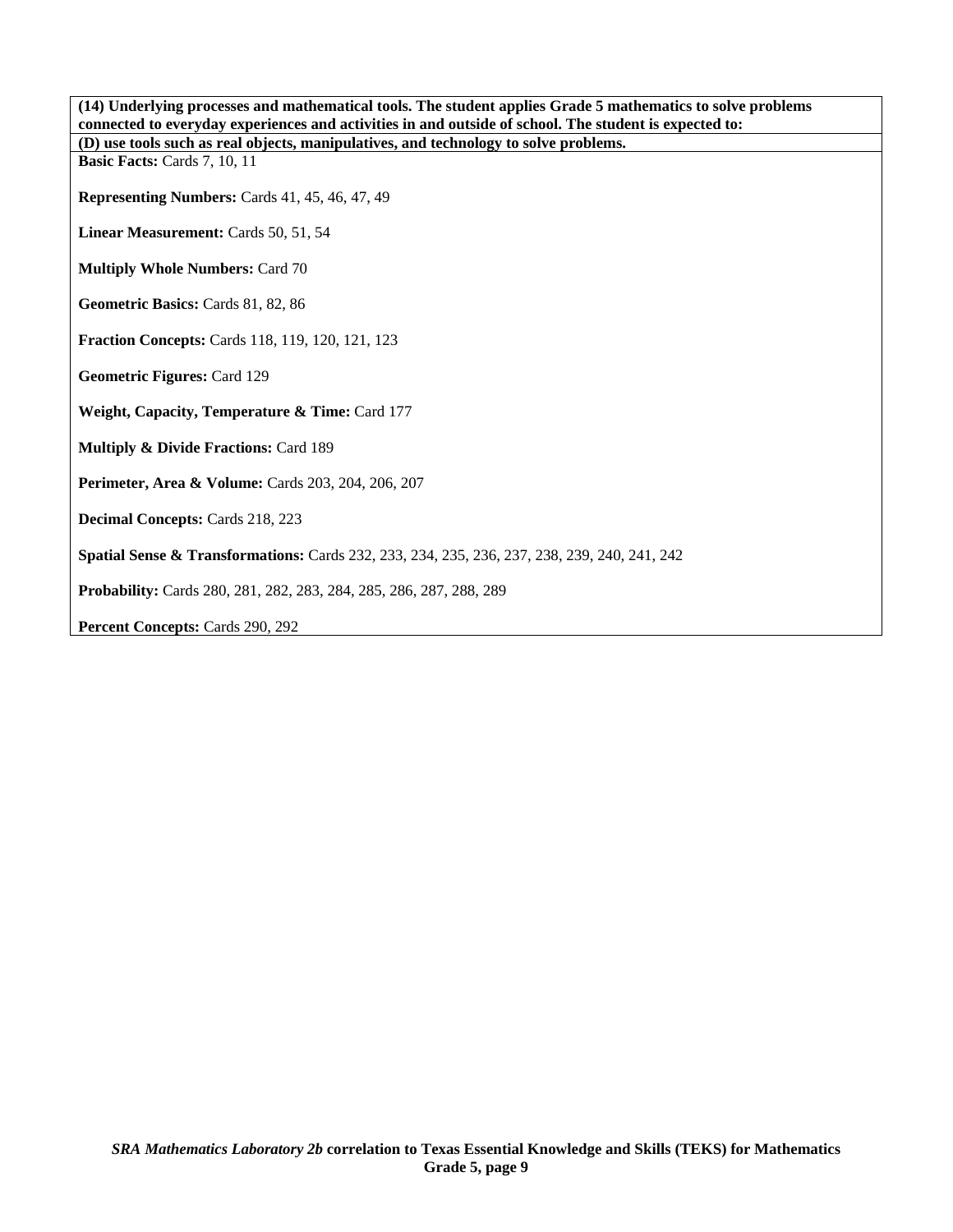| (15) Underlying processes and mathematical tools. The student communicates about Grade 5 mathematics using<br>informal language. The student is expected to: |
|--------------------------------------------------------------------------------------------------------------------------------------------------------------|
| (A) explain and record observations using objects, words, pictures, numbers, and technology.                                                                 |
| <b>Basic Facts:</b> Cards 1, 2, 3, 4, 5, 6, 7, 8, 9, 10, 11, 12, 13, 14                                                                                      |
| <b>Place Value: Whole Numbers:</b> Cards 15, 16, 17, 18, 19, 20, 21, 22, 23, 24                                                                              |
| Add & Subtract Whole Numbers: Cards 25, 26, 27, 28, 29, 30, 31, 32, 33, 34, 35, 36, 37, 38                                                                   |
| <b>Representing Numbers:</b> Cards 39, 40, 41, 42, 43, 44, 45, 46, 47, 48, 49                                                                                |
| <b>Linear Measurement:</b> Cards 50, 51, 52, 53, 54, 55, 56, 57, 58, 59, 60                                                                                  |
| <b>Multiply Whole Numbers:</b> Cards 61, 62, 63, 64, 65, 66, 67, 68, 69, 70, 71, 72, 73, 74, 75, 76                                                          |
| Geometric Basics: Cards 77, 78, 79, 80, 81, 82, 83, 84, 85, 86, 87                                                                                           |
| <b>Divide Whole Numbers:</b> Cards 88, 89, 90, 91, 92, 93, 94, 95, 96, 97, 98, 99, 100, 101, 102, 103, 104                                                   |
| <b>Patterns &amp; Numbers:</b> Cards 105, 106, 107, 108, 109, 110, 111, 112, 113, 114, 115, 116, 117                                                         |
| <b>Fraction Concepts:</b> Cards 118, 119, 120, 121, 122, 123, 124, 125, 126, 127, 128                                                                        |
| Geometric Figures: Cards 129, 130, 131, 132, 133, 134, 135, 136, 137, 138                                                                                    |
| Add Fractions: Cards 139, 140, 141, 142, 143, 144, 145, 146, 147, 148, 149, 150                                                                              |
| <b>Data &amp; Graphs:</b> Cards 151, 152, 153, 154, 155, 156, 157, 158, 159, 160, 161, 162, 163, 164                                                         |
| <b>Subtract Fractions:</b> Cards 165, 166, 167, 168, 169, 170, 171, 172, 173, 174, 175, 176                                                                  |
| Weight, Capacity, Temperature & Time: Cards 177, 178, 179, 180, 181, 182, 183, 184, 185, 186, 187, 188                                                       |
| <b>Multiply &amp; Divide Fractions:</b> Cards 189, 190, 191, 192, 193, 194, 195, 196, 197, 198, 199, 200                                                     |
| Perimeter, Area & Volume: Cards 201, 202, 203, 204, 205, 206, 207, 208, 209, 210, 211, 212, 213, 214, 215, 216, 217                                          |
| <b>Decimal Concepts:</b> Cards 218, 219, 220, 221, 222, 223, 224, 225, 226, 227, 228, 229, 230, 231                                                          |
| Spatial Sense & Transformations: Cards 232, 233, 234, 235, 236, 237, 238, 239, 240, 241, 242                                                                 |
| Add & Subtract Decimals: Cards 243, 244, 245, 246, 247, 248, 249, 250, 251, 252, 253, 254                                                                    |
| Coordinate Graphs: Cards 255, 256, 257, 258, 259, 260, 261, 262, 263, 264, 265, 266                                                                          |
| <b>Multiply &amp; Divide Decimals:</b> Cards 267, 268, 269, 270, 271, 272, 273, 274, 275, 276, 277, 278                                                      |
| Probability: Cards 279, 280, 281, 282, 283, 284, 285, 286, 287, 288, 289                                                                                     |
| Percent Concepts: Cards 290, 291, 292, 293, 294, 295, 296, 297, 298, 299, 300                                                                                |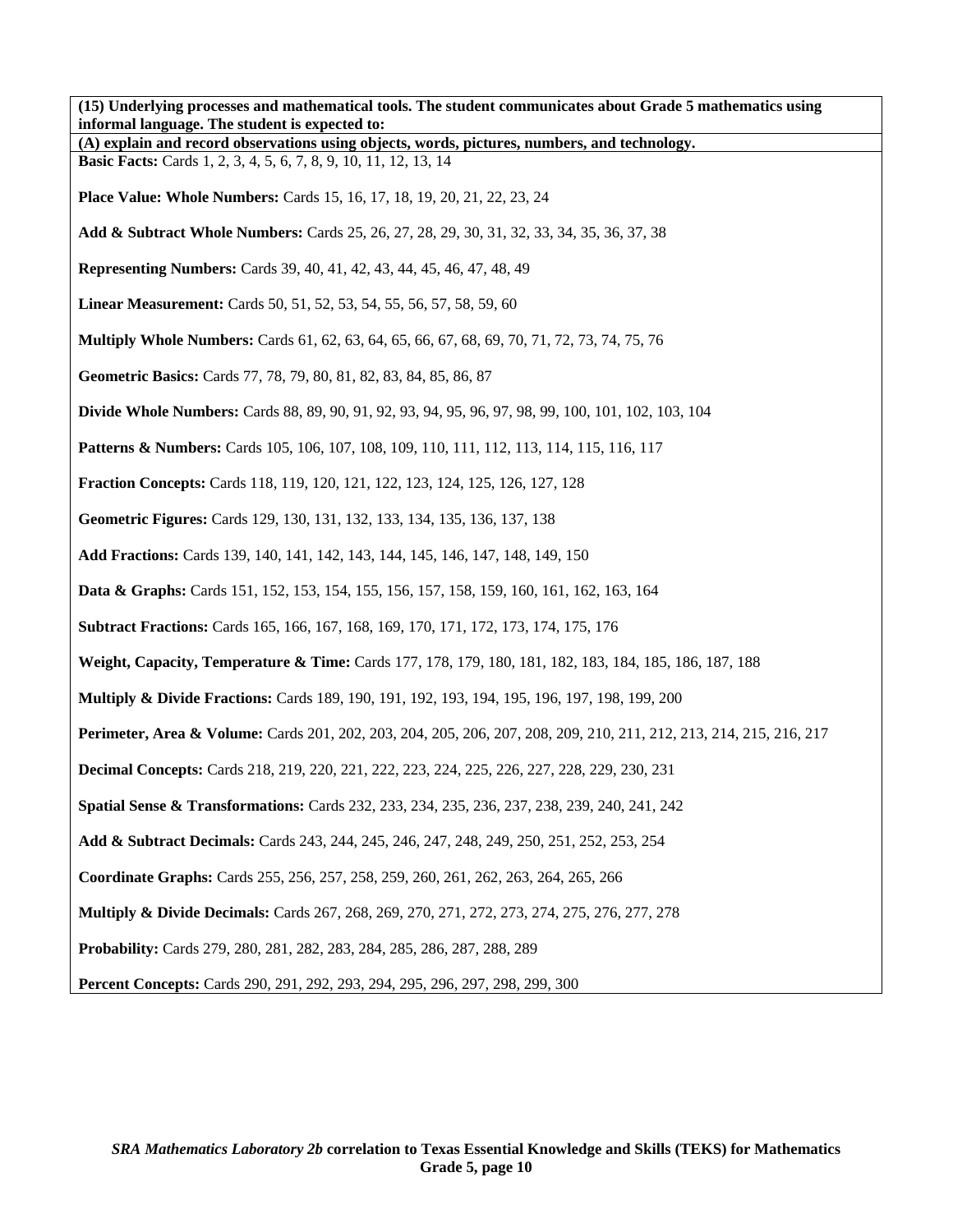| (15) Underlying processes and mathematical tools. The student communicates about Grade 5 mathematics using<br>informal language. The student is expected to: |
|--------------------------------------------------------------------------------------------------------------------------------------------------------------|
| (B) relate informal language to mathematical language and symbols.                                                                                           |
| <b>Basic Facts:</b> Cards 1, 2, 3, 4, 5, 6, 7, 8, 9, 10, 11, 12, 13, 14                                                                                      |
| <b>Place Value: Whole Numbers:</b> Cards 15, 16, 17, 18, 19, 20, 21, 22, 23, 24                                                                              |
| Add & Subtract Whole Numbers: Cards 25, 26, 27, 28, 29, 30, 31, 32, 33, 34, 35, 36, 37, 38                                                                   |
| <b>Representing Numbers:</b> Cards 39, 40, 41, 42, 43, 44, 45, 46, 47, 48, 49                                                                                |
| <b>Linear Measurement:</b> Cards 50, 51, 52, 53, 54, 55, 56, 57, 58, 59, 60                                                                                  |
| <b>Multiply Whole Numbers:</b> Cards 61, 62, 63, 64, 65, 66, 67, 68, 69, 70, 71, 72, 73, 74, 75, 76                                                          |
| Geometric Basics: Cards 77, 78, 79, 80, 81, 82, 83, 84, 85, 86, 87                                                                                           |
| <b>Divide Whole Numbers:</b> Cards 88, 89, 90, 91, 92, 93, 94, 95, 96, 97, 98, 99, 100, 101, 102, 103, 104                                                   |
| <b>Patterns &amp; Numbers:</b> Cards 105, 106, 107, 108, 109, 110, 111, 112, 113, 114, 115, 116, 117                                                         |
| <b>Fraction Concepts:</b> Cards 118, 119, 120, 121, 122, 123, 124, 125, 126, 127, 128                                                                        |
| Geometric Figures: Cards 129, 130, 131, 132, 133, 134, 135, 136, 137, 138                                                                                    |
| Add Fractions: Cards 139, 140, 141, 142, 143, 144, 145, 146, 147, 148, 149, 150                                                                              |
| <b>Data &amp; Graphs:</b> Cards 151, 152, 153, 154, 155, 156, 157, 158, 159, 160, 161, 162, 163, 164                                                         |
| <b>Subtract Fractions:</b> Cards 165, 166, 167, 168, 169, 170, 171, 172, 173, 174, 175, 176                                                                  |
| Weight, Capacity, Temperature & Time: Cards 177, 178, 179, 180, 181, 182, 183, 184, 185, 186, 187, 188                                                       |
| <b>Multiply &amp; Divide Fractions:</b> Cards 189, 190, 191, 192, 193, 194, 195, 196, 197, 198, 199, 200                                                     |
| Perimeter, Area & Volume: Cards 201, 202, 203, 204, 205, 206, 207, 208, 209, 210, 211, 212, 213, 214, 215, 216, 217                                          |
| <b>Decimal Concepts:</b> Cards 218, 219, 220, 221, 222, 223, 224, 225, 226, 227, 228, 229, 230, 231                                                          |
| <b>Spatial Sense &amp; Transformations:</b> Cards 232, 233, 234, 235, 236, 237, 238, 239, 240, 241, 242                                                      |
| Add & Subtract Decimals: Cards 243, 244, 245, 246, 247, 248, 249, 250, 251, 252, 253, 254                                                                    |
| Coordinate Graphs: Cards 255, 256, 257, 258, 259, 260, 261, 262, 263, 264, 265, 266                                                                          |
| <b>Multiply &amp; Divide Decimals:</b> Cards 267, 268, 269, 270, 271, 272, 273, 274, 275, 276, 277, 278                                                      |
| Probability: Cards 279, 280, 281, 282, 283, 284, 285, 286, 287, 288, 289                                                                                     |
| Percent Concepts: Cards 290, 291, 292, 293, 294, 295, 296, 297, 298, 299, 300                                                                                |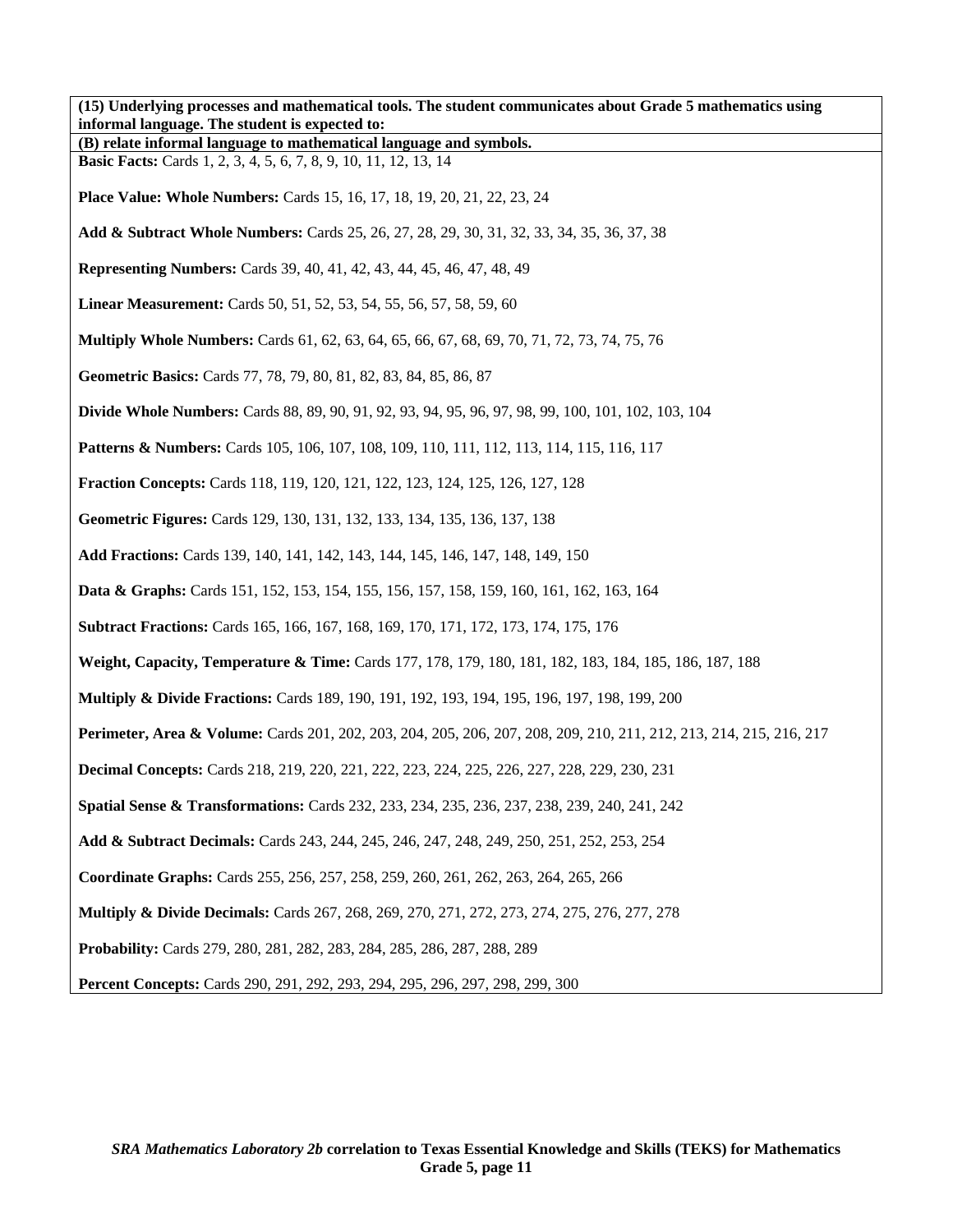| (16) Underlying processes and mathematical tools. The student uses logical reasoning to make sense of his or her world. |
|-------------------------------------------------------------------------------------------------------------------------|
| The student is expected to:                                                                                             |
| (A) make generalizations from patterns or sets of examples and nonexamples.                                             |
| <b>Basic Facts:</b> Cards 2, 4, 8, 9, 13                                                                                |
|                                                                                                                         |
| <b>Add &amp; Subtract Whole Numbers: Card 33</b>                                                                        |
|                                                                                                                         |
| <b>Multiply Whole Numbers: Cards 61, 67, 68</b>                                                                         |
|                                                                                                                         |
| <b>Divide Whole Numbers: Cards 88, 96</b>                                                                               |
|                                                                                                                         |
| <b>Patterns &amp; Numbers:</b> Cards 107, 108, 109, 110, 111, 114, 115, 116, 117                                        |
|                                                                                                                         |
| Data & Graphs: Card 132                                                                                                 |
|                                                                                                                         |
| <b>Spatial Sense &amp; Transformations: Card 240</b>                                                                    |
|                                                                                                                         |
| <b>Multiply &amp; Divide Decimals:</b> Cards 269, 272, 277                                                              |
|                                                                                                                         |
| <b>Probability:</b> Cards 279, 280, 281, 282, 283, 284, 285, 286, 287, 288, 289                                         |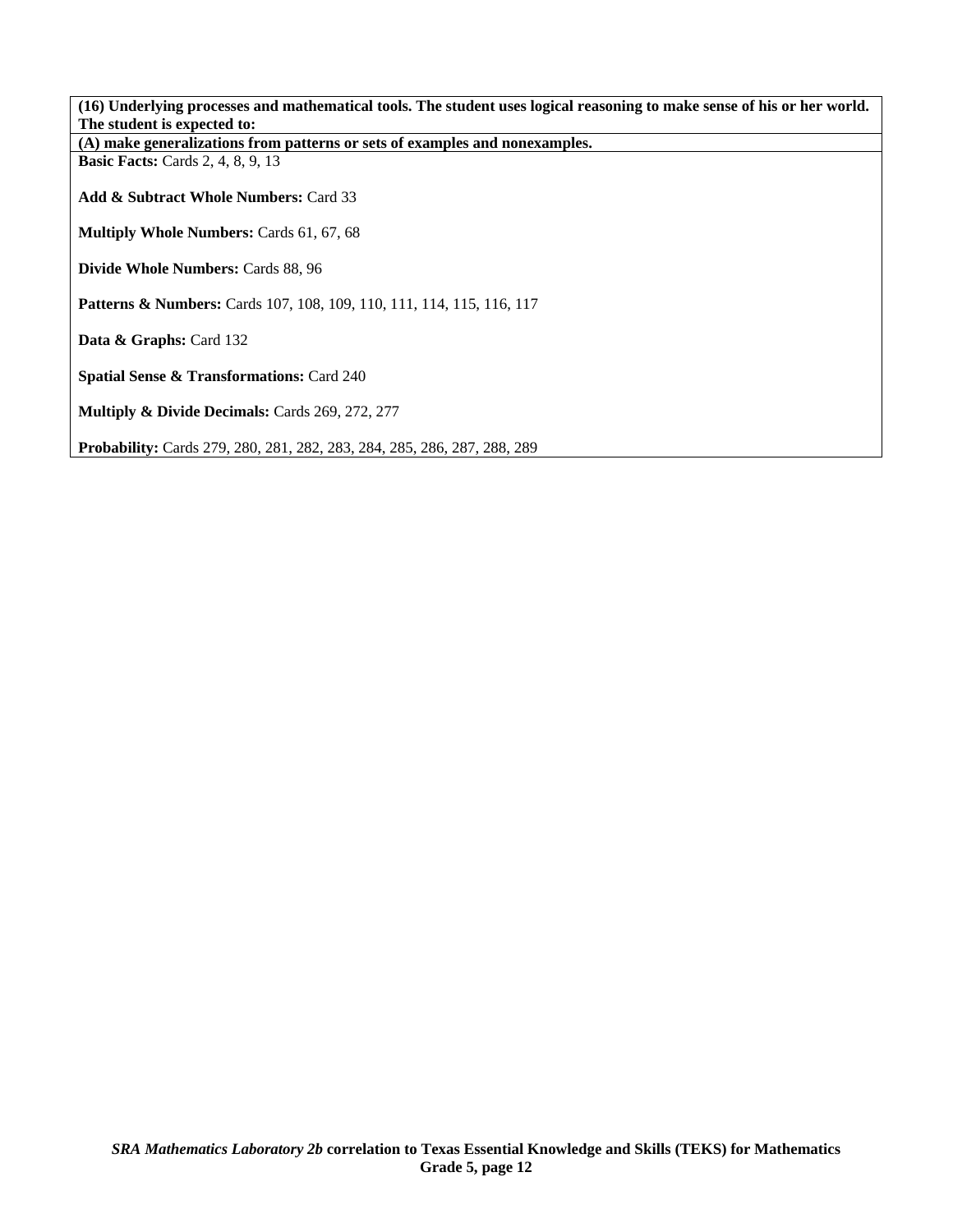| (16) Underlying processes and mathematical tools. The student uses logical reasoning to make sense of his or her world.<br>The student is expected to: |
|--------------------------------------------------------------------------------------------------------------------------------------------------------|
| (B) justify why an answer is reasonable and explain the solution process.                                                                              |
| <b>Basic Facts:</b> Cards 1, 2, 3, 4, 5, 6, 7, 8, 9, 10, 11, 12, 13, 14                                                                                |
| <b>Place Value: Whole Numbers:</b> Cards 15, 16, 17, 18, 19, 20, 21, 22, 23, 24                                                                        |
| Add & Subtract Whole Numbers: Cards 25, 26, 27, 28, 29, 30, 31, 32, 33, 34, 35, 36, 37, 38                                                             |
| <b>Representing Numbers:</b> Cards 39, 40, 41, 42, 43, 44, 45, 46, 47, 48, 49                                                                          |
| <b>Linear Measurement:</b> Cards 50, 51, 52, 53, 54, 55, 56, 57, 58, 59, 60                                                                            |
| <b>Multiply Whole Numbers:</b> Cards 61, 62, 63, 64, 65, 66, 67, 68, 69, 70, 71, 72, 73, 74, 75, 76                                                    |
| Geometric Basics: Cards 77, 78, 79, 80, 81, 82, 83, 84, 85, 86, 87                                                                                     |
| <b>Divide Whole Numbers:</b> Cards 88, 89, 90, 91, 92, 93, 94, 95, 96, 97, 98, 99, 100, 101, 102, 103, 104                                             |
| <b>Patterns &amp; Numbers:</b> Cards 105, 106, 107, 108, 109, 110, 111, 112, 113, 114, 115, 116, 117                                                   |
| <b>Fraction Concepts:</b> Cards 118, 119, 120, 121, 122, 123, 124, 125, 126, 127, 128                                                                  |
| Geometric Figures: Cards 129, 130, 131, 132, 133, 134, 135, 136, 137, 138                                                                              |
| Add Fractions: Cards 139, 140, 141, 142, 143, 144, 145, 146, 147, 148, 149, 150                                                                        |
| <b>Data &amp; Graphs:</b> Cards 151, 152, 153, 154, 155, 156, 157, 158, 159, 160, 161, 162, 163, 164                                                   |
| <b>Subtract Fractions:</b> Cards 165, 166, 167, 168, 169, 170, 171, 172, 173, 174, 175, 176                                                            |
| Weight, Capacity, Temperature & Time: Cards 177, 178, 179, 180, 181, 182, 183, 184, 185, 186, 187, 188                                                 |
| <b>Multiply &amp; Divide Fractions:</b> Cards 189, 190, 191, 192, 193, 194, 195, 196, 197, 198, 199, 200                                               |
| Perimeter, Area & Volume: Cards 201, 202, 203, 204, 205, 206, 207, 208, 209, 210, 211, 212, 213, 214, 215, 216, 217                                    |
| <b>Decimal Concepts:</b> Cards 218, 219, 220, 221, 222, 223, 224, 225, 226, 227, 228, 229, 230, 231                                                    |
| <b>Spatial Sense &amp; Transformations:</b> Cards 232, 233, 234, 235, 236, 237, 238, 239, 240, 241, 242                                                |
| Add & Subtract Decimals: Cards 243, 244, 245, 246, 247, 248, 249, 250, 251, 252, 253, 254                                                              |
| Coordinate Graphs: Cards 255, 256, 257, 258, 259, 260, 261, 262, 263, 264, 265, 266                                                                    |
| <b>Multiply &amp; Divide Decimals:</b> Cards 267, 268, 269, 270, 271, 272, 273, 274, 275, 276, 277, 278                                                |
| Probability: Cards 279, 280, 281, 282, 283, 284, 285, 286, 287, 288, 289                                                                               |
| Percent Concepts: Cards 290, 291, 292, 293, 294, 295, 296, 297, 298, 299, 300                                                                          |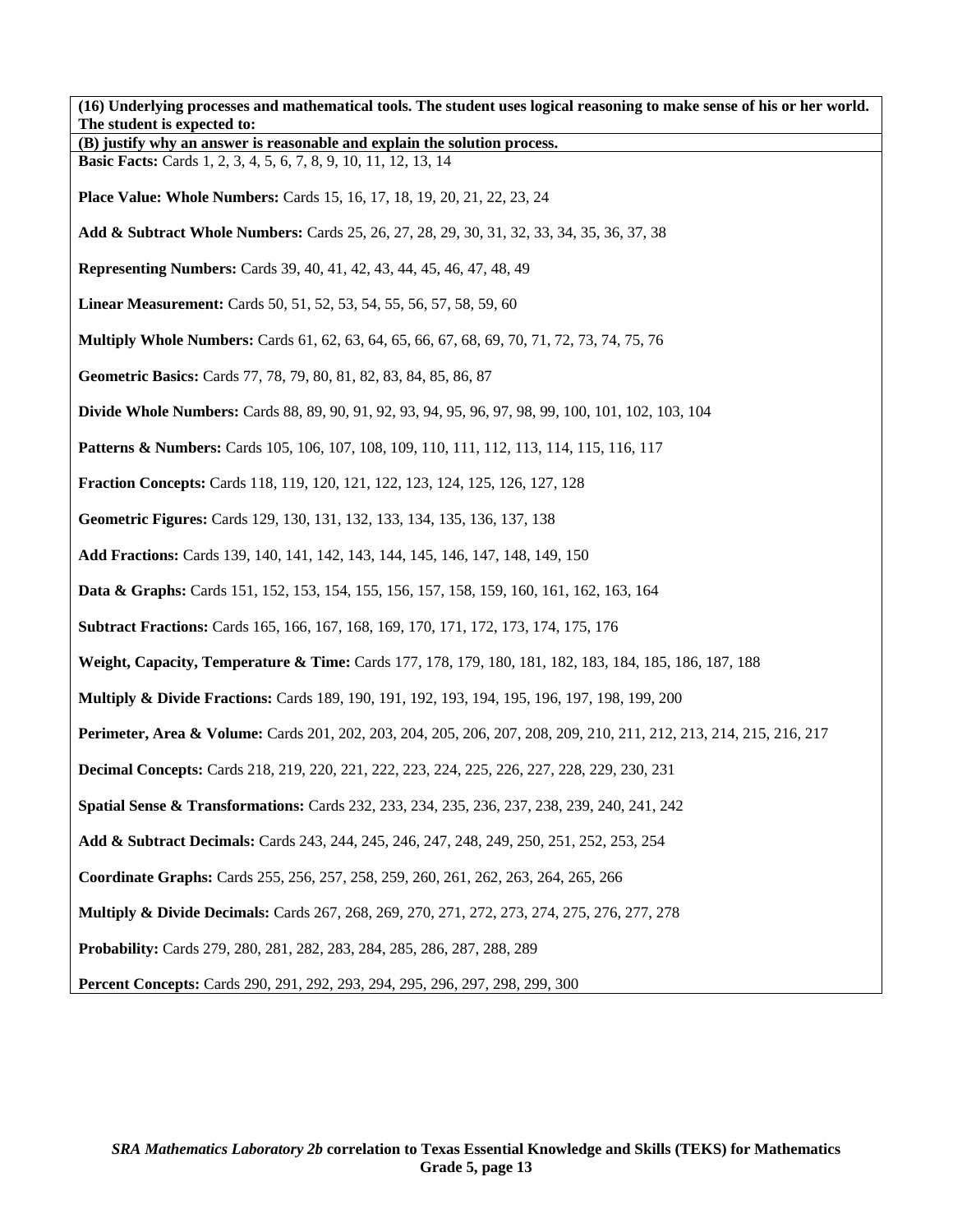## *SRA Mathematics Laboratory 2c*  **correlation to Texas Essential Knowledge and Skills (TEKS) for Mathematics Grade 6**

**(1) Number, operation, and quantitative reasoning. The student represents and uses rational numbers in a variety of equivalent forms. The student is expected to:** 

**(A) compare and order non-negative rational numbers.** 

**Place Value: Whole Numbers:** Cards 34, 35, 36, 39, 40, 41

**Fraction & Decimal Concepts:** Cards 99, 100, 101, 106, 107, 108

**(1) Number, operation, and quantitative reasoning. The student represents and uses rational numbers in a variety of equivalent forms. The student is expected to:** 

**(B) generate equivalent forms of rational numbers including whole numbers, fractions, and decimals. Place Value: Whole Numbers:** Card 33

**Representing Numbers:** Cards 60, 61, 62

**Fraction & Decimal Concepts:** Cards 96, 97, 98, 101, 103, 104, 105, 108

**Add & Subtract Fractions:** Card 122

**Multiply Decimals:** Card 211

**Divide Decimals:** Card 239

**Using Decimals & Percents:** Cards 253, 254, 256

**Ratios & Proportions:** Cards 274, 275, 277, 280, 281

**(1) Number, operation, and quantitative reasoning. The student represents and uses rational numbers in a variety of equivalent forms. The student is expected to:** 

**(C) use integers to represent real-life situations. Basic Facts:** Cards 1, 2, 3, 4, 5, 6, 7, 8, 9, 10, 11, 12, 13, 14

**Add & Subtract Whole Numbers:** Cards 15, 16, 17, 18, 19, 20, 21, 22, 23, 24, 25, 26, 27, 28, 29, 30, 31

**Place Value: Whole Numbers:** Cards 32, 33, 34, 35, 36, 37, 38, 39, 40, 41

**Multiply & Divide Whole Numbers:** Cards 42, 43, 44, 45, 46, 47, 48, 49, 50, 51, 52, 53, 54, 55, 56, 57, 58, 59

**Representing Numbers:** Cards 60, 61, 62, 63, 64, 65, 66, 67, 68, 69, 70, 71, 72, 73

Patterns & Numbers: Cards 84, 85, 86, 87, 88, 89, 90, 91, 92, 93, 94

**Add & Subtract Fractions:** Cards 122, 123, 124, 125, 126, 127, 128, 129, 130, 131, 132, 133, 134, 135, 136, 137

**Multiply & Divide Fractions:** Cards 154, 155, 156, 157, 158, 159, 160, 161, 162, 163, 164

**Add & Subtract Decimals:** Cards 176, 177, 178, 179, 180, 181, 182, 183, 184, 185, 186, 187

**Multiply Decimals:** Cards 202, 203, 204, 205, 206, 207, 208, 209, 210, 211, 212

**Divide Decimals:** Cards 228, 229, 230, 231, 232, 233, 234, 235, 236, 237, 238, 239, 240

**Using Decimals & Percents:** Cards 253, 254, 255, 256, 257, 258, 259, 260, 261, 262

**Ratios & Proportions:** Cards 273, 274, 275, 276, 277, 278, 279, 280, 281, 282, 283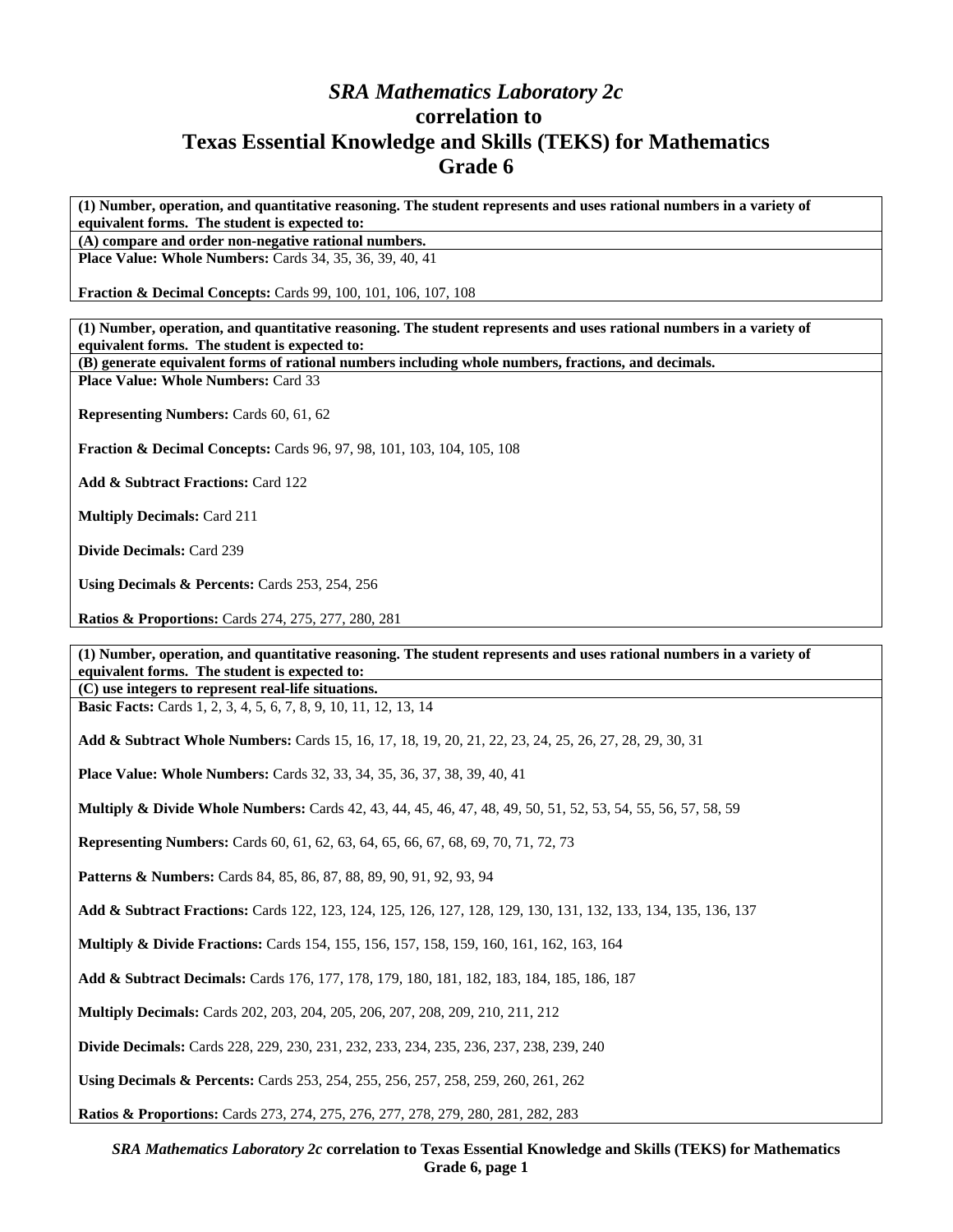**(1) Number, operation, and quantitative reasoning. The student represents and uses rational numbers in a variety of equivalent forms. The student is expected to:** 

**(D) write prime factorizations using exponents. Patterns & Numbers: Cards 84, 92, 93, 94** 

**(1) Number, operation, and quantitative reasoning. The student represents and uses rational numbers in a variety of equivalent forms. The student is expected to:** 

**(E) identify factors and multiples including common factors and common multiples.** 

**Patterns & Numbers:** Cards 84, 85, 86, 87, 88, 89, 90, 92, 93, 94

**Fraction & Decimal Concepts:** Cards 98, 99

**Add & Subtract Fractions:** Card 122

**(2) Number, operation, and quantitative reasoning. The student adds, subtracts, multiplies, and divides to solve problems and justify solutions. The student is expected to: (A) model addition and subtraction situations involving fractions with objects, pictures, words, and numbers.** 

**Add & Subtract Fractions:** Cards 123, 124, 125, 126, 127, 128, 129, 130, 131, 132, 133, 134, 135, 136, 137

**(2) Number, operation, and quantitative reasoning. The student adds, subtracts, multiplies, and divides to solve problems and justify solutions. The student is expected to:** 

**(B) uses addition and subtraction to solve problems involving fractions and decimals. Add & Subtract Fractions:** Cards 123, 124, 125, 126, 127, 128, 129, 130, 131, 132, 133, 134, 135, 136, 137

**Add & Subtract Decimals:** Cards 176, 177, 178, 179, 180, 181, 182, 183, 184, 185, 186, 187

**(2) Number, operation, and quantitative reasoning. The student adds, subtracts, multiplies, and divides to solve problems and justify solutions. The student is expected to:** 

**(C) use multiplication and division of whole numbers to solve problems including situations involving equivalent ratios and rates.** 

**Multiply & Divide Whole Numbers:** Cards 42, 43, 44, 45, 46, 47, 48, 49, 50, 51, 52, 53, 54, 55, 56, 57, 58, 59

**Ratios & Proportions:** Cards 273, 274, 275, 276, 277, 278, 279, 280, 281, 282, 283

**(2) Number, operation, and quantitative reasoning. The student adds, subtracts, multiplies, and divides to solve problems and justify solutions. The student is expected to:** 

**(D) estimate and round to approximate reasonable results and to solve problems where exact answers are not required. Add & Subtract Whole Numbers:** Cards 15, 16, 17, 23, 24, 25, 31

**Multiply & Divide Whole Numbers:** Cards 44, 49, 51, 59

**Fraction & Decimal Concepts:** Card 102

Add & Subtract Fractions: Cards 127, 131

**Add & Subtract Decimals:** Cards 177, 182

**Divide Decimals:** Cards 228, 238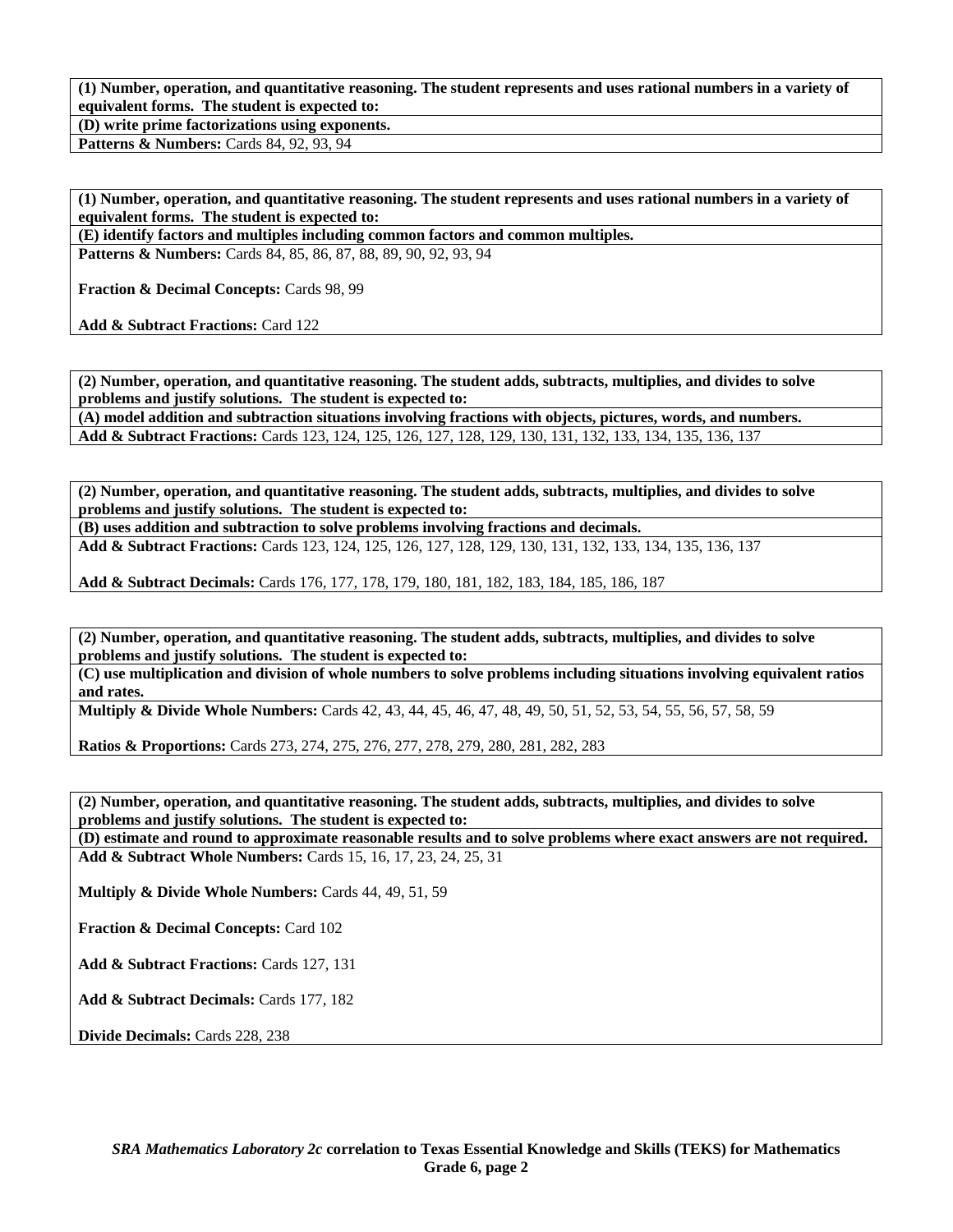**(3) Patterns, relationships, and algebraic thinking. The student solves problems involving proportional relationships. The student is expected to:** 

**(A) use ratios to describe proportional situations.** 

**Ratios & Proportions:** Cards 273, 274, 275, 276, 277, 278, 279, 280, 281, 282, 283

**(3) Patterns, relationships, and algebraic thinking. The student solves problems involving proportional relationships. The student is expected to:** 

**(B) represent ratios and percents with concrete models, fractions, and decimals. Using Decimals & Percents:** Cards 253, 254, 255, 256, 257, 258, 259, 260, 261, 262

**Ratios & Proportions:** Cards 273, 274, 275, 276, 277, 278, 279, 280, 281, 282, 283

**(3) Patterns, relationships, and algebraic thinking. The student solves problems involving proportional relationships. The student is expected to:** 

**(C) use ratios to make predictions in proportional situations. Ratios & Proportions:** Cards 273, 274, 275, 276, 277, 278, 279, 280, 281, 282, 283

**(4) Patterns, relationship, and algebraic thinking. The student uses letters as variables in mathematical expressions to describe how one quantity changes when a related quantity changes. The student is expected to:** 

**(A) uses tables and symbols to represent and describe proportional and other relationships involving conversions, sequences, perimeter, area, etc.** 

**Basic Facts: Cards 11, 13, 14** 

**Add & Subtract Whole Numbers:** Card 26

**Multiply & Divide Whole Numbers:** Cards 55, 56

**Representing Numbers:** Cards 60, 61, 62

**Patterns & Numbers:** Card 91

**Perimeter & Area:** Cards 214, 217, 219, 221, 222, 223, 225, 226, 227

**Surface Area & Volume:** Cards 243, 244, 245, 246, 247, 248, 249, 250, 251, 252

**Ratios & Proportions:** Cards 273, 274, 275, 276, 277, 278, 279, 280, 281, 282, 283

**Coordinate Graphs:** Cards 289, 290

**Algebra Concepts:** Cards 292, 293, 294, 295, 296, 297, 298, 299, 300

**(4) Patterns, relationship, and algebraic thinking. The student uses letters as variables in mathematical expressions to describe how one quantity changes when a related quantity changes. The student is expected to: (B) generate formulas to represent relationships involving perimeter, area, volume of a rectangular prism, etc., from a table of data.** 

**Perimeter & Area:** Cards 213, 214, 217, 219, 220, 221, 222, 223, 224, 225, 226, 227

**Surface Area & Volume:** Cards 241, 242, 243, 244, 245, 246, 247, 248, 249, 250, 251, 252

**Algebra Concepts:** Cards 298, 300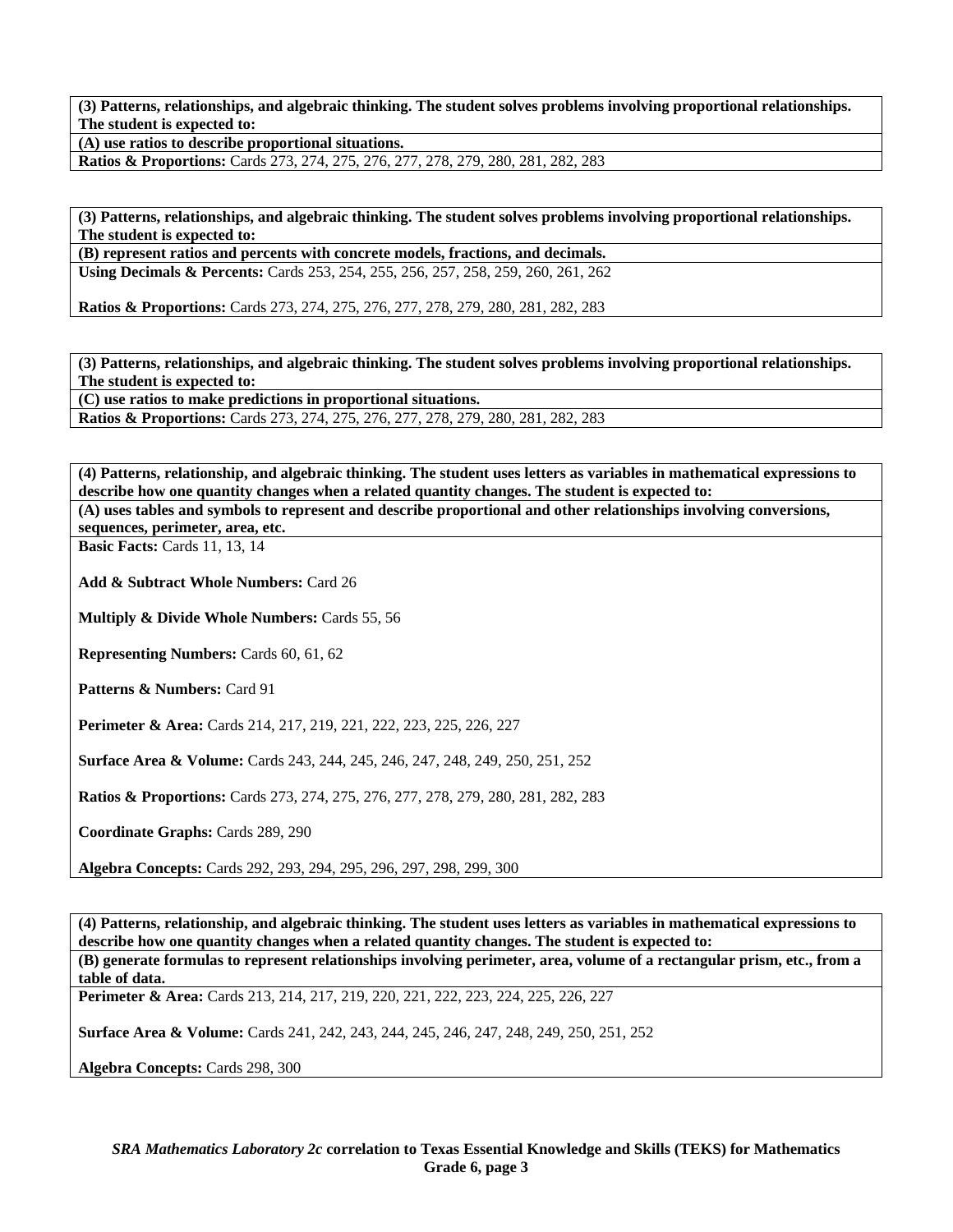**(5) Patterns, relationship, and algebraic thinking. The student uses letters to represent an unknown in an equation. The student is expected to formulate an equation from a problem situation.** 

**Basic Facts:** Cards 1, 2, 4, 5, 6, 8, 9, 10, 11, 14

**Add & Subtract Whole Numbers:** Card 26

**Multiply & Divide Whole Numbers:** Cards 55, 56

Patterns & Numbers: Card 91

**Perimeter & Area:** Cards 214, 217, 219, 221, 222, 223, 224, 225, 226, 227

**Surface Area & Volume:** Cards 241, 242, 243, 244, 245, 246, 247, 248, 249, 250, 251

**Coordinate Graphs:** Cards 289, 290

**Algebra Concepts:** Cards 292, 293, 294, 295, 296, 297, 298, 299, 300

**(6) Geometry and spatial reasoning. The student uses geometric vocabulary to describe angles, polygons, and circles. The student is expected to:** 

**(A) use angle measurements to classify angles as acute, obtuse, or right. Measurement:** Cards 112, 114, 115, 117, 118, 120

**(6) Geometry and spatial reasoning. The student uses geometric vocabulary to describe angles, polygons, and circles. The student is expected to:** 

**(B) identify relationships involving angles in triangles and quadrilaterals. Measurement:** Cards 117, 118, 120, 121

**Geometric Figures:** Cards 169, 171

**Spatial Sense & Transformations:** Cards 263, 264

**(6) Geometry and spatial reasoning. The student uses geometric vocabulary to describe angles, polygons, and circles. The student is expected to:** 

**(C) describe the relationship between radius, diameter, and circumference of a circle.** 

**Perimeter and Area:** Cards 224, 225, 226, 227

**(7) Geometry and spatial reasoning. The student uses coordinate geometry to identify location in two dimensions. The student is expected to locate and name points on a coordinate plane using ordered airs of non-negative rational numbers.** 

**Coordinate Graphs:** Cards 284, 285, 286, 287, 288, 289, 290, 291

**(8) Measurement. The student solves application problems involving estimation and measurement of length, area, time, temperature, capacity, weight, and angles. The student is expected to:** 

**(A) estimate measurements and evaluate reasonableness of results.** 

**Weight, Capacity & Time:** Cards 74, 75, 76, 77, 78, 79, 80, 81, 82, 83

**Measurement:** Cards 109, 110, 111, 113

Perimeter and Area: Card 216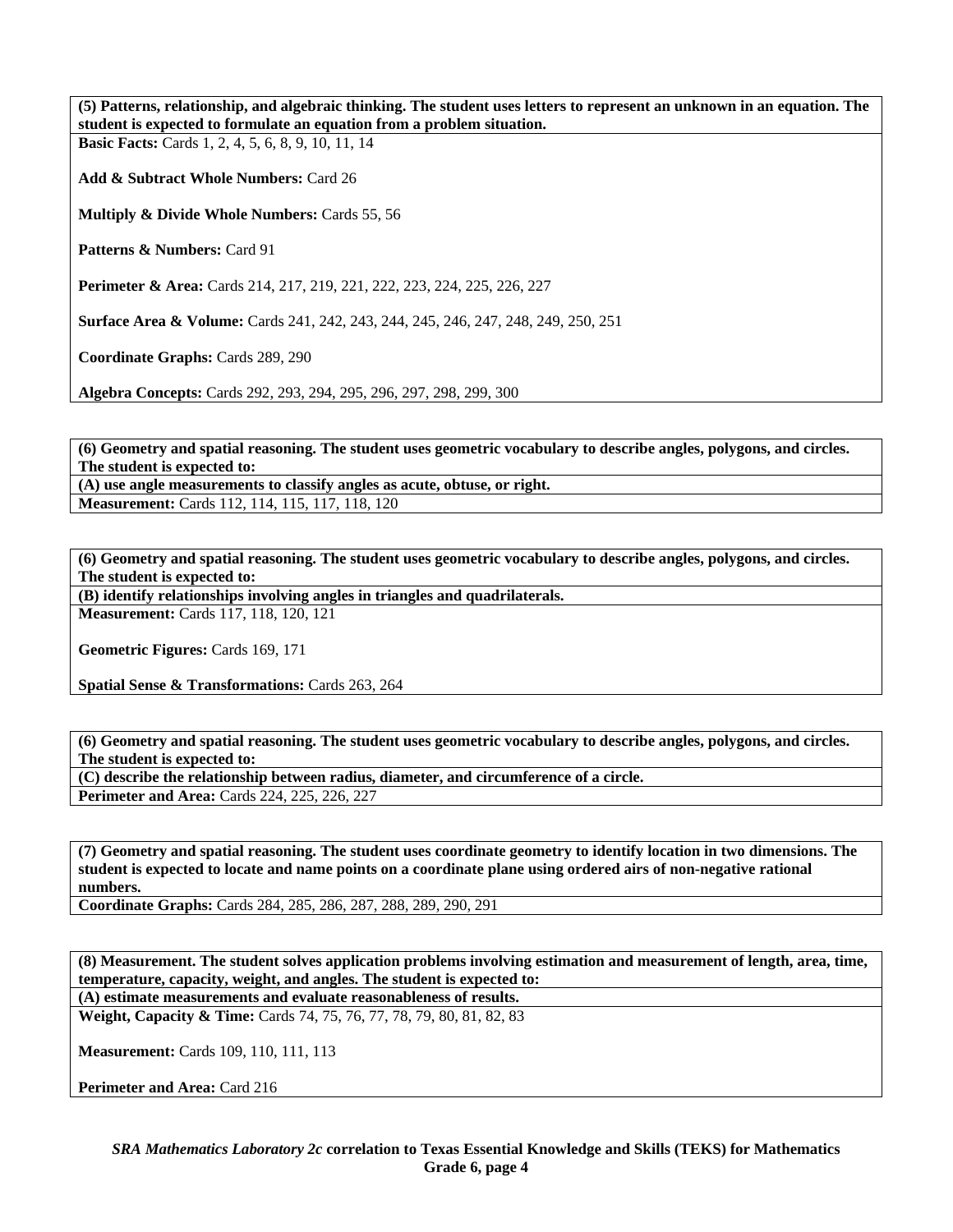**(8) Measurement. The student solves application problems involving estimation and measurement of length, area, time, temperature, capacity, weight, and angles. The student is expected to:** 

**(B) select and use appropriate units, tools, or formulas to measure and to solve problems involving length (including perimeter and circumference), area, time, temperature, capacity, and weight.** 

**Weight, Capacity & Time:** Cards 74, 75, 76, 77, 78, 79, 80, 81, 82, 83

**Measurement:** Cards 109, 110, 111, 112, 113

**Perimeter & Area:** Cards 213, 214, 215, 216, 217, 218, 219, 220, 221, 222, 223, 224, 225, 226, 227

**Surface Area & Volume:** Cards 241, 242, 243, 244, 245, 246, 247, 248, 249, 250, 251, 252

**Algebra Concepts:** Card 298

**(8) Measurement. The student solves application problems involving estimation and measurement of length, area, time, temperature, capacity, weight, and angles. The student is expected to:** 

**(C) measure angles.** 

**Measurement:** Cards 112, 113, 114, 115, 116, 118, 120, 121

**(8) Measurement. The student solves application problems involving estimation and measurement of length, area, time, temperature, capacity, weight, and angles. The student is expected to: (D) convert measures within the same measurement system (customary and metric) based on relationships between units.** 

**Weight, Capacity & Time:** Cards 74, 75, 76, 77, 78, 79, 80, 81, 82, 83

**(9) Probability and statistics. The student uses experimental and theoretical probability to make predictions. The student is expected to:** 

**(A) construct sample spaces using lists, tree diagrams, and combinations.** 

**Probability:** Cards 188, 189, 190, 192, 193, 194, 195, 196

**(9) Probability and statistics. The student uses experimental and theoretical probability to make predictions. The student is expected to:** 

**(B) find the probabilities of a simple event and its complement and describe the relationship between the two. Probability:** Cards 191, 192, 193, 194, 195, 196, 197, 198, 199, 200, 201

**(10) Probability and statistics. The student uses statistical representations to analyze data. (A) draw and compare different graphical representations of the same data. Data and Graphs:** Cards 138, 139, 140, 147, 148, 149

**(10) Probability and statistics. The student uses statistical representations to analyze data. (B) use median, mode, and range to describe data.**  Data and Graphs: Cards 138, 139, 140, 141, 142, 145, 147, 148, 153

**(10) Probability and statistics. The student uses statistical representations to analyze data. (C) sketch circle graphs to display data.**  Data and Graphs: Cards 146, 153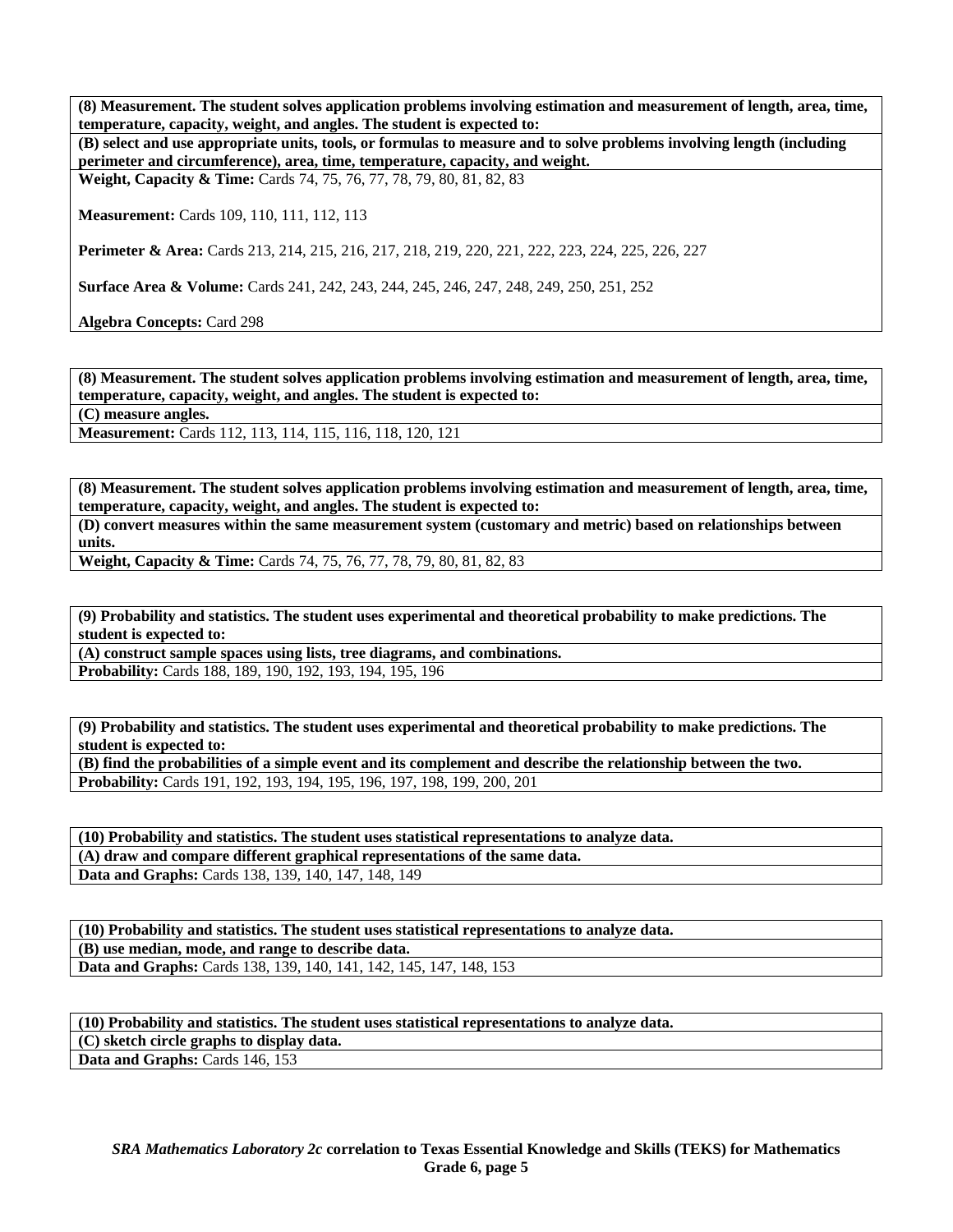**(10) Probability and statistics. The student uses statistical representations to analyze data. (D) solve problems by collecting, organizing, displaying, and interpreting data. Data and Graphs:** Cards 141, 142, 143, 144, 145, 146, 147, 148, 149, 150, 151, 152, 153

**(11) Underlying processes and mathematical tools. The student applies Grade 6 mathematics to solve problems connected to everyday experiences, investigations in other disciplines, and activities in and outside of school. The student is expected to:** 

**(A) identify and apply mathematics in everyday experiences, to activities in and outside of school, with other disciplines, and with other mathematical topics.** 

**Basic Facts:** Cards 1, 2, 3, 4, 5, 6, 7, 8, 9, 10, 11, 12, 13, 14

**Add & Subtract Whole Numbers:** Cards 15, 16, 17, 18, 19, 20, 21, 22, 23, 24, 25, 26, 27, 28, 29, 30, 31

**Place Value: Whole Numbers:** Cards 32, 33, 34, 35, 36, 37, 38, 39, 40, 41

**Multiply & Divide Whole Numbers:** Cards 42, 43, 44, 45, 46, 47, 48, 49, 50, 51, 52, 53, 54, 55, 56, 57, 58, 59

**Representing Numbers:** Cards 60, 61, 62, 63, 64, 65, 66, 67, 68, 69, 70, 71, 72, 73

**Weight, Capacity & Time:** Cards 74, 75, 76, 77, 78, 79, 80, 81, 82, 83

**Patterns & Numbers:** Cards 84, 85, 86, 87, 88, 89, 90, 91, 92, 93, 94

**Fraction & Decimal Concepts:** Cards 95, 96, 97, 98, 99, 100, 101, 102, 103, 104, 105, 106, 107, 108

**Measurement:** Cards 109, 110, 111, 112, 113, 114, 115, 116, 117, 118, 119, 120, 121

**Add & Subtract Fractions:** Cards 122, 123, 124, 125, 126, 127, 128, 129, 130, 131, 132, 133, 134, 135, 136, 137

**Data and Graphs:** Cards 138, 139, 140, 141, 142, 143, 144, 145, 146, 147, 148, 149, 150, 151, 152, 153

**Multiply & Divide Fractions:** Cards 154, 155, 156, 157, 158, 159, 160, 161, 162, 163, 164

**Geometric Figures:** Cards 165, 166, 167, 168, 169, 170, 171, 172, 173, 174, 175

**Add & Subtract Decimals:** Cards 176, 177, 178, 179, 180, 181, 182, 183, 184, 185, 186, 187

**Probability:** Cards 188, 189, 190, 191, 192, 193, 194, 195 196, 197, 198, 199, 200, 201

**Multiply Decimals:** Cards 202, 203, 204, 205, 206, 207, 208, 209, 210, 211, 212

**Perimeter & Area:** Cards 213, 214, 215, 216, 217, 218, 219, 220, 221, 222, 223, 224, 225, 226, 227

**Divide Decimals:** Cards 228, 229, 230, 231, 232, 233, 234, 235, 236, 237, 238, 239, 240

**Surface Area & Volume:** Cards 241, 242, 243, 244, 245, 246, 247, 248, 249, 250, 251, 252

**Using Decimals & Percents:** Cards 253, 254, 255, 256, 257, 258, 259, 260, 261, 262

**Spatial Sense & Transformations:** Cards 263, 264, 265, 266, 267, 268, 269, 270, 271, 272

**Ratios & Proportions:** Cards 273, 274, 275, 276, 277, 278, 279, 280, 281, 282, 283

**Coordinate Graphs:** Cards 284, 285, 286, 287, 288, 289, 290, 291

**Algebra Concepts:** Cards 292, 293, 294, 295, 296, 297, 298, 299, 300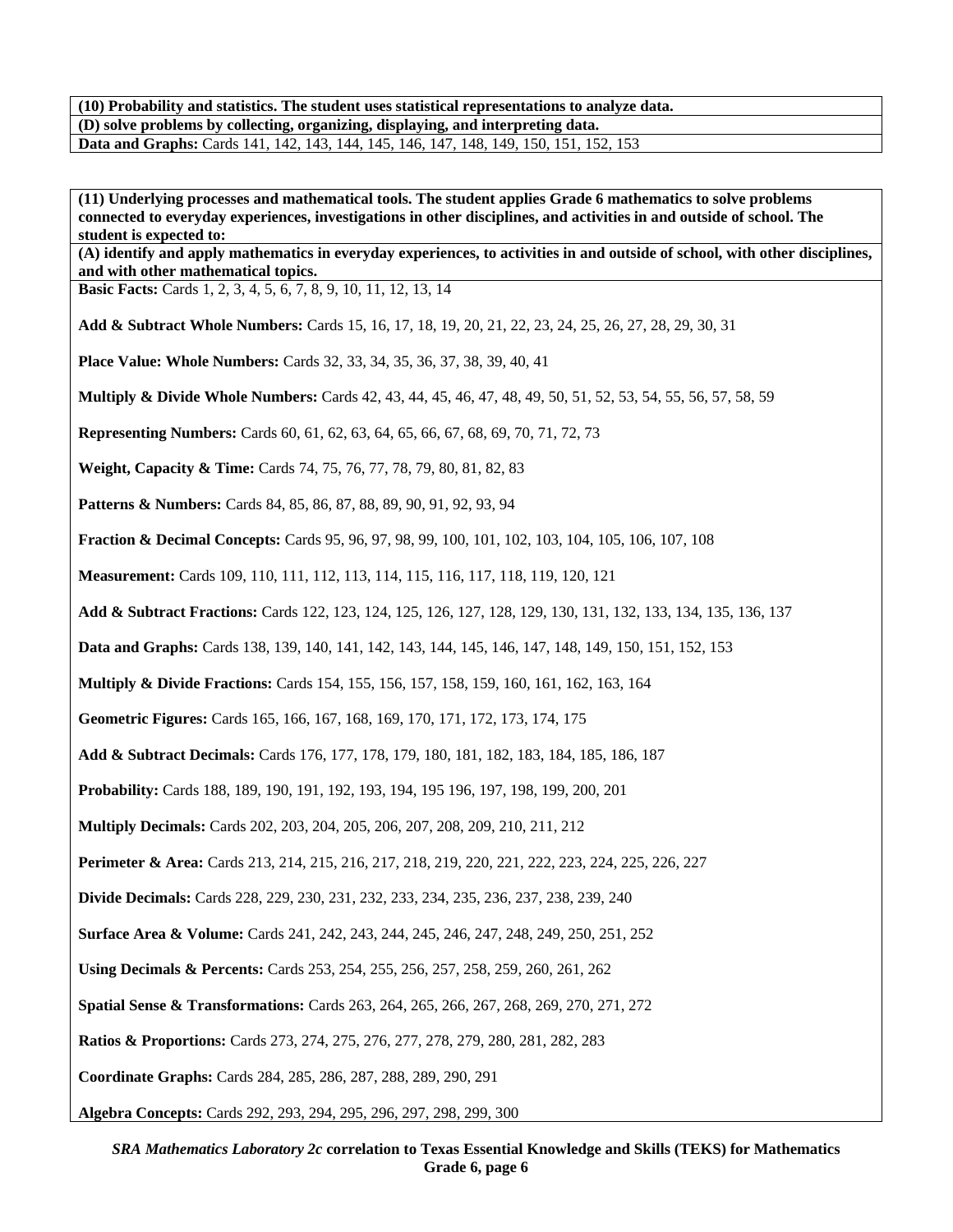**(11) Underlying processes and mathematical tools. The student applies Grade 6 mathematics to solve problems connected to everyday experiences, investigations in other disciplines, and activities in and outside of school. The student is expected to: (B) use a problem-solving model that incorporates understanding the problem, make a plan, carrying out the plan, and evaluating the solution for reasonableness. Basic Facts:** Cards 1, 2, 3, 4, 5, 6, 7, 8, 9, 10, 11, 12, 13, 14 **Add & Subtract Whole Numbers:** Cards 15, 16, 17, 18, 19, 20, 21, 22, 23, 24, 25, 26, 27, 28, 29, 30, 31 **Place Value: Whole Numbers:** Cards 32, 33, 34, 35, 36, 37, 38, 39, 40, 41 **Multiply & Divide Whole Numbers:** Cards 42, 43, 44, 45, 46, 47, 48, 49, 50, 51, 52, 53, 54, 55, 56, 57, 58, 59 **Representing Numbers:** Cards 60, 61, 62, 63, 64, 65, 66, 67, 68, 69, 70, 71, 72, 73 **Weight, Capacity & Time:** Cards 74, 75, 76, 77, 78, 79, 80, 81, 82, 83 Patterns & Numbers: Cards 84, 85, 86, 87, 88, 89, 90, 91, 92, 93, 94 **Fraction & Decimal Concepts:** Cards 95, 96, 97, 98, 99, 100, 101, 102, 103, 104, 105, 106, 107, 108 **Measurement:** Cards 109, 110, 111, 112, 113, 114, 115, 116, 117, 118, 119, 120, 121 **Add & Subtract Fractions:** Cards 122, 123, 124, 125, 126, 127, 128, 129, 130, 131, 132, 133, 134, 135, 136, 137 **Data and Graphs:** Cards 138, 139, 140, 141, 142, 143, 144, 145, 146, 147, 148, 149, 150, 151, 152, 153 **Multiply & Divide Fractions:** Cards 154, 155, 156, 157, 158, 159, 160, 161, 162, 163, 164 **Geometric Figures:** Cards 165, 166, 167, 168, 169, 170, 171, 172, 173, 174, 175 **Add & Subtract Decimals:** Cards 176, 177, 178, 179, 180, 181, 182, 183, 184, 185, 186, 187 **Probability:** Cards 188, 189, 190, 191, 192, 193, 194, 195 196, 197, 198, 199, 200, 201 **Multiply Decimals:** Cards 202, 203, 204, 205, 206, 207, 208, 209, 210, 211, 212 **Perimeter & Area:** Cards 213, 214, 215, 216, 217, 218, 219, 220, 221, 222, 223, 224, 225, 226, 227 **Divide Decimals:** Cards 228, 229, 230, 231, 232, 233, 234, 235, 236, 237, 238, 239, 240 **Surface Area & Volume:** Cards 241, 242, 243, 244, 245, 246, 247, 248, 249, 250, 251, 252 **Using Decimals & Percents:** Cards 253, 254, 255, 256, 257, 258, 259, 260, 261, 262 **Spatial Sense & Transformations:** Cards 263, 264, 265, 266, 267, 268, 269, 270, 271, 272 **Ratios & Proportions:** Cards 273, 274, 275, 276, 277, 278, 279, 280, 281, 282, 283 **Coordinate Graphs:** Cards 284, 285, 286, 287, 288, 289, 290, 291 **Algebra Concepts:** Cards 292, 293, 294, 295, 296, 297, 298, 299, 300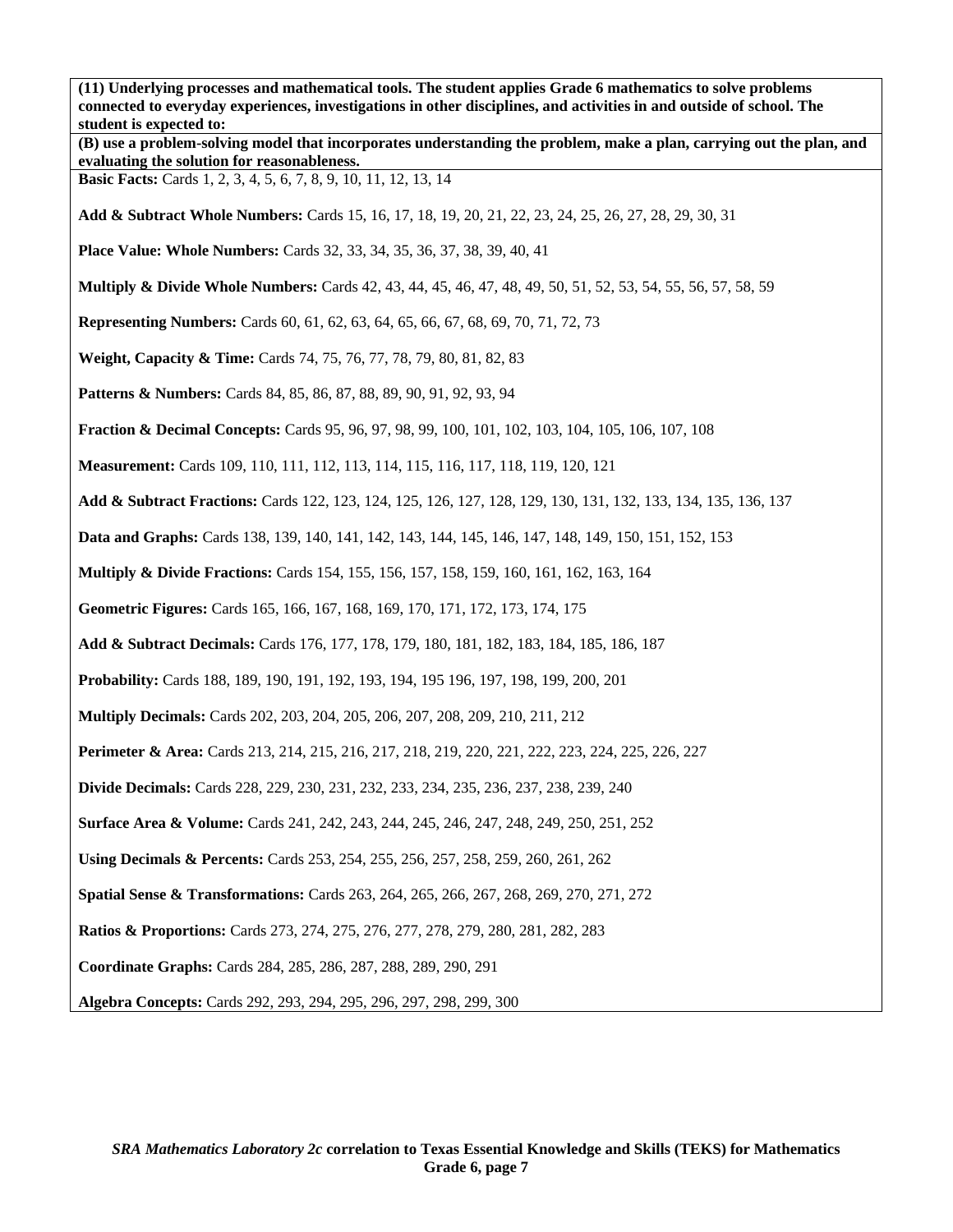**(11) Underlying processes and mathematical tools. The student applies Grade 6 mathematics to solve problems connected to everyday experiences, investigations in other disciplines, and activities in and outside of school. The student is expected to:** 

**(C) select or develop an appropriate problem-solving strategy, including drawing a picture, looking for a pattern, systematic guessing and checking, acting it out, making a table, working a simpler problem, or working backwards to solve a problem.** 

**Basic Facts:** Cards 1, 2, 3, 4, 5, 6, 7, 8, 9, 10, 11, 12, 13, 14

**Add & Subtract Whole Numbers:** Cards 15, 16, 17, 18, 19, 20, 21, 22, 23, 24, 25, 26, 27, 28, 29, 30, 31

**Place Value: Whole Numbers:** Cards 32, 33, 34, 35, 36, 37, 38, 39, 40, 41

**Multiply & Divide Whole Numbers:** Cards 42, 43, 44, 45, 46, 47, 48, 49, 50, 51, 52, 53, 54, 55, 56, 57, 58, 59

**Representing Numbers:** Cards 60, 61, 62, 63, 64, 65, 66, 67, 68, 69, 70, 71, 72, 73

**Weight, Capacity & Time:** Cards 74, 75, 76, 77, 78, 79, 80, 81, 82, 83

Patterns & Numbers: Cards 84, 85, 86, 87, 88, 89, 90, 91, 92, 93, 94

**Fraction & Decimal Concepts:** Cards 95, 96, 97, 98, 99, 100, 101, 102, 103, 104, 105, 106, 107, 108

**Measurement:** Cards 109, 110, 111, 112, 113, 114, 115, 116, 117, 118, 119, 120, 121

**Add & Subtract Fractions:** Cards 122, 123, 124, 125, 126, 127, 128, 129, 130, 131, 132, 133, 134, 135, 136, 137

**Data and Graphs:** Cards 138, 139, 140, 141, 142, 143, 144, 145, 146, 147, 148, 149, 150, 151, 152, 153

**Multiply & Divide Fractions:** Cards 154, 155, 156, 157, 158, 159, 160, 161, 162, 163, 164

**Geometric Figures:** Cards 165, 166, 167, 168, 169, 170, 171, 172, 173, 174, 175

**Add & Subtract Decimals:** Cards 176, 177, 178, 179, 180, 181, 182, 183, 184, 185, 186, 187

**Probability:** Cards 188, 189, 190, 191, 192, 193, 194, 195 196, 197, 198, 199, 200, 201

**Multiply Decimals:** Cards 202, 203, 204, 205, 206, 207, 208, 209, 210, 211, 212

**Perimeter & Area:** Cards 213, 214, 215, 216, 217, 218, 219, 220, 221, 222, 223, 224, 225, 226, 227

**Divide Decimals:** Cards 228, 229, 230, 231, 232, 233, 234, 235, 236, 237, 238, 239, 240

**Surface Area & Volume:** Cards 241, 242, 243, 244, 245, 246, 247, 248, 249, 250, 251, 252

**Using Decimals & Percents:** Cards 253, 254, 255, 256, 257, 258, 259, 260, 261, 262

**Spatial Sense & Transformations:** Cards 263, 264, 265, 266, 267, 268, 269, 270, 271, 272

**Ratios & Proportions:** Cards 273, 274, 275, 276, 277, 278, 279, 280, 281, 282, 283

**Coordinate Graphs:** Cards 284, 285, 286, 287, 288, 289, 290, 291

**Algebra Concepts:** Cards 292, 293, 294, 295, 296, 297, 298, 299, 300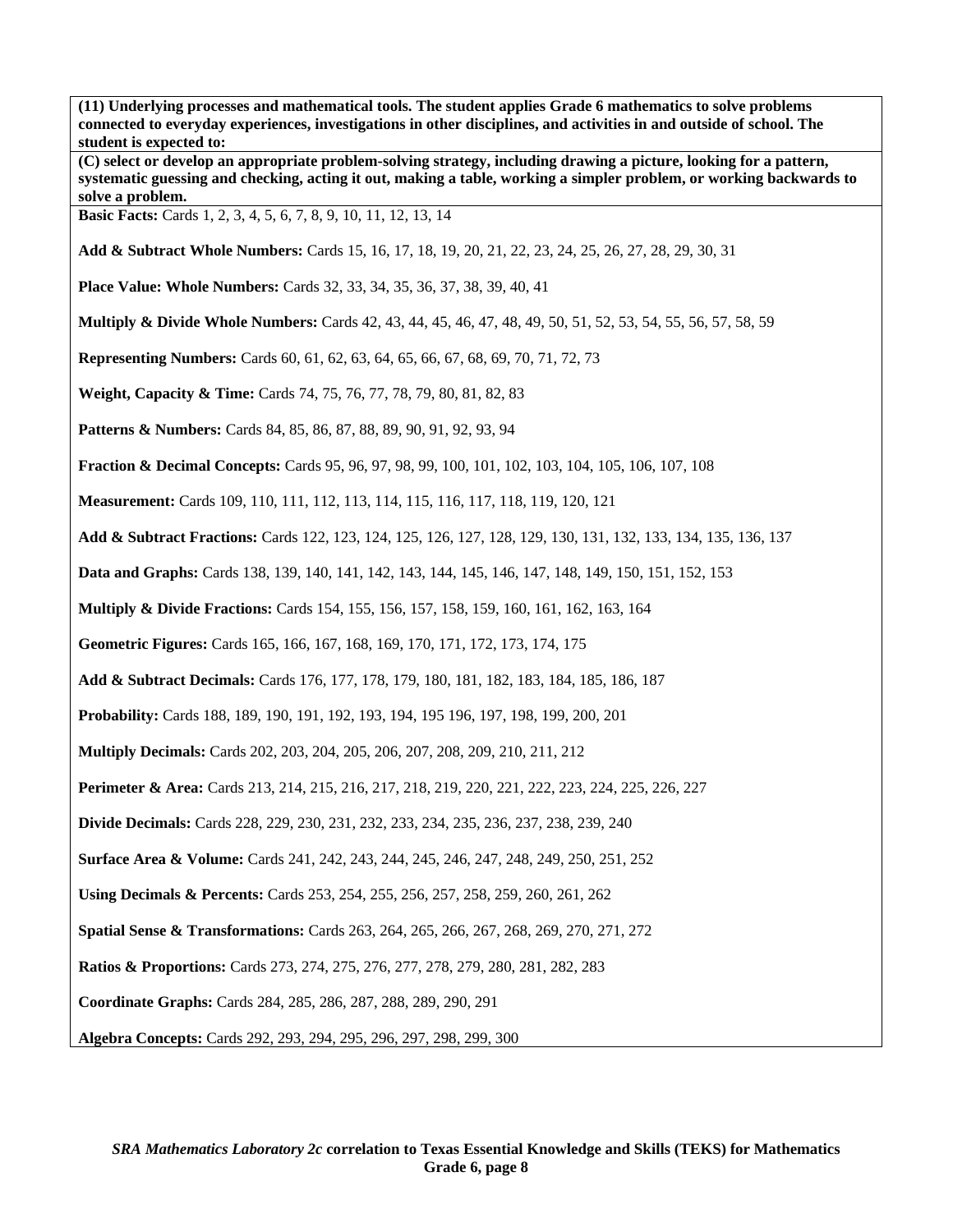**(11) Underlying processes and mathematical tools. The student applies Grade 6 mathematics to solve problems connected to everyday experiences, investigations in other disciplines, and activities in and outside of school. The student is expected to: (D) select tools such as real objects, manipulatives, paper/pencil, and technology or techniques such as mental math, estimation, and number sense to solve problems. Basic Facts:** Cards 1, 2, 3, 4, 5, 6, 7, 8, 9, 10, 11, 12, 13, 14 **Add & Subtract Whole Numbers:** Cards 15, 16, 17, 18, 19, 20, 21, 22, 23, 24, 25, 26, 27, 28, 29, 30, 31 **Place Value: Whole Numbers:** Cards 32, 33, 34, 35, 36, 37, 38, 39, 40, 41 **Multiply & Divide Whole Numbers:** Cards 42, 43, 44, 45, 46, 47, 48, 49, 50, 51, 52, 53, 54, 55, 56, 57, 58, 59 **Representing Numbers:** Cards 60, 61, 62, 63, 64, 65, 66, 67, 68, 69, 70, 71, 72, 73 **Weight, Capacity & Time:** Cards 74, 75, 76, 77, 78, 79, 80, 81, 82, 83 Patterns & Numbers: Cards 84, 85, 86, 87, 88, 89, 90, 91, 92, 93, 94 **Fraction & Decimal Concepts:** Cards 95, 96, 97, 98, 99, 100, 101, 102, 103, 104, 105, 106, 107, 108 **Measurement:** Cards 109, 110, 111, 112, 113, 114, 115, 116, 117, 118, 119, 120, 121 **Add & Subtract Fractions:** Cards 122, 123, 124, 125, 126, 127, 128, 129, 130, 131, 132, 133, 134, 135, 136, 137 **Data and Graphs:** Cards 138, 139, 140, 141, 142, 143, 144, 145, 146, 147, 148, 149, 150, 151, 152, 153 **Multiply & Divide Fractions:** Cards 154, 155, 156, 157, 158, 159, 160, 161, 162, 163, 164 **Geometric Figures:** Cards 165, 166, 167, 168, 169, 170, 171, 172, 173, 174, 175 **Add & Subtract Decimals:** Cards 176, 177, 178, 179, 180, 181, 182, 183, 184, 185, 186, 187 **Probability:** Cards 188, 189, 190, 191, 192, 193, 194, 195 196, 197, 198, 199, 200, 201 **Multiply Decimals:** Cards 202, 203, 204, 205, 206, 207, 208, 209, 210, 211, 212 **Perimeter & Area:** Cards 213, 214, 215, 216, 217, 218, 219, 220, 221, 222, 223, 224, 225, 226, 227 **Divide Decimals:** Cards 228, 229, 230, 231, 232, 233, 234, 235, 236, 237, 238, 239, 240 **Surface Area & Volume:** Cards 241, 242, 243, 244, 245, 246, 247, 248, 249, 250, 251, 252 **Using Decimals & Percents:** Cards 253, 254, 255, 256, 257, 258, 259, 260, 261, 262 **Spatial Sense & Transformations:** Cards 263, 264, 265, 266, 267, 268, 269, 270, 271, 272 **Ratios & Proportions:** Cards 273, 274, 275, 276, 277, 278, 279, 280, 281, 282, 283 **Coordinate Graphs:** Cards 284, 285, 286, 287, 288, 289, 290, 291 **Algebra Concepts:** Cards 292, 293, 294, 295, 296, 297, 298, 299, 300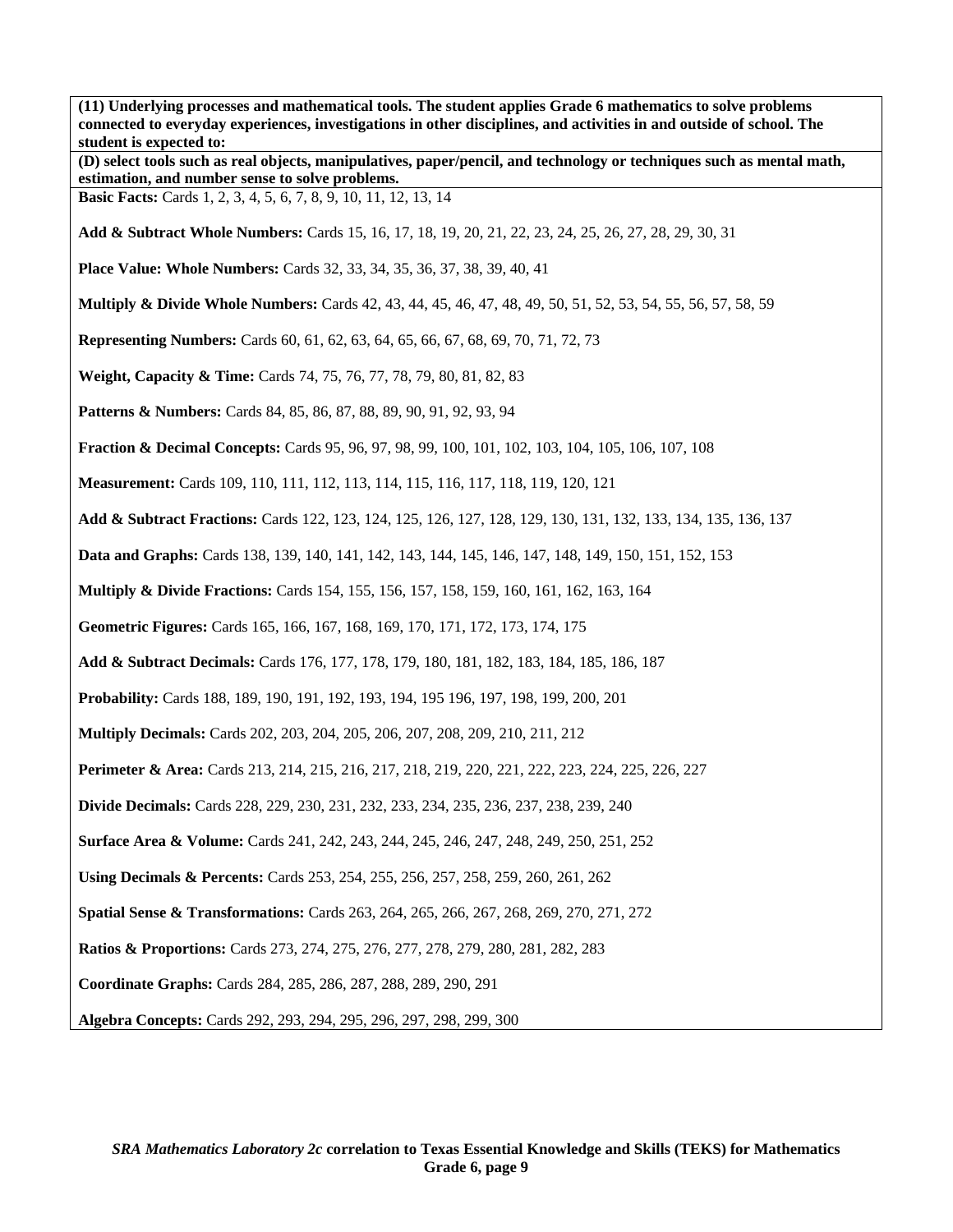**(12) Underlying processes and mathematical tools. The student communicates about Grade 6 mathematics through informal and mathematical language, representations, and models. The student is expected to: (A) communicate mathematical ideas using language, efficient tools, appropriate units, and graphical, numerical, physical, or algebraic mathematical models. Basic Facts:** Cards 1, 2, 3, 4, 5, 6, 7, 8, 9, 10, 11, 12, 13, 14 **Add & Subtract Whole Numbers:** Cards 15, 16, 17, 18, 19, 20, 21, 22, 23, 24, 25, 26, 27, 28, 29, 30, 31 **Place Value: Whole Numbers:** Cards 32, 33, 34, 35, 36, 37, 38, 39, 40, 41 **Multiply & Divide Whole Numbers:** Cards 42, 43, 44, 45, 46, 47, 48, 49, 50, 51, 52, 53, 54, 55, 56, 57, 58, 59 **Representing Numbers:** Cards 60, 61, 62, 63, 64, 65, 66, 67, 68, 69, 70, 71, 72, 73 **Weight, Capacity & Time:** Cards 74, 75, 76, 77, 78, 79, 80, 81, 82, 83 Patterns & Numbers: Cards 84, 85, 86, 87, 88, 89, 90, 91, 92, 93, 94 **Fraction & Decimal Concepts:** Cards 95, 96, 97, 98, 99, 100, 101, 102, 103, 104, 105, 106, 107, 108 **Measurement:** Cards 109, 110, 111, 112, 113, 114, 115, 116, 117, 118, 119, 120, 121 **Add & Subtract Fractions:** Cards 122, 123, 124, 125, 126, 127, 128, 129, 130, 131, 132, 133, 134, 135, 136, 137 **Data and Graphs:** Cards 138, 139, 140, 141, 142, 143, 144, 145, 146, 147, 148, 149, 150, 151, 152, 153 **Multiply & Divide Fractions:** Cards 154, 155, 156, 157, 158, 159, 160, 161, 162, 163, 164 **Geometric Figures:** Cards 165, 166, 167, 168, 169, 170, 171, 172, 173, 174, 175 **Add & Subtract Decimals:** Cards 176, 177, 178, 179, 180, 181, 182, 183, 184, 185, 186, 187 **Probability:** Cards 188, 189, 190, 191, 192, 193, 194, 195 196, 197, 198, 199, 200, 201 **Multiply Decimals:** Cards 202, 203, 204, 205, 206, 207, 208, 209, 210, 211, 212 **Perimeter & Area:** Cards 213, 214, 215, 216, 217, 218, 219, 220, 221, 222, 223, 224, 225, 226, 227 **Divide Decimals:** Cards 228, 229, 230, 231, 232, 233, 234, 235, 236, 237, 238, 239, 240 **Surface Area & Volume:** Cards 241, 242, 243, 244, 245, 246, 247, 248, 249, 250, 251, 252 **Using Decimals & Percents:** Cards 253, 254, 255, 256, 257, 258, 259, 260, 261, 262 **Spatial Sense & Transformations:** Cards 263, 264, 265, 266, 267, 268, 269, 270, 271, 272 **Ratios & Proportions:** Cards 273, 274, 275, 276, 277, 278, 279, 280, 281, 282, 283 **Coordinate Graphs:** Cards 284, 285, 286, 287, 288, 289, 290, 291 **Algebra Concepts:** Cards 292, 293, 294, 295, 296, 297, 298, 299, 300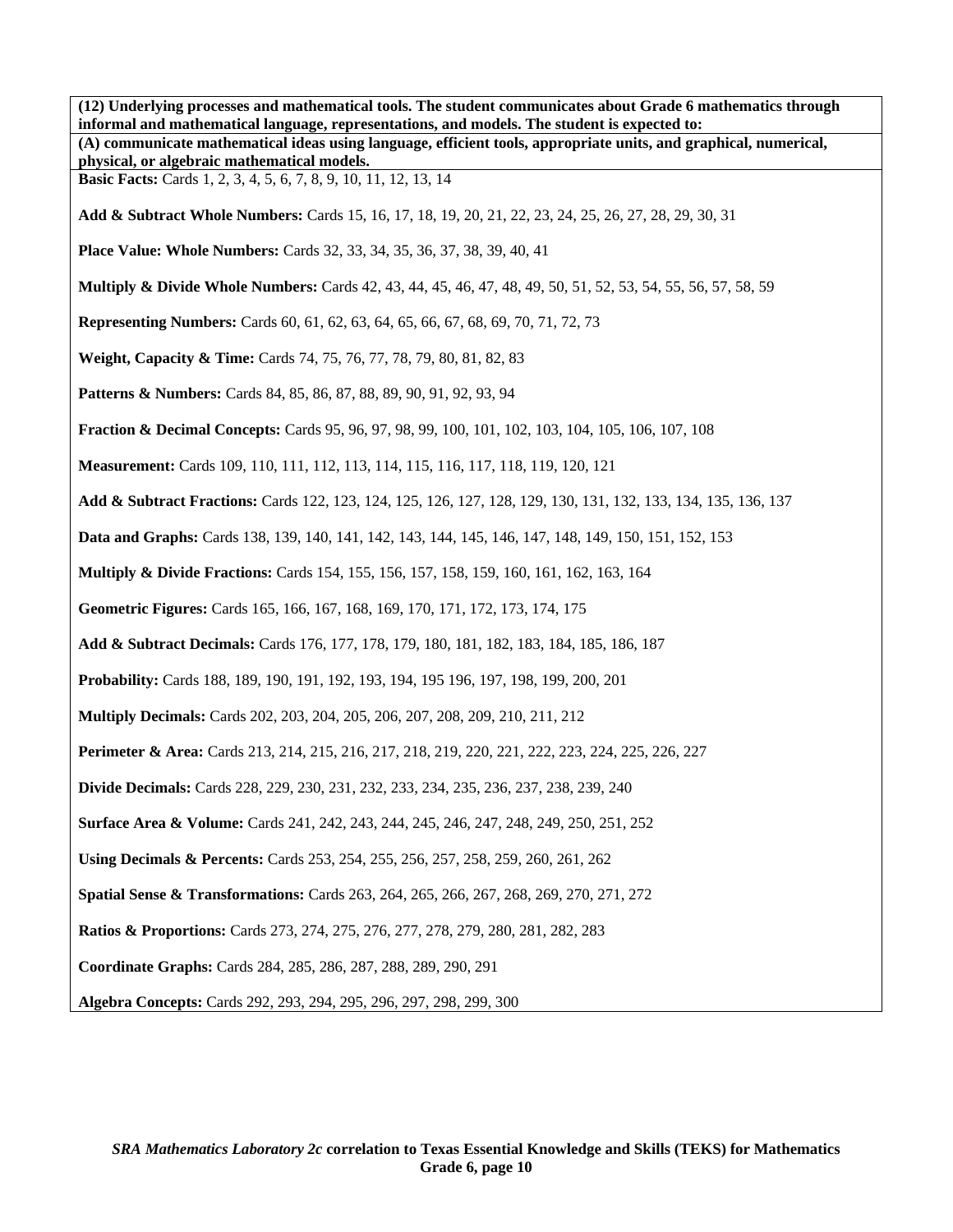| (12) Underlying processes and mathematical tools. The student communicates about Grade 6 mathematics through<br>informal and mathematical language, representations, and models. The student is expected to: |
|--------------------------------------------------------------------------------------------------------------------------------------------------------------------------------------------------------------|
| (B) evaluate the effectiveness of different representations to communicate ideas.                                                                                                                            |
| <b>Basic Facts:</b> Cards 1, 2, 3, 4, 5, 6, 7, 8, 9, 10, 11, 12, 13, 14                                                                                                                                      |
| Add & Subtract Whole Numbers: Cards 15, 16, 17, 18, 19, 20, 21, 22, 23, 24, 25, 26, 27, 28, 29, 30, 31                                                                                                       |
| <b>Place Value: Whole Numbers:</b> Cards 32, 33, 34, 35, 36, 37, 38, 39, 40, 41                                                                                                                              |
| Multiply & Divide Whole Numbers: Cards 42, 43, 44, 45, 46, 47, 48, 49, 50, 51, 52, 53, 54, 55, 56, 57, 58, 59                                                                                                |
| <b>Representing Numbers:</b> Cards 60, 61, 62, 63, 64, 65, 66, 67, 68, 69, 70, 71, 72, 73                                                                                                                    |
| Weight, Capacity & Time: Cards 74, 75, 76, 77, 78, 79, 80, 81, 82, 83                                                                                                                                        |
| <b>Patterns &amp; Numbers:</b> Cards 84, 85, 86, 87, 88, 89, 90, 91, 92, 93, 94                                                                                                                              |
| <b>Fraction &amp; Decimal Concepts:</b> Cards 95, 96, 97, 98, 99, 100, 101, 102, 103, 104, 105, 106, 107, 108                                                                                                |
| Measurement: Cards 109, 110, 111, 112, 113, 114, 115, 116, 117, 118, 119, 120, 121                                                                                                                           |
| Add & Subtract Fractions: Cards 122, 123, 124, 125, 126, 127, 128, 129, 130, 131, 132, 133, 134, 135, 136, 137                                                                                               |
| Data and Graphs: Cards 138, 139, 140, 141, 142, 143, 144, 145, 146, 147, 148, 149, 150, 151, 152, 153                                                                                                        |
| Multiply & Divide Fractions: Cards 154, 155, 156, 157, 158, 159, 160, 161, 162, 163, 164                                                                                                                     |
| Geometric Figures: Cards 165, 166, 167, 168, 169, 170, 171, 172, 173, 174, 175                                                                                                                               |
| Add & Subtract Decimals: Cards 176, 177, 178, 179, 180, 181, 182, 183, 184, 185, 186, 187                                                                                                                    |
| Probability: Cards 188, 189, 190, 191, 192, 193, 194, 195 196, 197, 198, 199, 200, 201                                                                                                                       |
| <b>Multiply Decimals:</b> Cards 202, 203, 204, 205, 206, 207, 208, 209, 210, 211, 212                                                                                                                        |
| Perimeter & Area: Cards 213, 214, 215, 216, 217, 218, 219, 220, 221, 222, 223, 224, 225, 226, 227                                                                                                            |
| <b>Divide Decimals:</b> Cards 228, 229, 230, 231, 232, 233, 234, 235, 236, 237, 238, 239, 240                                                                                                                |
| <b>Surface Area &amp; Volume:</b> Cards 241, 242, 243, 244, 245, 246, 247, 248, 249, 250, 251, 252                                                                                                           |
| Using Decimals & Percents: Cards 253, 254, 255, 256, 257, 258, 259, 260, 261, 262                                                                                                                            |
| Spatial Sense & Transformations: Cards 263, 264, 265, 266, 267, 268, 269, 270, 271, 272                                                                                                                      |
| <b>Ratios &amp; Proportions:</b> Cards 273, 274, 275, 276, 277, 278, 279, 280, 281, 282, 283                                                                                                                 |
| Coordinate Graphs: Cards 284, 285, 286, 287, 288, 289, 290, 291                                                                                                                                              |
| Algebra Concepts: Cards 292, 293, 294, 295, 296, 297, 298, 299, 300                                                                                                                                          |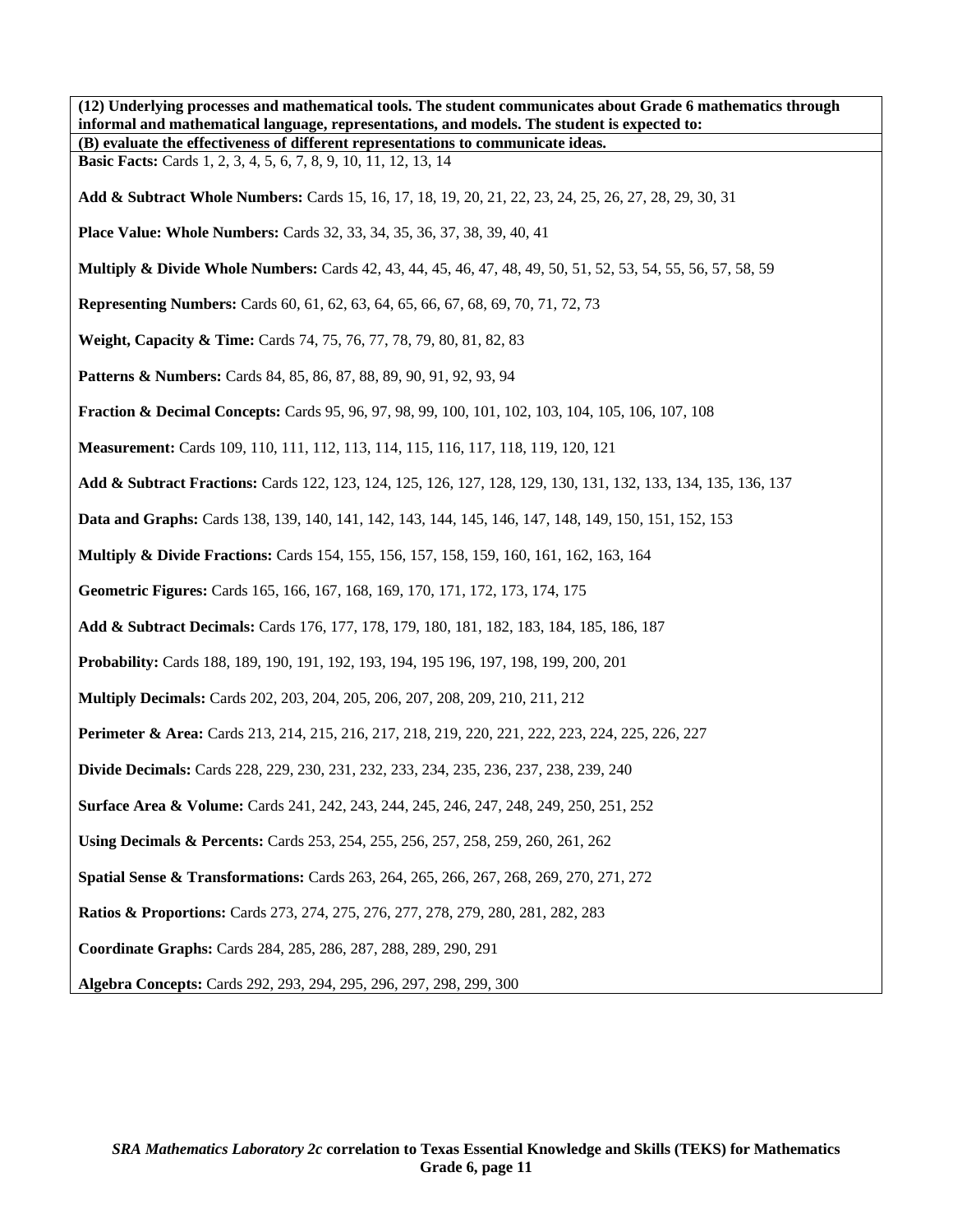| (13) Underlying processes and mathematical tools. The student uses logical reasoning to make conjectures and verify |
|---------------------------------------------------------------------------------------------------------------------|
| conclusions. The student is expected to:                                                                            |
| (A) make conjectures from patterns or sets of examples and nonexamples.                                             |
| <b>Basic Facts:</b> Cards 3, 4, 7, 8, 9, 10, 11, 12, 13, 14                                                         |
|                                                                                                                     |
| Add & Subtract Whole Numbers: Card 26                                                                               |
|                                                                                                                     |
| Multiply & Divide Whole Numbers: Cards 42, 43, 44, 50, 51, 55                                                       |
|                                                                                                                     |
| <b>Representing Numbers:</b> Cards 60, 61, 62                                                                       |
|                                                                                                                     |
| <b>Patterns &amp; Numbers:</b> Cards 86, 87, 88, 89, 90                                                             |
|                                                                                                                     |
|                                                                                                                     |
| Data and Graphs: Cards 149, 150                                                                                     |
|                                                                                                                     |
| <b>Multiply &amp; Divide Fractions: Card 159</b>                                                                    |
|                                                                                                                     |
| Geometric Figures: Cards 169, 171                                                                                   |
|                                                                                                                     |
| Probability: Cards 188, 189, 190, 191, 192, 193, 194, 195, 196, 197, 198, 199, 200, 201                             |
|                                                                                                                     |
| <b>Multiply Decimals:</b> Cards 202, 206, 207, 211, 212                                                             |
|                                                                                                                     |
| Divide Decimals: Cards 233, 234                                                                                     |
|                                                                                                                     |
| Ratios & Proportions: Card 274                                                                                      |
|                                                                                                                     |